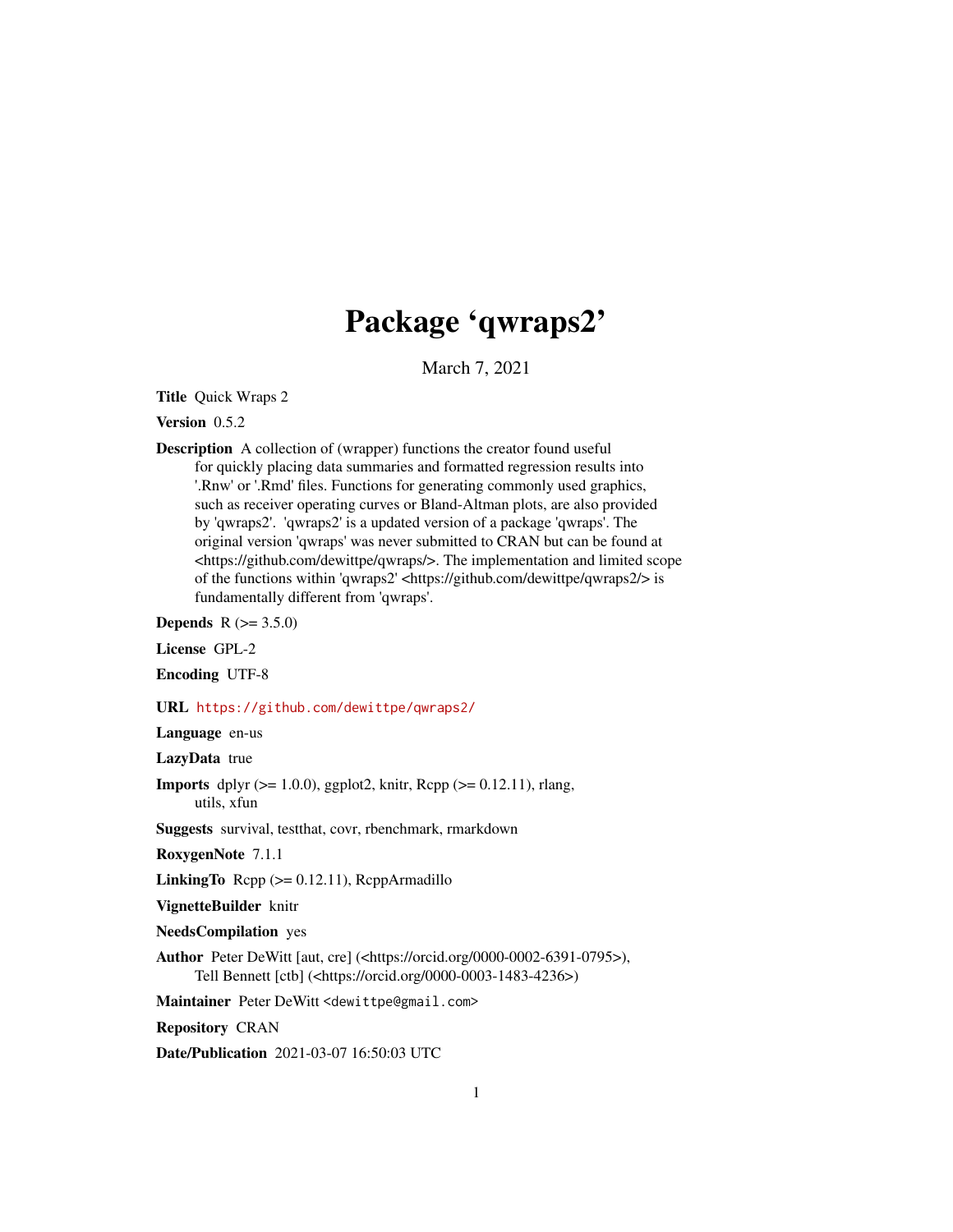# <span id="page-1-0"></span>R topics documented:

|                                                                                                                      | $\overline{2}$ |
|----------------------------------------------------------------------------------------------------------------------|----------------|
|                                                                                                                      | 3              |
|                                                                                                                      | 3              |
|                                                                                                                      | $\overline{7}$ |
|                                                                                                                      | 8              |
|                                                                                                                      | 9              |
|                                                                                                                      | 12             |
| $ggplot2\_extract\_legend \dots \dots \dots \dots \dots \dots \dots \dots \dots \dots \dots \dots \dots \dots \dots$ | 13             |
|                                                                                                                      | 14             |
|                                                                                                                      | 17             |
|                                                                                                                      | 18             |
|                                                                                                                      | 19             |
|                                                                                                                      | 20             |
|                                                                                                                      | 21             |
|                                                                                                                      | 22             |
|                                                                                                                      | 23             |
| pefr                                                                                                                 | 24             |
|                                                                                                                      | 25             |
|                                                                                                                      | 27             |
|                                                                                                                      | 29             |
|                                                                                                                      | 30             |
|                                                                                                                      | 31             |
|                                                                                                                      | 32             |
|                                                                                                                      | 33             |
|                                                                                                                      | 35             |
|                                                                                                                      | 35             |
|                                                                                                                      | 36             |
|                                                                                                                      | 37             |
|                                                                                                                      | 37             |
|                                                                                                                      | 39             |
|                                                                                                                      | 44             |
|                                                                                                                      | 46             |
|                                                                                                                      |                |
|                                                                                                                      | 47             |
|                                                                                                                      |                |

```
Index
```

```
backtick
```
 $Backtick$ 

# **Description**

Encapsulate a string in backticks. Very helpful for in line code in knitr::spin scripts.

# **Usage**

 $backtick(x, *dequote* = FALSE)$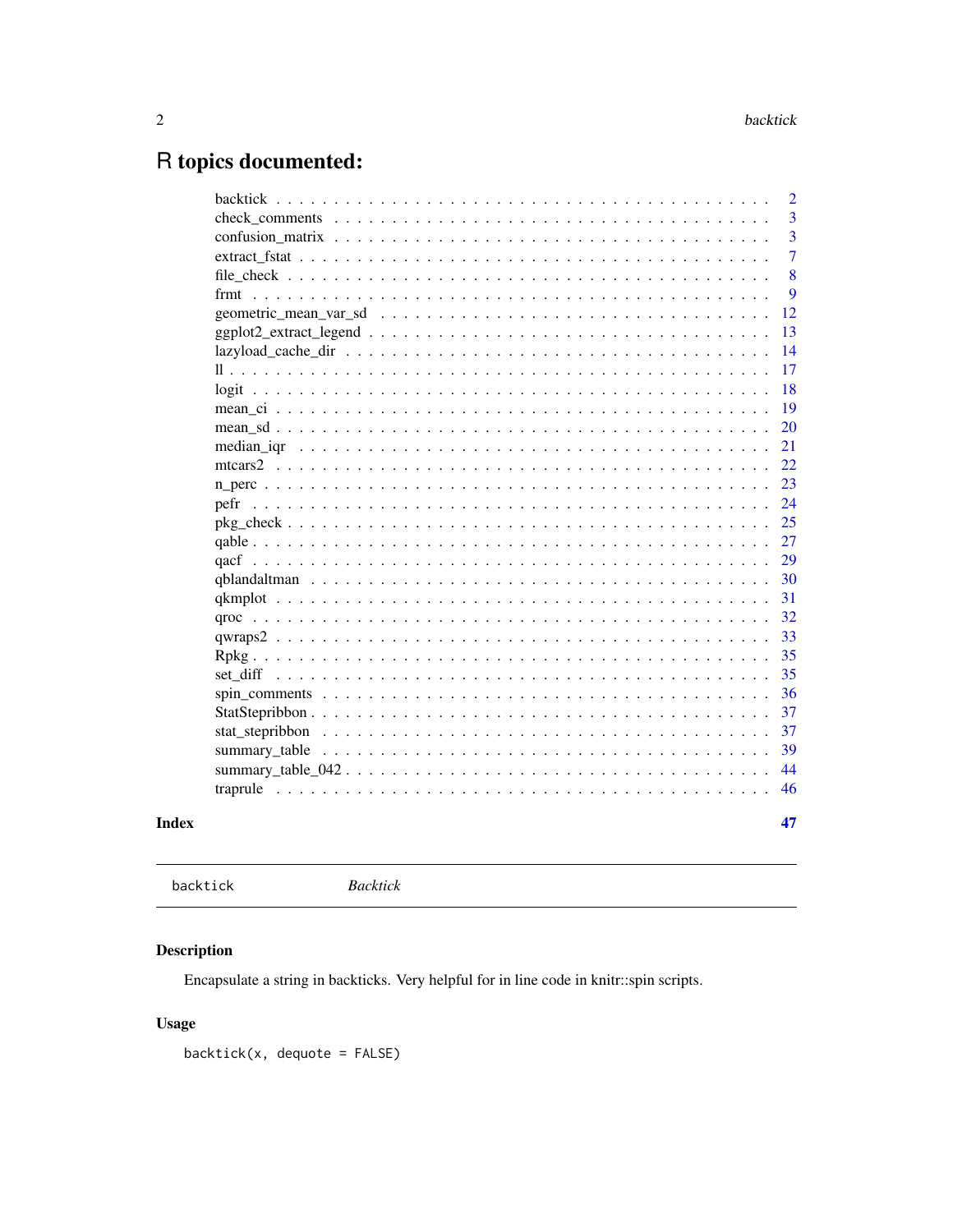# <span id="page-2-0"></span>check\_comments 3

# Arguments

| x       | the thing to be deparsed and encapsulated in backticks  |
|---------|---------------------------------------------------------|
| dequote | remove the first and last double or signal quote form x |

| check comments<br><b>Check Comments</b> |
|-----------------------------------------|
|-----------------------------------------|

# Description

A more robust check for open/close matching sets of comments in a spin file.

# Usage

check\_comments(c1, c2)

# Arguments

| - c1 | index (line numbers) for the start delimiter of comments |
|------|----------------------------------------------------------|
| c2   | index (line numbers) for the end delimiter of comments   |

confusion\_matrix *Confusion Matrices (Contingency Tables)*

# Description

Construction of confusion matrices, accuracy, sensitivity, specificity, confidence intervals (Wilson's method and (optional bootstrapping)).

# Usage

```
confusion_matrix(x, ...)
## Default S3 method:
confusion_matrix(
 x,
 y,
 positive = NULL,
 boot = FALSE,boot_samples = 1000L,
  alpha = 0.05,
  ...
\mathcal{L}## S3 method for class 'formula'
confusion_matrix(
```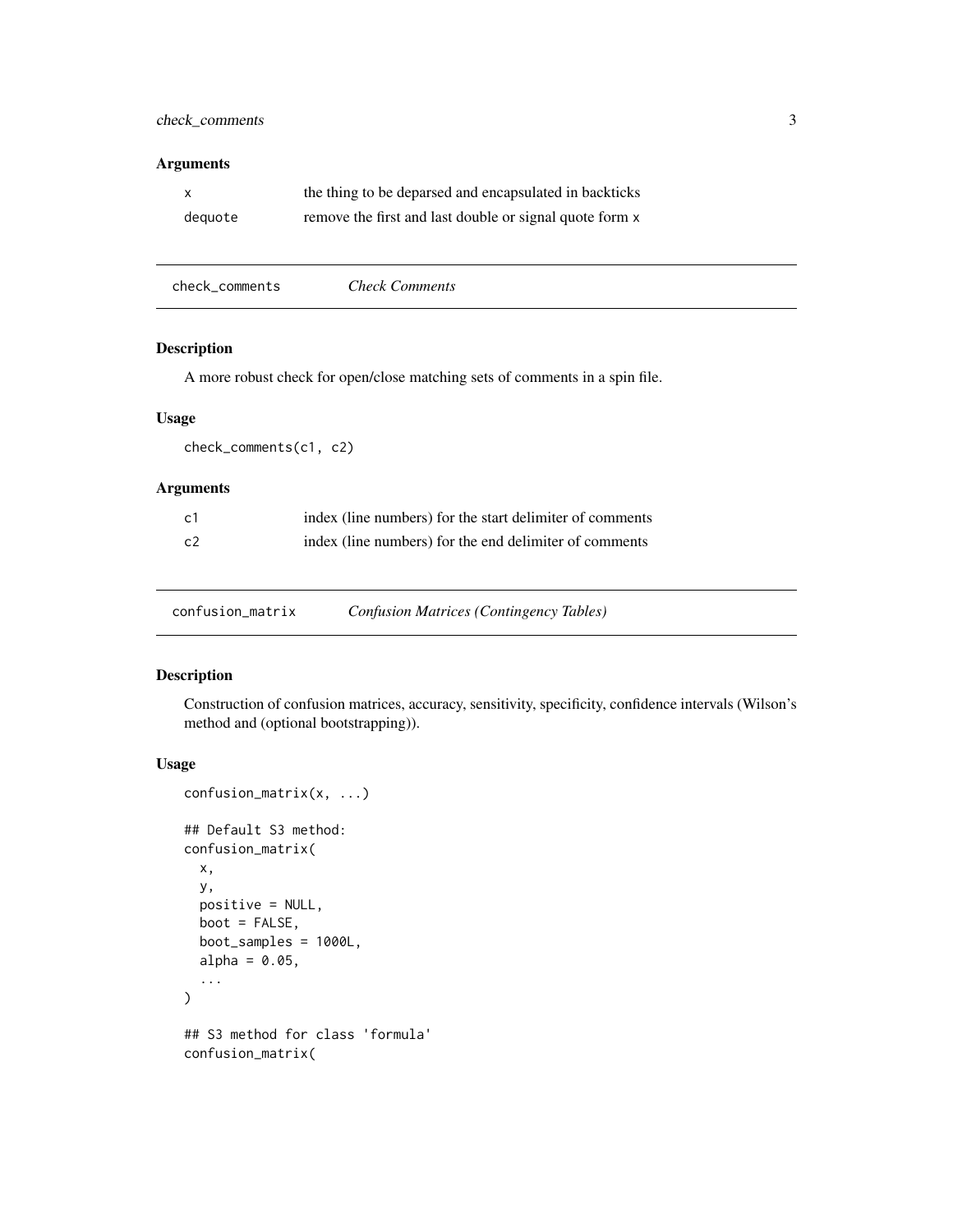```
formula,
 data = parent.frame(),
 positive = NULL,
 boot = FALSE,
 boot_samples = 1000L,
 alpha = 0.05,
  ...
\mathcal{L}is.confusion_matrix(x)
```
## S3 method for class 'confusion\_matrix'  $print(x, \ldots)$ 

# Arguments

| $\times$     | prediction condition vector, a two level factor variable or a variable that can be<br>converted to one.                           |
|--------------|-----------------------------------------------------------------------------------------------------------------------------------|
| .            | not currently used                                                                                                                |
| У            | True Condition vector with the same possible values as x.                                                                         |
| positive     | the level of x and y which is the positive outcome. If NULL the first level of<br>$factor(y)$ will be used as the positive level. |
| boot         | boolean, should bootstrapped confidence intervals for the sensitivity and speci-<br>ficity be computed? Defaults to FALSE.        |
| boot_samples | number of bootstrapping sample to generate, defaults to 1000L. Ignored if boot<br>$==$ FALSE.                                     |
| alpha        | $100(1$ -alpha) sensitivity. Ignored if boot $==$ FALSE.                                                                          |
| formula      | column (known) $\sim$ row (test) for building the confusion matrix                                                                |
| data         | environment containing the variables listed in the formula                                                                        |

# Details

Sensitivity and Specificity: For the sensitivity and specificity function we expect the 2-by-2 confusion matrix (contingency table) to be of the form:

|                       |        | True Condition |
|-----------------------|--------|----------------|
|                       | $\div$ |                |
| Predicted Condition + | TР     | FP             |
| Predicted Condition – | FN.    | TN             |
|                       |        |                |

where

- FN: False Negative, and
- FP: False Positive,
- TN: True Negative,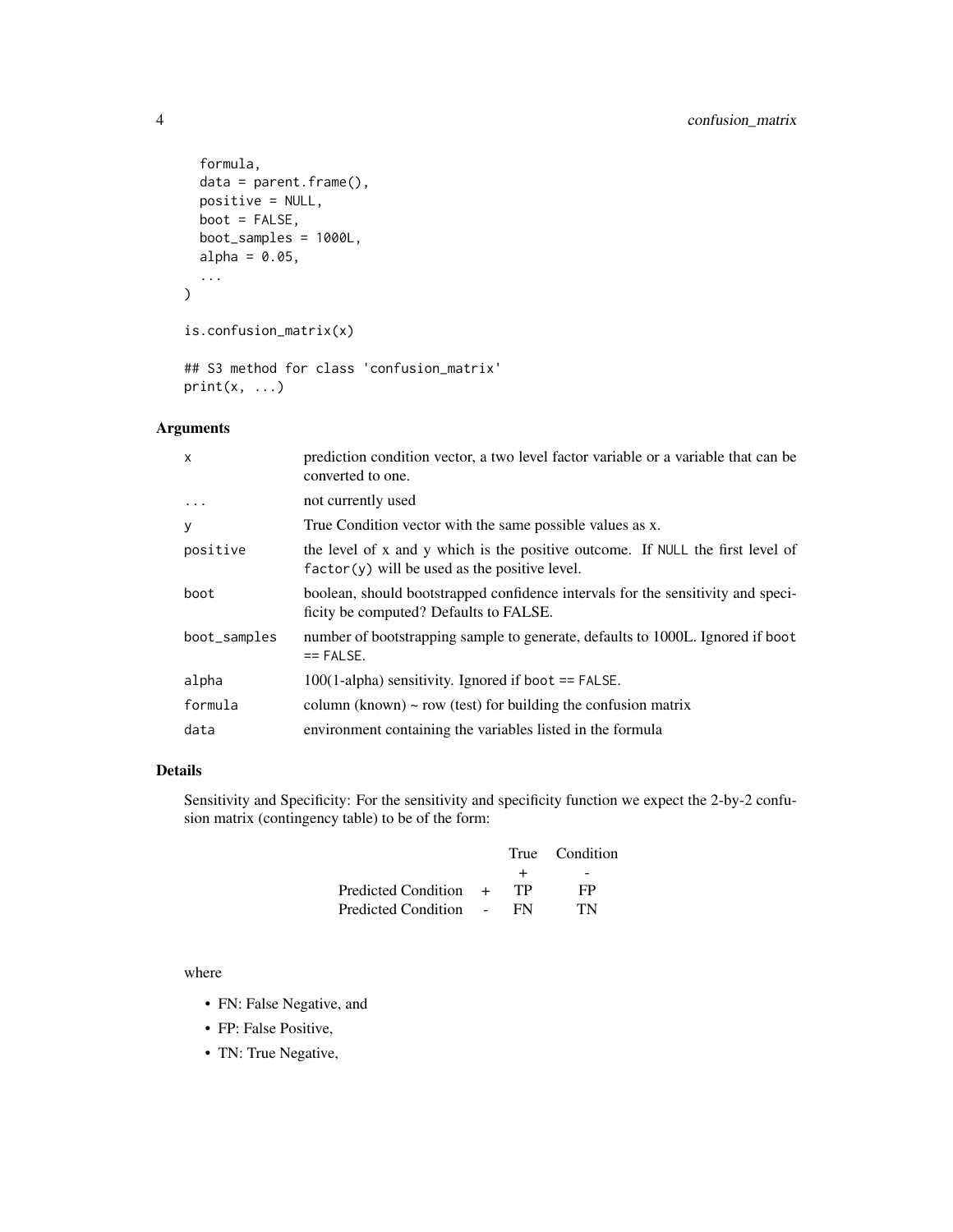# confusion\_matrix 5

• TP: True Positive.

The statistics returned in the stats element are:

- $accuracy = (TP + TN) / (TP + TN + FP + FN)$
- sensitivity =  $TP / (TP + FN)$
- specificity = TN /  $(TN + FP)$
- positive predictive value (PPV) =  $TP / (TP + FP)$
- negative predictive value (NPV) = TN /  $(TN + FN)$
- false negative rate  $(FNR) = 1$  Sensitivity
- false positive rate (FPR) =  $1$  Specificity
- false discovery rate  $(FDR) = 1 PPV$
- false omission rate  $(FOR) = 1 NPV$
- F1 score
- Matthews Correlation Coefficient (MCC) =  $((TP * TN) (FP * FN)) / sqrt((TP + FP) (TP + FN)$ (TN+FP) (TN+FN))

Synonyms for the statistics:

- Sensitivity: true positive rate (TPR), recall, hit rate
- Specificity: true negative rate (TNR), selectivity
- PPV: precision
- FNR: miss rate

Sensitivity and PPV could, in some cases, be indeterminate due to division by zero. To address this we will use the following rule based on the DICE group [https://github.com/dice-group/](https://github.com/dice-group/gerbil/wiki/Precision,-Recall-and-F1-measure) [gerbil/wiki/Precision,-Recall-and-F1-measure](https://github.com/dice-group/gerbil/wiki/Precision,-Recall-and-F1-measure): If TP, FP, and FN are all 0, then PPV, sensitivity, and F1 will be defined to be 1. If TP are 0 and  $FP + FN > 0$ , then PPV, sensitivity, and F1 are all defined to be 0.

#### Value

The sensitivity and specificity functions return numeric values. confusion\_matrix returns a list with elements:

- tab the confusion matrix,
- cells
- stats a matrix of summary statistics and confidence intervals.

```
################################################################################
## Example 1
test \leq c (rep(1, 53), rep(0, 47))
truth <- c(rep(1, 20), rep(0, 33), rep(1, 10), rep(0, 37))
con_mat <- confusion_matrix(x = test, y = truth, positive = "1")
str(con_mat)
```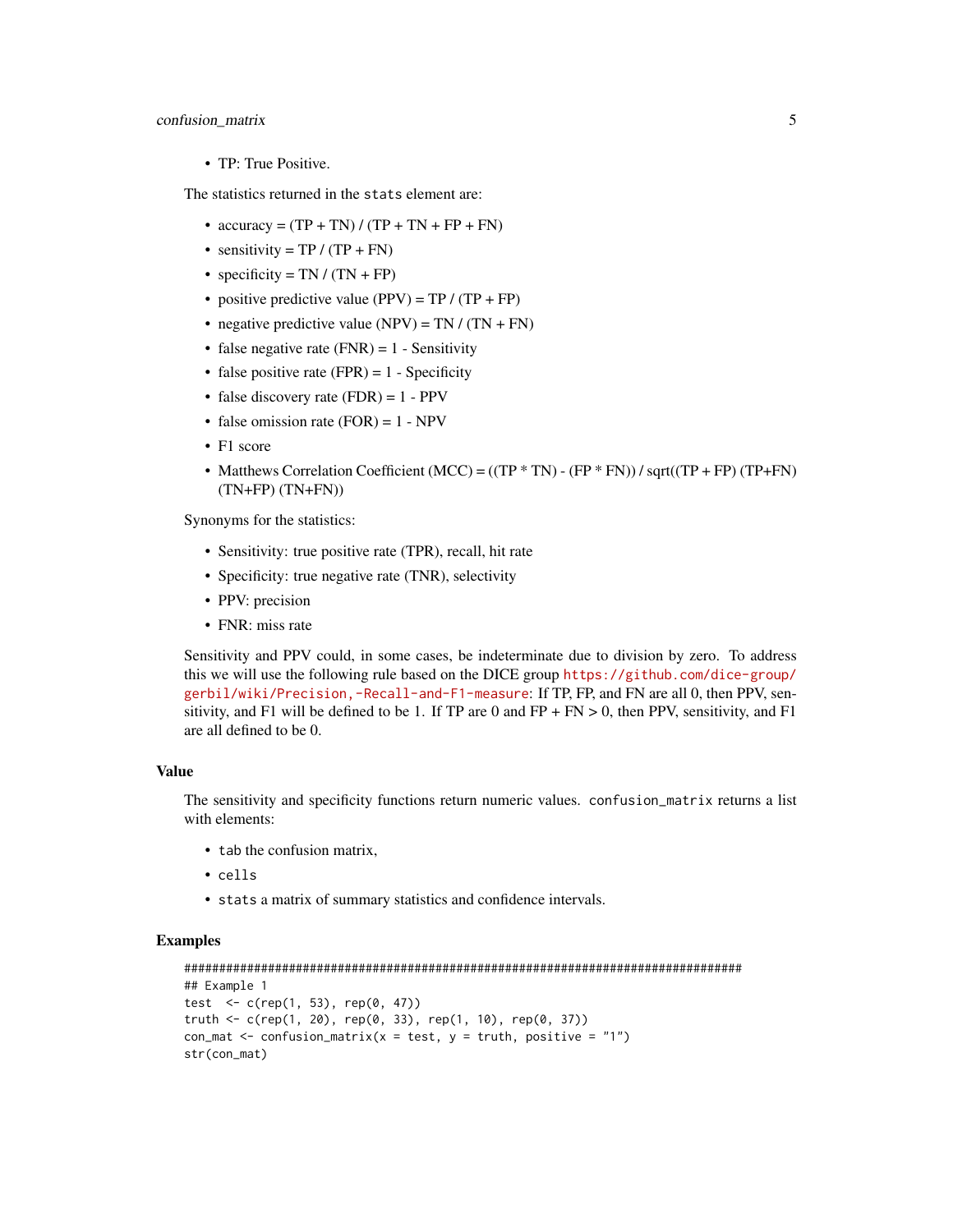```
con_mat
```

```
con_mat$cells$true_positives # 20
con_mat$cells$true_negatives # 37
con_mat$cells$false_positives # 33
con_mat$cells$false_negatives # 10
con_mat_with_boot <- confusion_matrix(test, truth, positive = "1", boot = TRUE)
con_mat_with_boot
# only one value in one of the vectors
a <- c(0,0,0,0,0,0,0,0,0,0,0,0,0,0) # all zeros
b \leq c(1, 0, 1, 0, 1, 0, 0, 0, 0, 0, 0, 0, 0, 1) # some zeros and ones
confusion_matrix(a, b)
confusion_matrix(b, a)
confusion_matrix(a, b, positive = 1)confusion_matrix(b, a, positive = 1)################################################################################
## Example 2: based on an example from the wikipedia page:
# https://en.wikipedia.org/wiki/Confusion_matrix
animals <-
  data.frame(Predicted = c(rep("Cat", 5 + 2 + 0),rep("Dog", 3 + 3 + 2),rep("Rabbit", 0 + 1 + 11)),
             Actual = c(rep(c("Cat", "Dog", "Rabbit"), times = c(5, 2, 0)),
                           rep(c("Cat", "Dog", "Rabbit"), times = c(3, 3, 2)),
                           rep(c("Cat", "Dog", "Rabbit"), times = c(0, 1, 11))),stringsAsFactors = FALSE)
table(animals)
cats \leq apply(animals, 1:2, function(x) ifelse(x == "Cat", "Cat", "Non-Cat"))
# Default calls, note the difference based on what is set as the 'positive'
# value.
confusion_matrix(cats[, "Predicted"], cats[, "Actual"], positive = "Cat")
confusion_matrix(cats[, "Predicted"], cats[, "Actual"], positive = "Non-Cat")
# Using a Formula
confusion_matrix(formula = I(Actual == "Cat") ~ I(Predicted == "Cat"),
                 data = animals,
                 positive = "TRUE")
confusion_matrix(formula = I(Actual == "Cat") ~ I(Predicted == "Cat"),
                 data = animals,
                 positive = "TRUE",
                 boot = TRUE)
```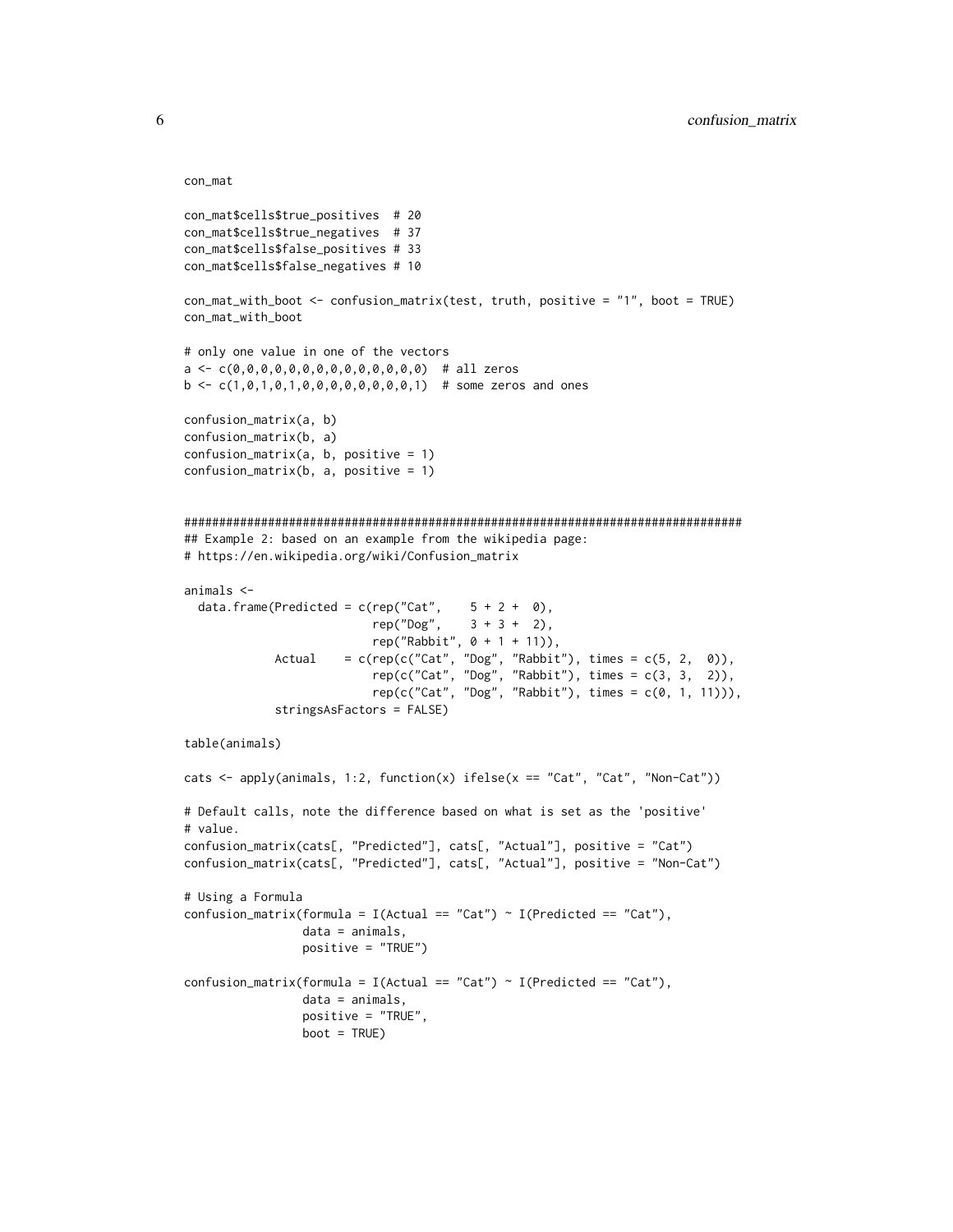```
################################################################################
## Example 3
russell <-
 data.frame(Pred = c(rep(0, 2295), rep(0, 118), rep(1, 1529), rep(1, 229)),
             Truth = c(rep(\theta, 2295), rep(1, 118), rep(\theta, 1529), rep(1, 229)))# The values for Sensitivity, Specificity, PPV, and NPV are dependent on the
# "positive" level. By default, the first level of y is used.
confusion_matrix(x = russell$Pred, y = russell$Truth, positive = "0")
confusion_matrix(x = russell$Pred, y = russell$Truth, positive = "1")
confusion_matrix(Truth \sim Pred, data = russell, positive = "0")
confusion_matrix(Truth \sim Pred, data = russell, positive = "1")
```
extract\_fstat *Extract Summary stats from regression objects*

# Description

A collection of functions for extracting summary statistics and reporting regression results from lm, glm and other regression objects.

#### Usage

```
extract_fstat(x)
```

```
extract_fpvalue(x)
```
## S3 method for class 'lm' extract\_fpvalue(x)

#### Arguments

x a lm object

# Value

a character vector of the formatted numbers

formatted p-value from the F-test

#### See Also

[lm](#page-0-0)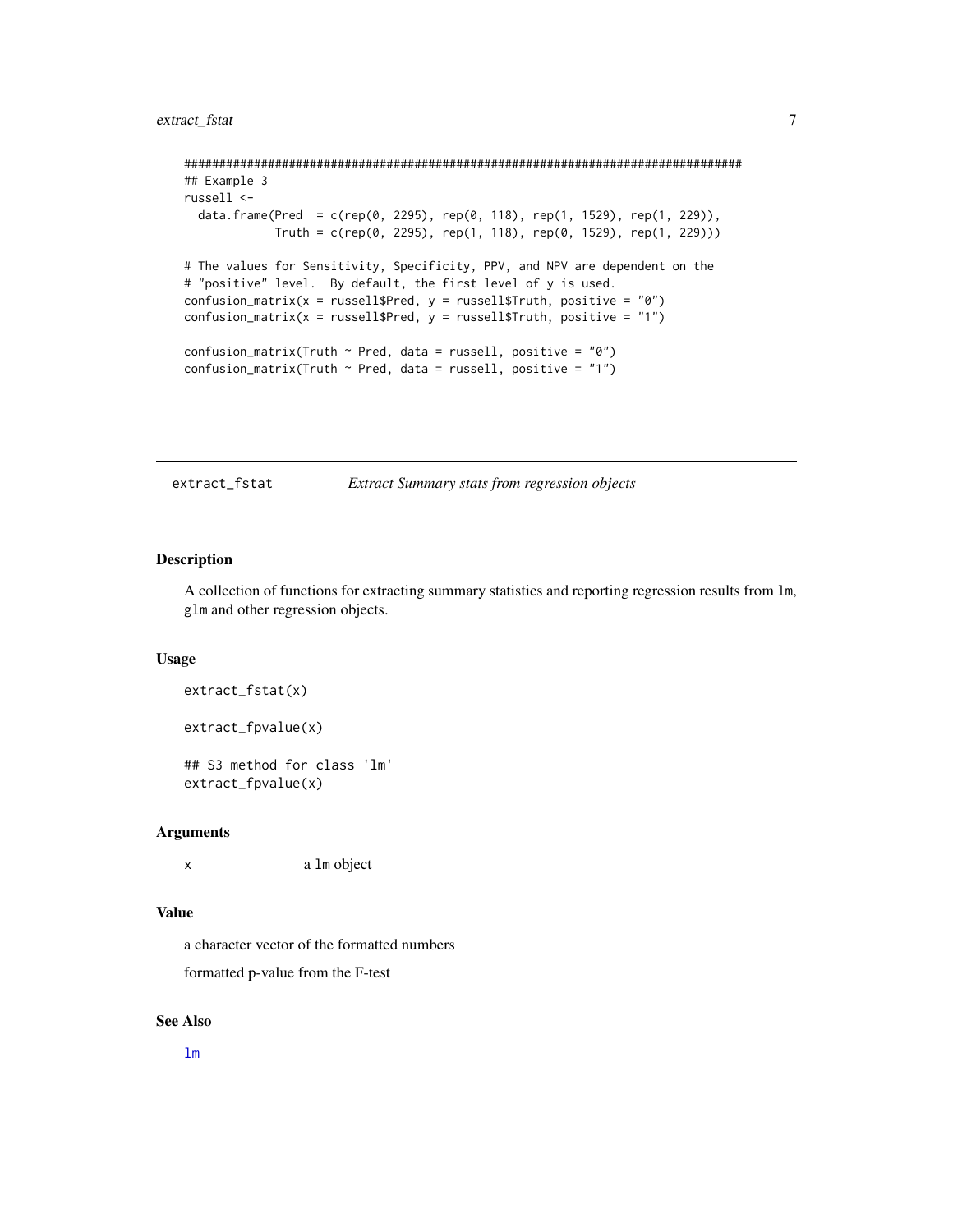#### Examples

```
fit \leftarrow lm(mpg \sim wt + hp + drat, data = mtcars)
summary(fit)
extract_fstat(fit)
extract_fpvalue(fit)
```
file\_check *File and Working Directory Check*

# Description

This check is three-fold: 1) verify the current working directory is as expected, 2) verify the user can access the file, and 3) verify the file contents are as expected (via md5sum).

# Usage

file\_check(paths, md5sums = NULL, stop = FALSE)

#### Arguments

| paths   | a character path to the target file.                                                                                   |
|---------|------------------------------------------------------------------------------------------------------------------------|
| md5sums | a character string for the expected md5sum of the target file. If NULL then only<br>a file. exists check will be done. |
| stop    | if TRUE then an error is thrown if any of the checks fail. If FALSE (default) a<br>logical is returned.                |

# Details

The test for the file access is done to verify the file can be read by the current user.

The return of the function is TRUE if all the files in paths are accessible and all of requested md5sum checks pass. FALSE is any file is not accessible or any md5sum check fails. By default, if the return is TRUE then only TRUE will be printed to the console. If the return is FALSE then the attr(,"checks") is printed by default as well.

Good practice would be to use relative paths, a warning will be given if any of the paths are determined to be absolute paths.

# Value

The function will return a single TRUE/FALSE value with attributes attr(,"checks").

<span id="page-7-0"></span>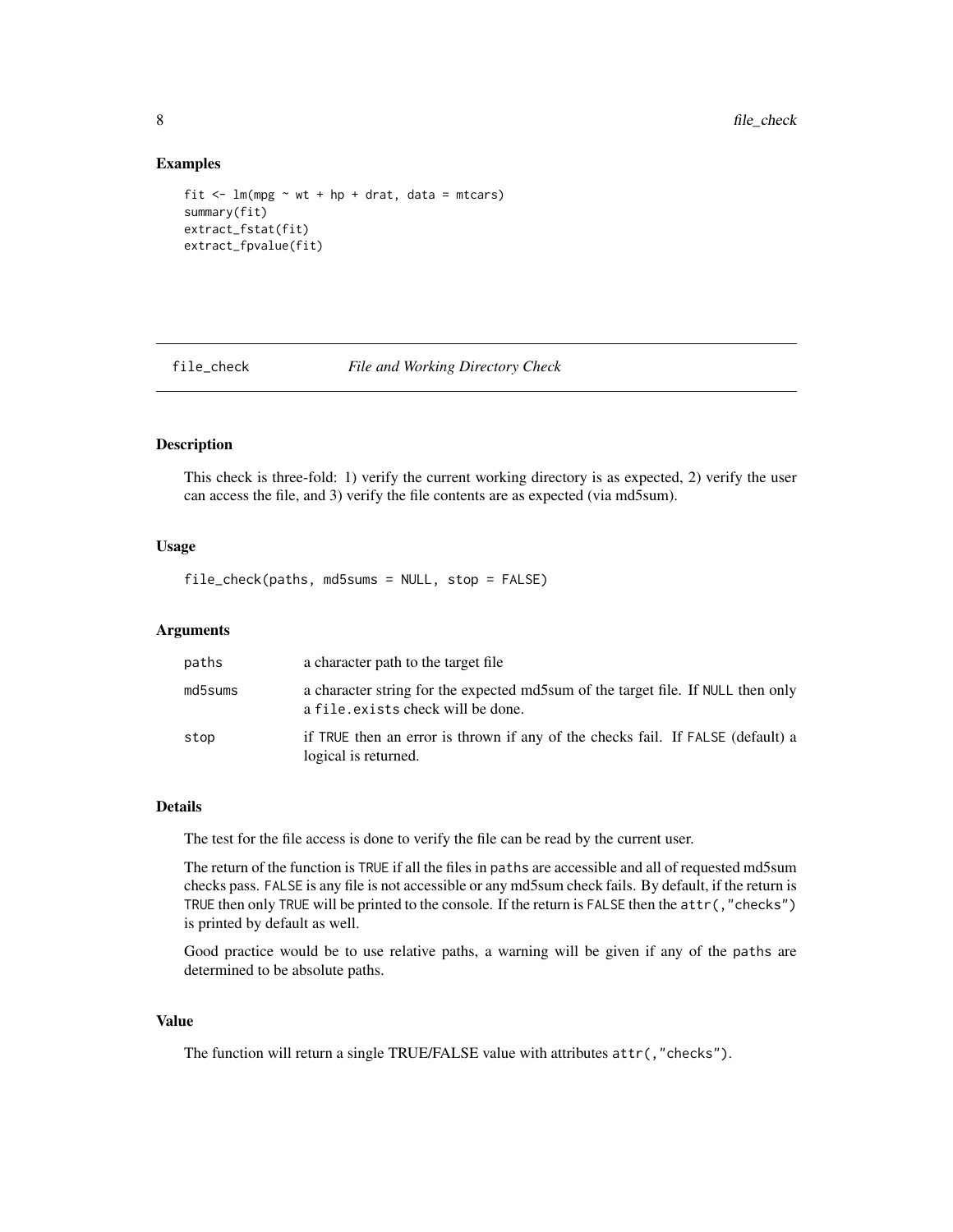#### <span id="page-8-0"></span>frmt 90 km en de staat 1990 wat de eerste koning van de staat 1990 wat de eerste koning van de staat 1990 wat de eerste koning van de eerste koning van de eerste koning van de eerste koning van de eerste koning van de eers

#### Examples

```
# create two example files in the working directory:
cat("example file.", file = "QWRAPS2_EXAMPLE_1.txt")
cat("Another example file.", file = "QWRAPS2_EXAMPLE_2.txt")
# Check that you have access to these files: (Should return TRUE)
test1 <- file_check(c("QWRAPS2_EXAMPLE_1.txt", "QWRAPS2_EXAMPLE_2.txt"))
test1
# By default, when the checks return TRUE the details of the checks are not
# printed. You can view the details of the checks as follows:
attr(test1, "checks")
# If one or more files is not accessable then return is FALSE and the meta data
# is printed by default.
test2 <- file_check(c("UNLIKELYFILENAME", "QWRAPS2_EXAMPLE_1.txt", "QWRAPS2_EXAMPLE_2.txt"))
test2
# Or have an error thrown:
## Not run:
file_check(c("UNLIKELYFILENAME", "QWRAPS2_EXAMPLE_1.txt", "QWRAPS2_EXAMPLE_2.txt"),
           stop = TRUE)
## End(Not run)
# Verify the md5sums as well as file access:
file_check("QWRAPS2_EXAMPLE_1.txt", "7a3409e17f9de067740e64448a86e708")
# If you only need to verify a subset of md5sums then use an NA in the md5sums
# argument:
file_check(c("QWRAPS2_EXAMPLE_1.txt", "QWRAPS2_EXAMPLE_2.txt"),
           c("7a3409e17f9de067740e64448a86e708", NA))
# Verify all the md5sums
file_check(c("QWRAPS2_EXAMPLE_1.txt", "QWRAPS2_EXAMPLE_2.txt"),
           c("7a3409e17f9de067740e64448a86e708", "798e52b92e0ae0e60f3f3db1273235d0"))
# clean up working directory
unlink("QWRAPS2_EXAMPLE_1.txt")
unlink("QWRAPS2_EXAMPLE_2.txt")
```
frmt *Format Wrappers*

#### <span id="page-8-1"></span>Description

Functions for formatting numeric values for consistent display in reports.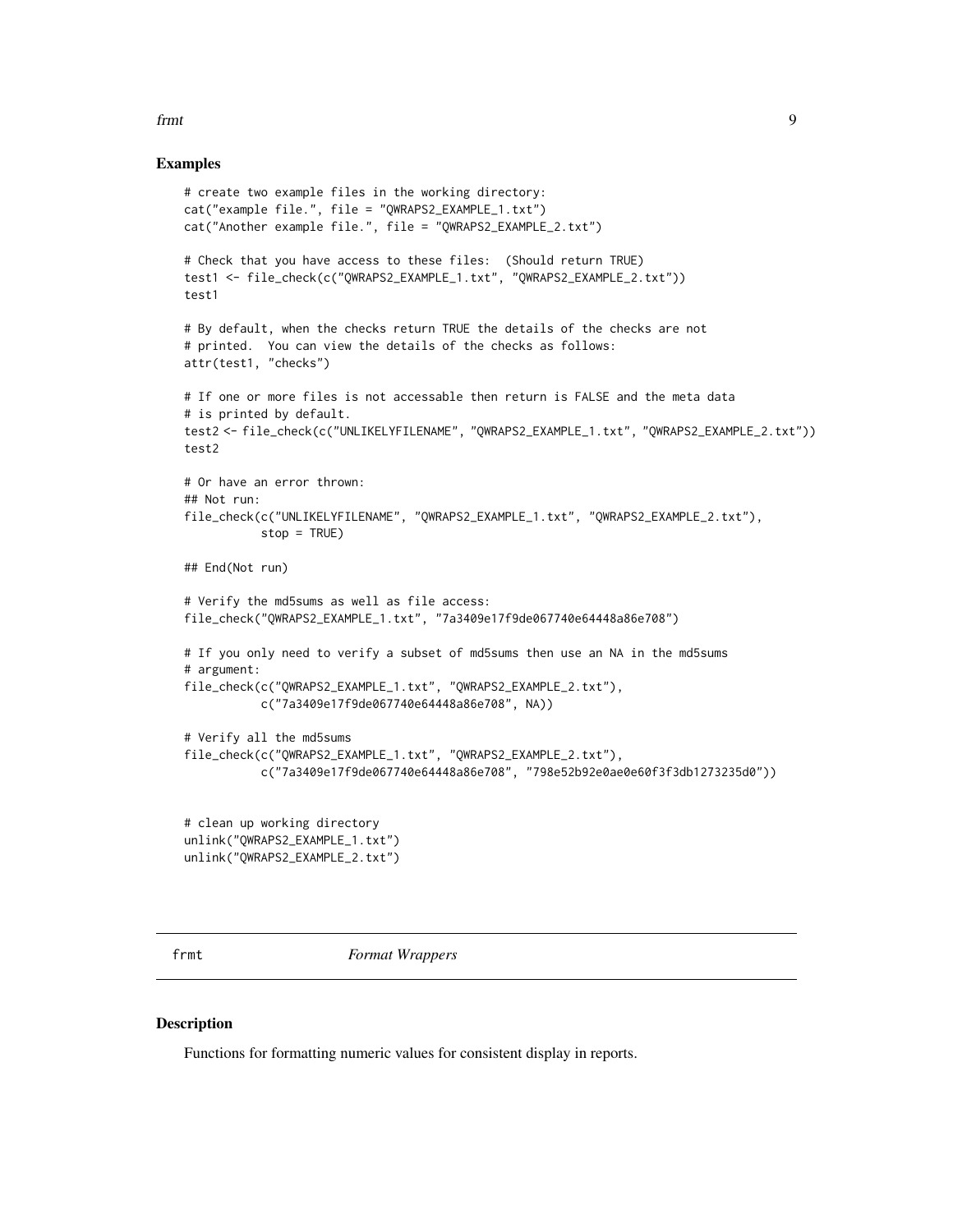# Usage

```
frmt(x, digits = getOption("qwraps2_frmt_digits", 2))
frmtp(
 x,
  style = getOption("qwraps2_journal", "default"),
 digits = getOption("qwraps2_frmtp_digits", 4),
 markup = getOption("qwraps2_markup", "latex"),
 case = getOption("qwraps2_frmtp_case", "upper"),
 leading0 = getOption("qwraps2_frmtp_leading0", TRUE)
\mathcal{L}frmtci(
 x,
 est = 1,
 lcl = 2,ucl = 3,
 format = "est (lcl, ucl)",
  show_level = FALSE,
  ...
)
```
# Arguments

| X          | a vector of numbers or a numeric matrix to format.                                                                                                                                                                                                                                                   |
|------------|------------------------------------------------------------------------------------------------------------------------------------------------------------------------------------------------------------------------------------------------------------------------------------------------------|
| digits     | number of digits, including trailing zeros, to the right of the decimal point. This<br>option is ignored if is. $integer(x) == TRUE$ .                                                                                                                                                               |
| style      | a character string indicating a specific journal requirements for p-value format-<br>ting.                                                                                                                                                                                                           |
| markup     | a character string indicating if the output should be latex or markup.                                                                                                                                                                                                                               |
| case       | a character string indicating if the output should be upper case or lower case.                                                                                                                                                                                                                      |
| leading0   | boolean, whether or not the p-value should be reported as 0.0123 (TRUE, de-<br>fault), or $.0123$ (FALSE).                                                                                                                                                                                           |
| est        | the numeric index of the vector element or the matrix column containing the<br>point estimate.                                                                                                                                                                                                       |
| 1c1        | the numeric index of the vector element or the matrix column containing the<br>lower confidence limit.                                                                                                                                                                                               |
| ucl        | the numeric index of the vector element or the matrix column containing the<br>upper confidence limit.                                                                                                                                                                                               |
| format     | a string with "est" "lcl", and "ucl" to denote the location of the estimate, lower<br>confidence limit, and upper confidence limit for the formatted string. Defaults<br>to "est (lcl, ucl)".                                                                                                        |
| show_level | defaults to FALSE. If TRUE and format is the default, then "100*(1-options()\$qwraps2_alpha)<br>parenthesis and the lcl. If set to a string, then the given string will be placed be-<br>tween the left parenthesis and the lcl. If the format is not the default, then this<br>argument is ignored. |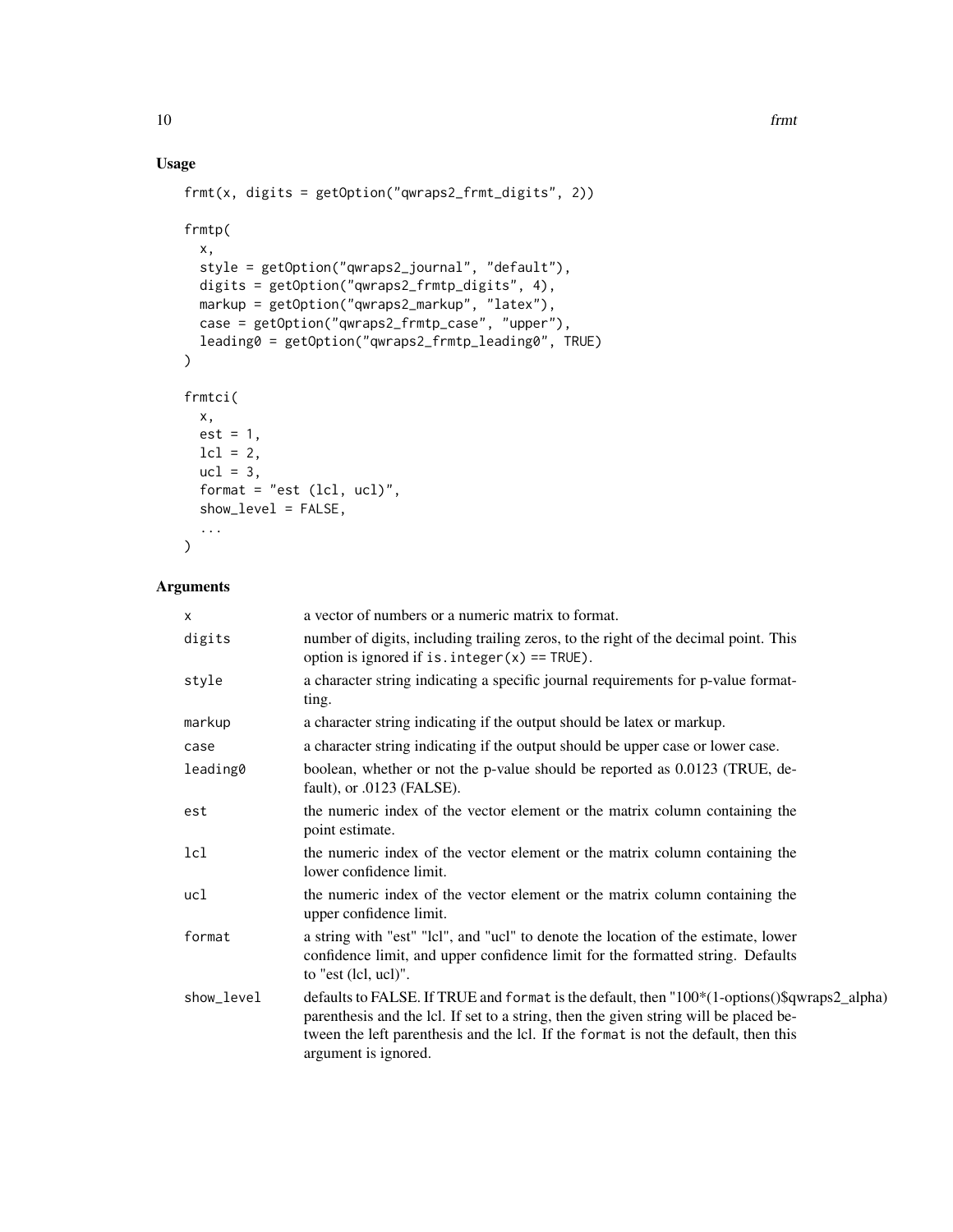#### Details

'frmt' is really just a wrapper for the formatC.

'frmtp' formats P-values per journal requirements. As I work on papers aimed at different journals, the formatting functions will be extended to match.

Default settings are controlled through the function arguments but should be set via options().

Default settings report the P-value exactly if  $P > getOptions('qwraps2-frmtp_digits'', 4)$  and reports P < 10^-(getOptions("qwraps2\_frmtp\_digits",2)) otherwise. By the leading zero is controlled via getOptions("qwraps2\_frmtp\_leading0",TRUE) and a upper or lower case P is controlled by getOptions("qwraps2\_frmtp\_case","upper"). These options are ignored if style != "default".

Journals with predefined P-value formatting are noted in the **[qwraps2](#page-32-1)** documentation.

'frmtci' takes a matrix, or data.frame, with a point estimate and the lcl and ucl and formats a string for reporting. est (lcl, ucl) is the default. The confidence level can be added to the string, e.g., "est (95 format.

'frmtcip' expects four values, est, lcl, ucl, and p-value. The resulting sting will be of the form "est (lcl, ucl; p-value)".

The 'Rpkg', 'CRANpkg', and 'Githubpkg' functions are used to help make documenting packages stylistically consistent and with valid urls. These functions were inspired by similar ones found in the BioConductor BiocStyle package.

### Value

a character vector of the formatted numbers

#### See Also

[formatC](#page-0-0)

# Examples

```
# Formatting numbers
integers <- c(1234L, 9861230L)
numbers <- c(1234, 9861230)
frmt(integers) # no decimal point
frmt(numbers) # decimal point and zeros to the right
numbers <- c(0.1234, 0.1, 1234.4321, 0.365, 0.375)
frmt(numbers)
# Formatting p-values
ps <- c(0.2, 0.001, 0.00092, 0.047, 0.034781, 0.0000872, 0.787, 0.05, 0.043)
# LaTeX is the default markup language
cbind("raw" = ps,"default" = frm(ps),
```
<span id="page-10-0"></span>frmt 11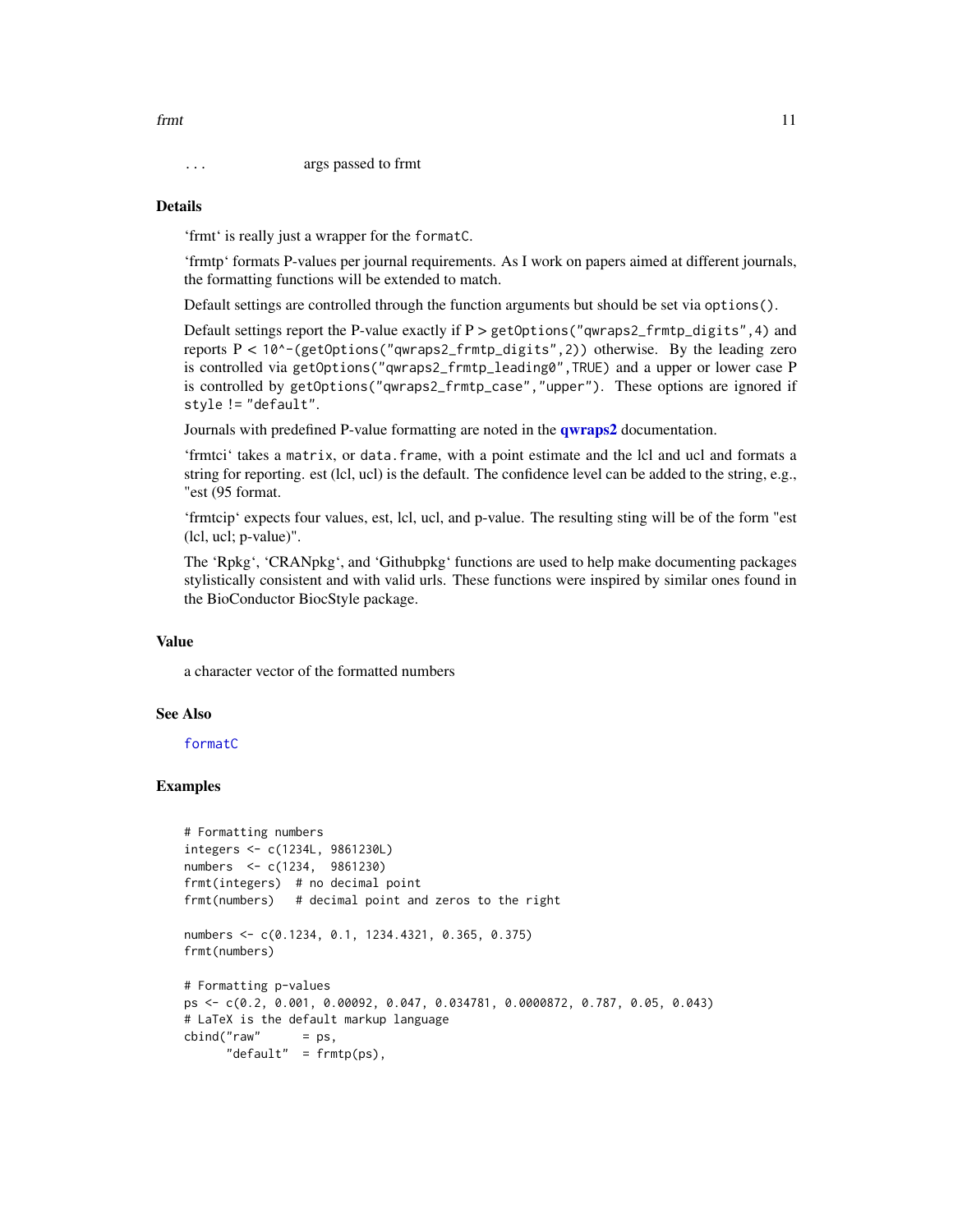```
"3lower" = frm(ps, digits = 3, case = "lower"),"PediDent" = frmtp(ps, style = "pediatric_dentistry"))
# Using markdown
cbind("raw" = ps,"default" = frmtp(ps, markup = "markdown"),
     "3lower" = frmtp(ps, digits = 3, case = "lower", markup = "markdown"),
      "PediDent" = frmtp(ps, style = "pediatric_dentistry", markup = "markdown"))
# Formatting the point estimate and confidence interval
# for a set of three values
temp <-c(a = 1.23, b = .32, CC = 1.78)frmtci(temp)
frmtci(temp, show_level = TRUE)
# note that the show_level will be ignored in the following
frmtci(temp, format = "est ***lcl, ucl***", show_level = TRUE)
# show_level as a character
frmtci(temp, show_level = "confidence between: ")
# For a matrix: the numbers in this example don't mean anything, but the
# formatting should.
temp2 \leq -matrix(rnorm(12), nrow = 4,dimnames = list(c("A", "B", "C", "D"), c("EST", "LOW", "HIGH")))
temp2
frmtci(temp2)
```
geometric\_mean\_var\_sd *Geometric Mean, Variance, and Standard Deviation*

#### Description

Return the geometric mean, variance, and standard deviation,

#### Usage

 $g$ mean $(x, na_r m = FALSE)$  $gvar(x, na_rm = FALSE)$ 

 $gsd(x, na_rm = FALSE)$ 

#### Arguments

|       | a numeric vector                                                                                      |
|-------|-------------------------------------------------------------------------------------------------------|
| na rm | a logical value indicating whether NA values should be stripped before the com-<br>putation proceeds. |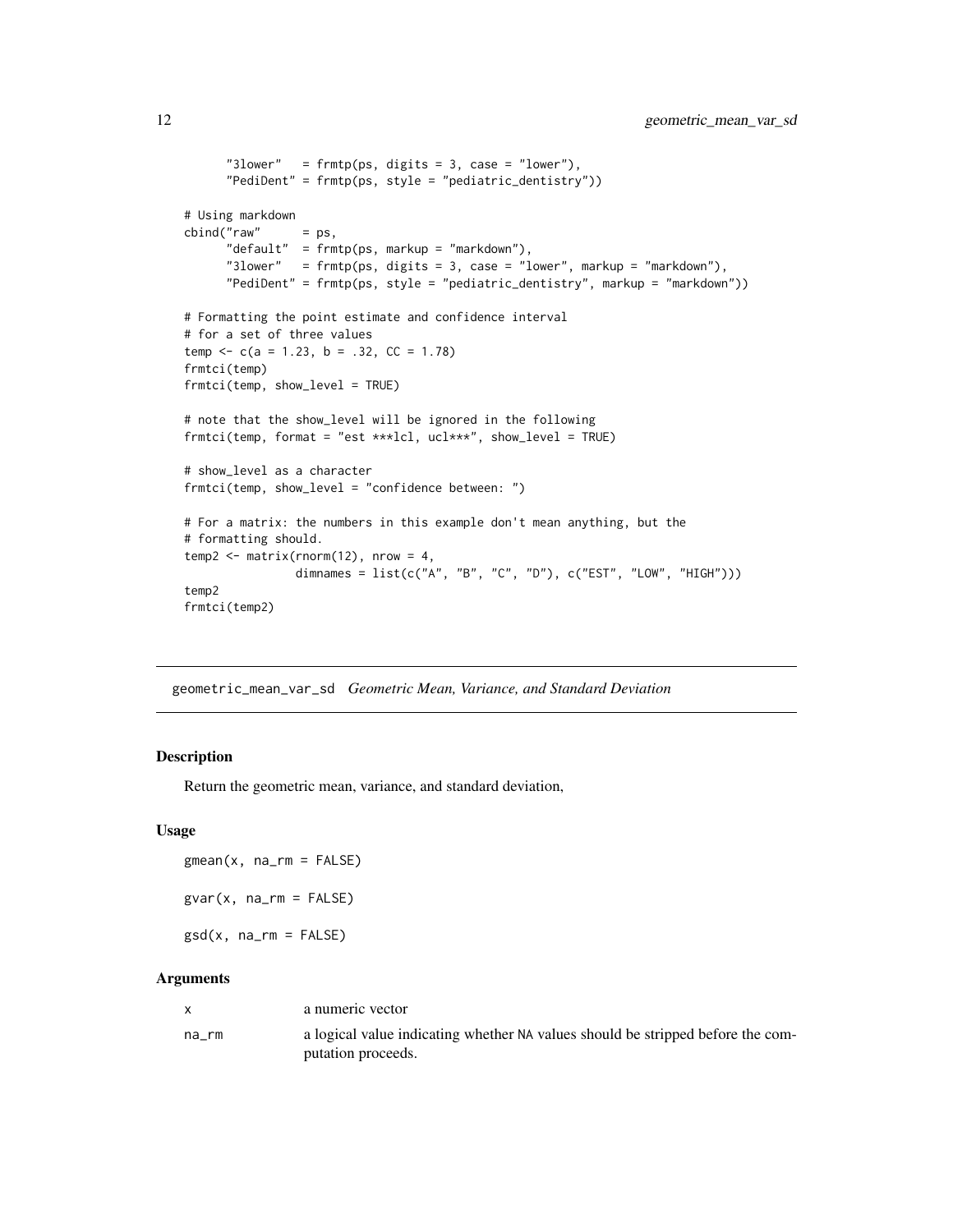# <span id="page-12-0"></span>Value

a numeric value

# See Also

[gmean\\_sd](#page-19-1) for easy formatting of the geometric mean and standard deviation. vignette("summary-statistics",package  $=$  "qwraps2").

# Examples

```
set.seed(42)
x \le runif(14, min = 4, max = 70)
# geometric mean - four equivalent ways to get the same result
prod(x) (1 / length(x))
exp(mean(log(x)))1.2 \land mean(log(x, base = 1.2))
gmean(x)
# geometric variance
gvar(x)
# geometric sd
exp(sd(log(x))) ## This is wrong (incorrect sample size)
exp(sqrt((length(x) - 1) / length(x)) * sd(log(x)))## Correct calculation
gsd(x)
# Missing data will result in and NA being returned
x[c(2, 4, 7)] <- NA
gmean(x)
gmean(x, na_rm = TRUE)gvar(x, na_rm = TRUE)gsd(x, na_rm = TRUE)
```
ggplot2\_extract\_legend *ggplot2 tools*

# Description

A few handy tools for working with ggplot2.

#### Usage

ggplot2\_extract\_legend(x)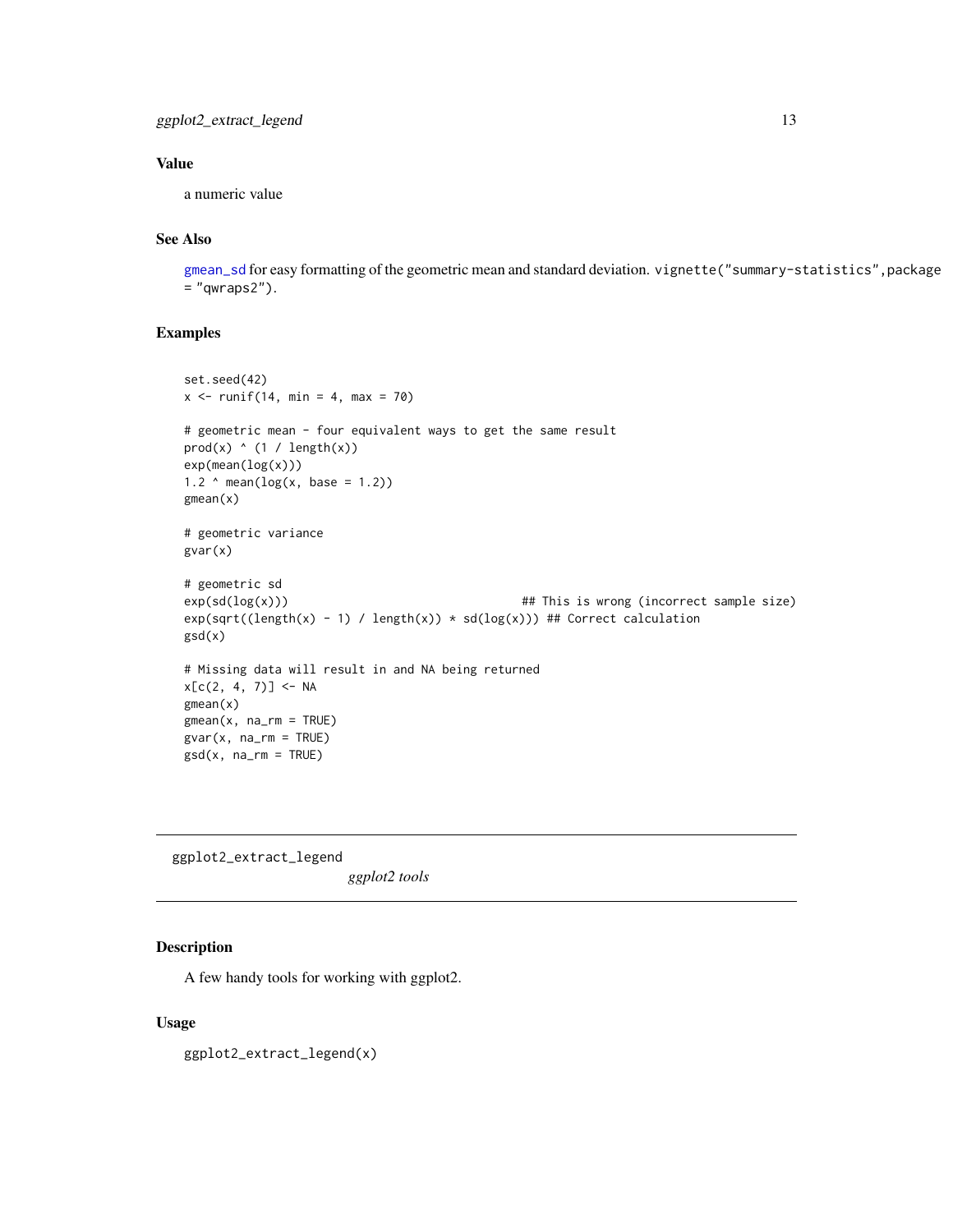#### Arguments

x a ggplot

#### Details

The ggplot2\_extract\_legend function returns a list with the first element being the legend and the second the original plot with the legend omitted.

#### Value

a list with each element a ggplot

#### Examples

```
# a simple plot
my_plot <-
  ggplot2::ggplot(mtcars) +
  ggplot2::aes(x = wt, y = mpg, color = wt, shape = factor(cyl)) +ggplot2::geom_point()
```
# my\_plot

```
# extract the legend. the return object is a list with two elements, the first
# element is the legend, the second is the original plot sans legend.
temp <- ggplot2_extract_legend(my_plot)
```

```
# view just the legend. This can be done via a call to the object or using
# plot or print.
temp
plot(temp[[1]])
```
# the original plot without the legened plot(temp[[2]])

lazyload\_cache\_dir *Lazyload Cache*

#### Description

Lazyload Cached label(s) or a whole directory.

# Usage

```
lazyload_cache_dir(
 path = "./cache",
 envir = parent.frame(),
  ask = FALSE,verbose = TRUE,
```
<span id="page-13-0"></span>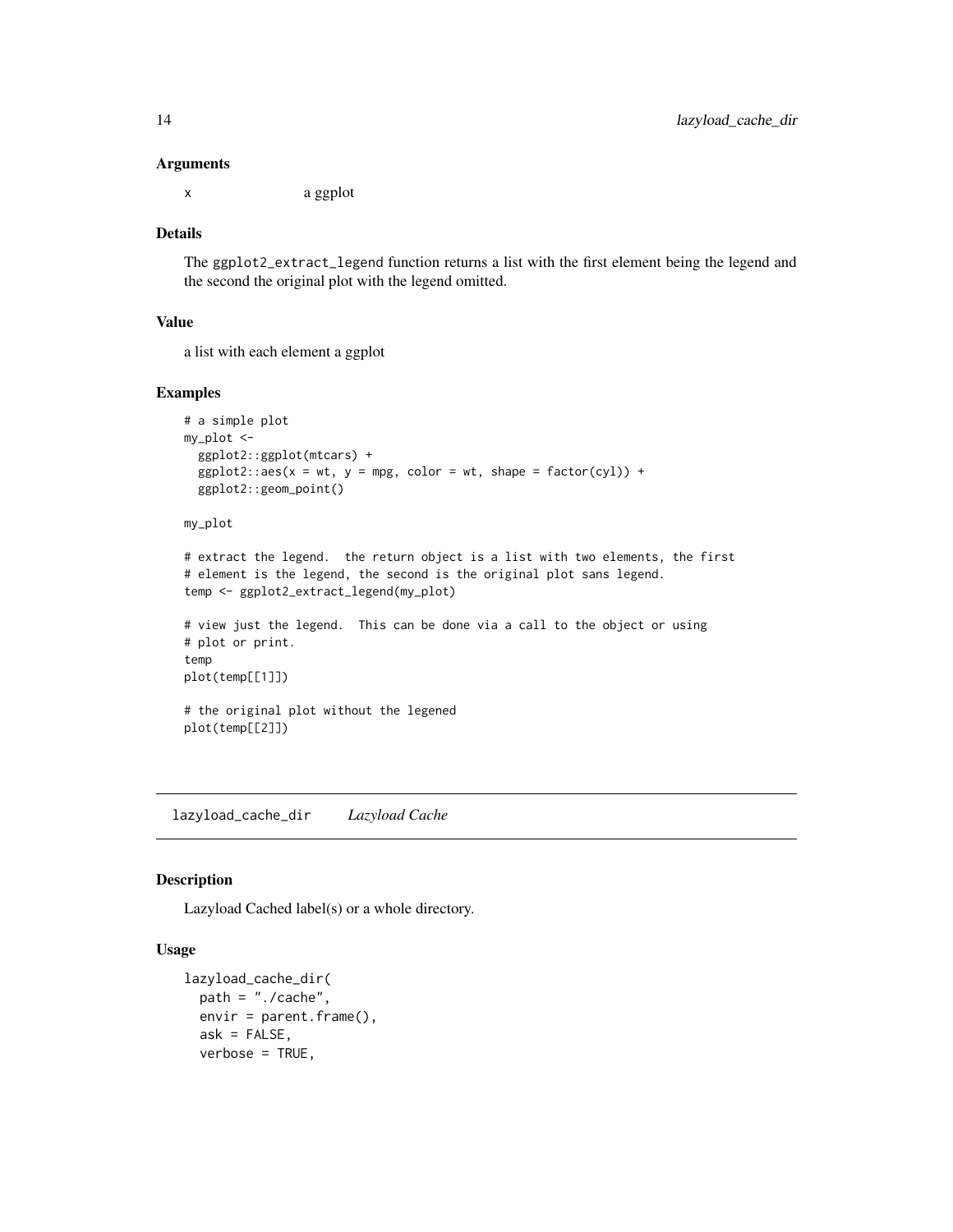```
full.names = TRUE,
  ...
\lambdalazyload_cache_labels(
  labels,
 path = "./cache/",
 envir = parent.frame(),verbose = TRUE,
  filter,
  full.names = TRUE,
  ...
)
```
# Arguments

| path       | the path to the cache directory.                                                                                                                                               |
|------------|--------------------------------------------------------------------------------------------------------------------------------------------------------------------------------|
| envir      | the environment to load the objects into                                                                                                                                       |
| ask        | if TRUE ask the user to confirm loading each database found in path                                                                                                            |
| verbose    | if TRUE display the chunk labels being loaded                                                                                                                                  |
| full.names | use the full name, i.e., include the path, for the chunk label? This argument is<br>passed to list. files.                                                                     |
| $\ddots$   | additional arguments passed to list. files.                                                                                                                                    |
| labels     | a character vector of the chunk labels to load.                                                                                                                                |
| filter     | an optional function passed to lazyLoad, when called on a character vector of<br>object names returns a logical vector: only objects for which this is true will be<br>loaded. |

# Details

These functions helpful for loading cached chunks into an interactive R session. Consider the following scenario: you use knitr and have cached chunks for lazyloading. You've created the document, close up your IDE and move on to the next project. Later, you revisit the initial project and need to retrieve the objects created in the cached chunks. One option is to reevaluate all the code, but this could be time consuming. The other option is to use lazyload\_cache\_labels or lazyload\_cache\_dir to quickly (lazy)load the chunks into an active R session.

Use lazyload\_cache\_dir to load a whole directory of cached objects.

Use lazyload\_cache\_labels to load and explicit set of cached chunks.

```
# this example is based on \url{https://stackoverflow.com/a/41439691/1104685}
```

```
# create a temp directory for a and place a .Rmd file within
tmpdr <- paste0(tempdir(), "/llcache_eg")
dir.create(tmpdr)
old_wd <- getwd()
```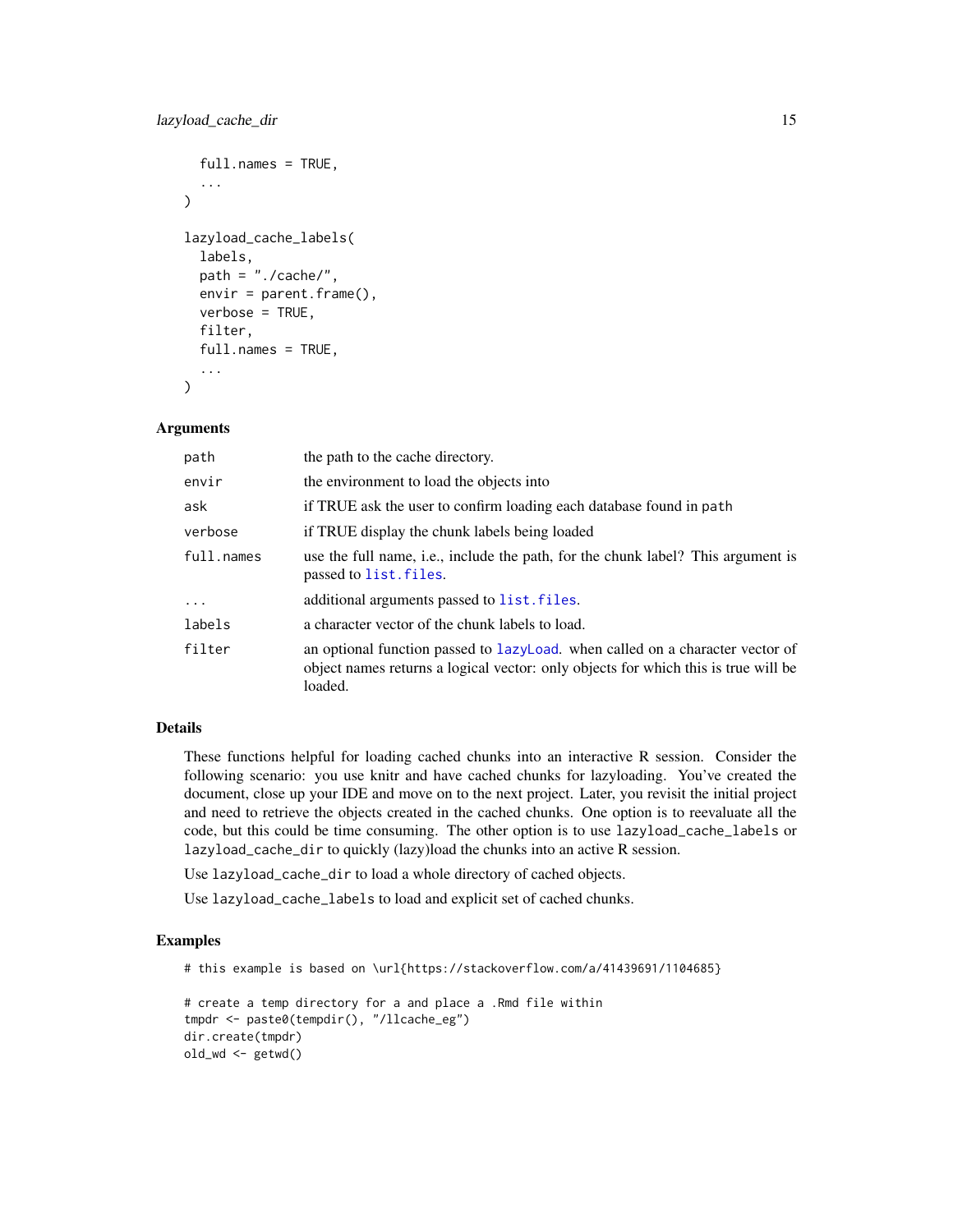```
setwd(tmpdr)
cat("---",
    "title: \"A Report\"",
    "output: html_document",
    "---",
    "",
    "```{r first-chunk, cache = TRUE}",
    "mpg_by_wt_hp <- lm(mpg \sim wt + hp, data = mtcars)",
    "x_is_p i \leftarrow pi",
    \sum_{n=-\infty}^{\infty}\boldsymbol{m}"```{r second-chunk, cache = TRUE}",
    "mpg_by_wt_hp_an <- ln(mpg ~ wt + hp + am, data = mtars)","x_is_e \leftarrow exp(1)","",
    sep = "\\ n",file = paste0(tmpdr, "/report.Rmd"))
# knit the file. evaluate the chuncks in a new environment so we can compare
# the objects after loading the cache.
kenv <- new.env()
knitr::knit(input = paste0(tmpdr, "/report.Rmd"), envir = kenv)
# The objects defined in the .Rmd file are now in kenv
ls(envir = kenv)
# view the cache
list.files(path = tmpdr, recursive = TRUE)
# create another environment, and load only the second chunk
lenv <- new.env()
ls(envir = lenv)lazyload_cache_labels(labels = "second-chunk",
                      path = paste0(tmpdr, "/cache"),
                      envir = lenv)
lenv$x_is_e
lenv$mpg_by_wt_hp_am
# load all the chuncks
menv <- new.env()
lazyload_cache_dir(path = paste0(tmpdr, "/cache"), envir = menv)
ls(envir = menu)menv$x_is_pi
menv$x_is_e
# cleanup
setwd(old_wd)
unlink(tmpdr, recursive = TRUE)
```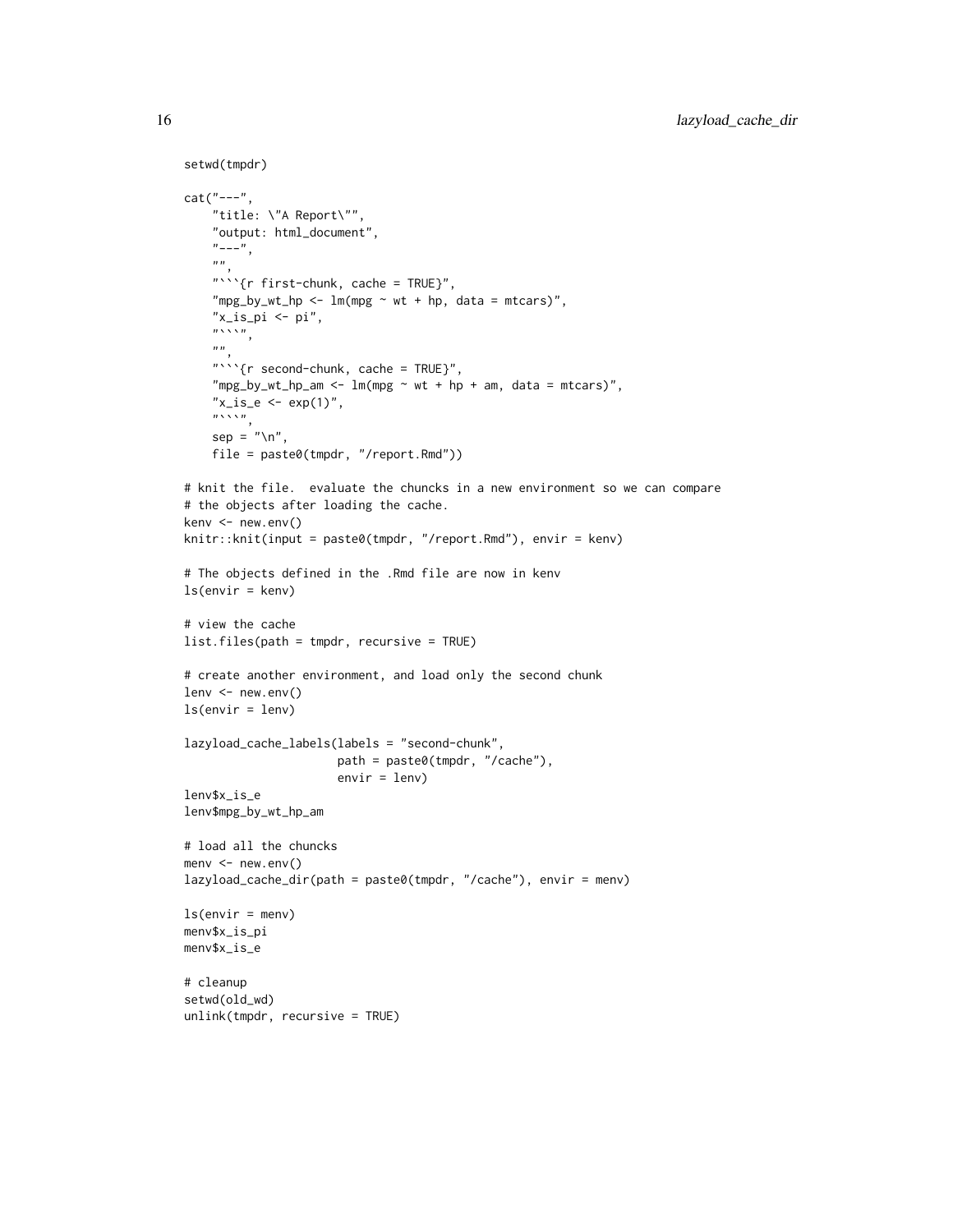# <span id="page-16-0"></span>Description

Aliases for [ls](#page-0-0) providing additional details.

# Usage

```
ll(pos = 1, pattern, order_by = "Size", decreasing = TRUE, head = FALSE, n = 5)
```
# Arguments

| pos        | specifies the environment as a position in the search list                                                                                            |
|------------|-------------------------------------------------------------------------------------------------------------------------------------------------------|
| pattern    | an optional regular expression. Only names matching pattern are returned.<br>glob2rx can be used to convert wildcard patterns to regular expressions. |
| order_by   | a character, order the results by "Size" (default), "Type", "Rows", or "Columns".                                                                     |
| decreasing | logical, defaults to TRUE, decreasing order? passed to order.                                                                                         |
| head       | logical, if TRUE then only return the first n objects per order_by and decreasing.                                                                    |
| n          | number of rows to return, ignored if head = FALSE.                                                                                                    |

# References

The basis for this work came from a Stack Overflow posting: [https://stackoverflow.com/q/](https://stackoverflow.com/q/1358003/1104685) [1358003/1104685](https://stackoverflow.com/q/1358003/1104685)

# See Also

[ls](#page-0-0)

```
# View your current workspace
## Not run:
ls()11()## End(Not run)
# View another environment
e < - new.env()
11(e)e$fit <- lm(mpg ~ wt, mtcars)
e$fit2 <- lm(mpg \sim wt + am + vs, data = mtcars)e$x <- rnorm(1e5)e$y <- runif(1e4)
```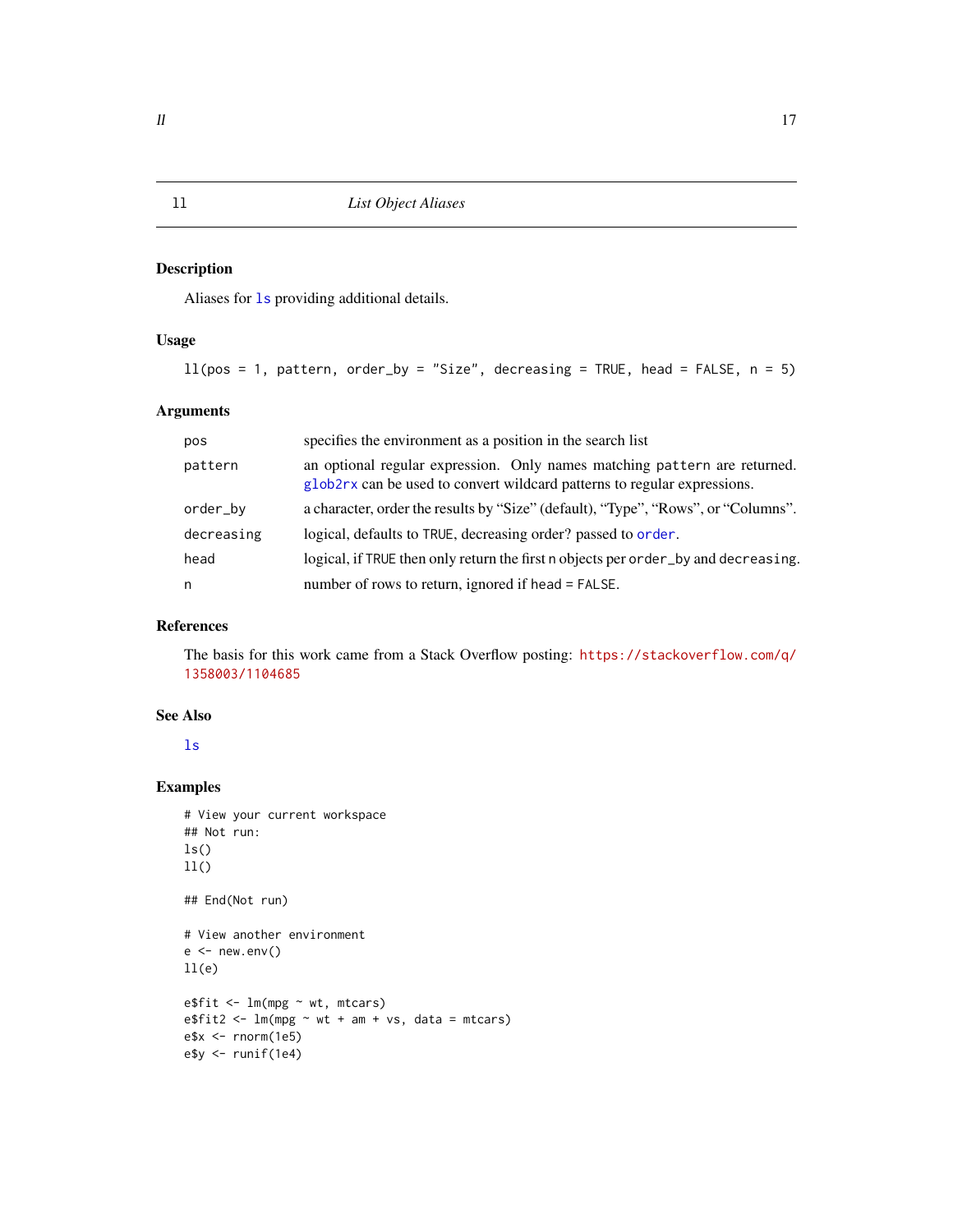```
e$z <- with(e, x * y)
e$w <- sum(e$z)
```
 $ls(e)$  $11(e)$ ll(e, head = TRUE)

# logit *logit and inverse logit functions*

#### Description

transform x either via the logit, or inverse logit.

#### Usage

logit(x)

invlogit(x)

#### Arguments

x a numeric vector

#### Details

The logit and inverse logit functions are part of R via the logistic distribution functions in the stats package. Quoting from the documentation for the logistic distribution

" $qlogis(p)$  is the same as the logit function,  $logit(p) = log(p/1-p)$ , and  $plogis(x)$  has consequently been called the 'inverse logit'."

See the examples for benchmarking these functions. The logit and invlogit functions are faster than the qlogis and plogis functions.

# See Also

[qlogis](#page-0-0)

# Examples

```
library(rbenchmark)
```

```
# compare logit to qlogis
p \leftarrow runif(1e5)identical(logit(p), qlogis(p))
```

```
## Not run:
rbenchmark::benchmark(logit(p), qlogis(p))
```
<span id="page-17-0"></span>18 logit logitude to the control of the control of the control of the control of the control of the control of the control of the control of the control of the control of the control of the control of the control of the co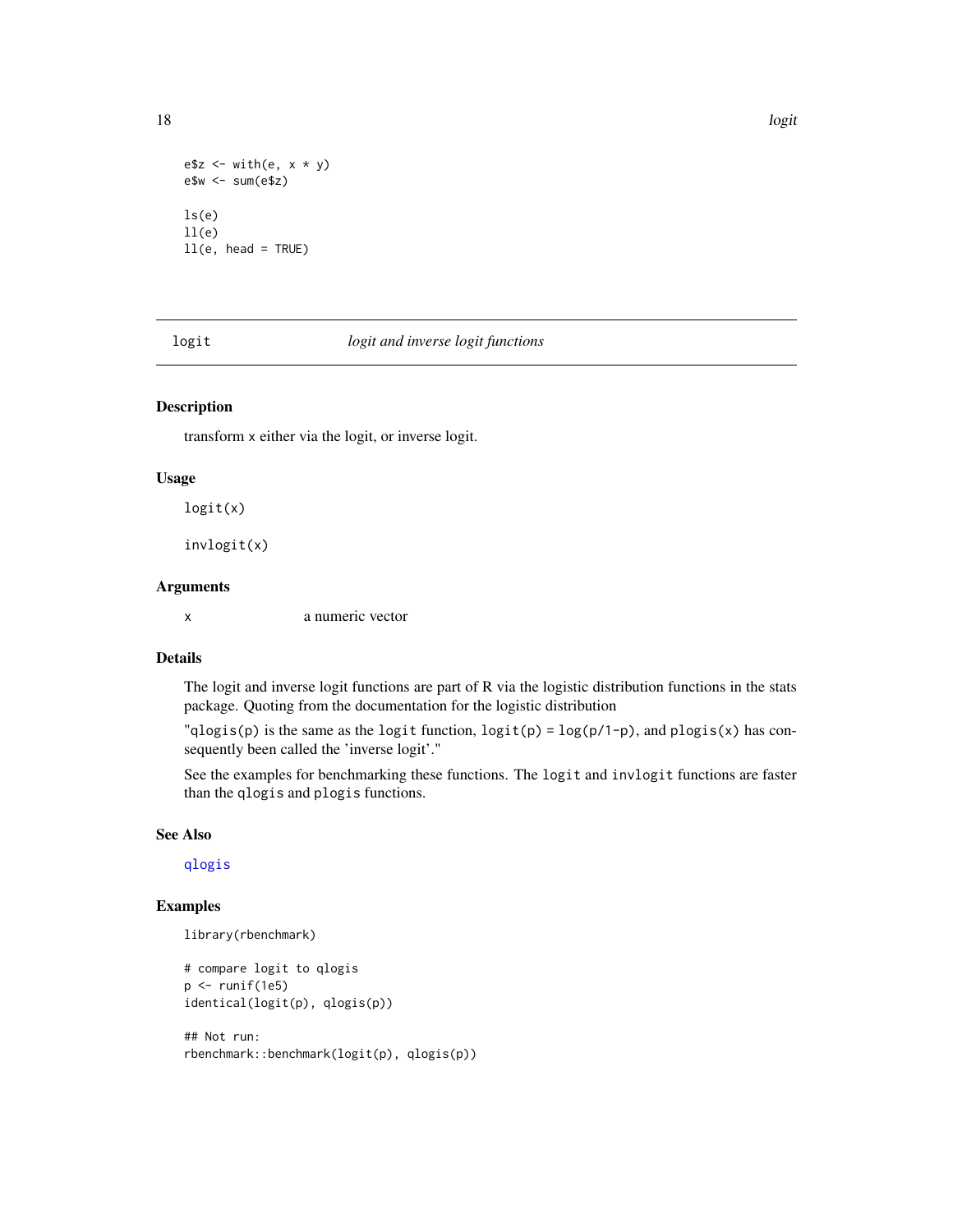#### <span id="page-18-0"></span>mean\_ci 19

```
## End(Not run)
# compare invlogit to plogis
x <- runif(1e5, -1000, 1000)
identical(invlogit(x), plogis(x))
## Not run:
rbenchmark::benchmark(invlogit(x), plogis(x))
## End(Not run)
```
#### mean\_ci *Means and Confidence Intervals*

#### Description

A function for calculating and formatting means and confidence interval.

### Usage

```
mean_ci(
 x,
  na\_rm = FALSE,alpha = getOption("qwraps2_alpha", 0.05),
  qdist = stats::qnorm,
  qdist.args = list(),
  ...
\mathcal{L}## S3 method for class 'qwraps2_mean_ci'
print(x, \ldots)
```
# Arguments

| $\mathsf{x}$ | a numeric vector                                                                                              |
|--------------|---------------------------------------------------------------------------------------------------------------|
| na_rm        | if true, omit NA values                                                                                       |
| alpha        | defaults to getOption('qwraps2_alpha', 0.05). The symmetric $100(1\text{-alpha})\%$<br>CI will be determined. |
| qdist        | defaults to gnorm, use gt for a Student t intervals.                                                          |
| gdist.args   | list of arguments passed to got is t                                                                          |
| $\cdots$     | arguments passed to frmtci.                                                                                   |

#### Details

Given a numeric vector, mean\_ci will return a vector with the mean, LCL, and UCL. Using frmtci will be helpful for reporting the results in print.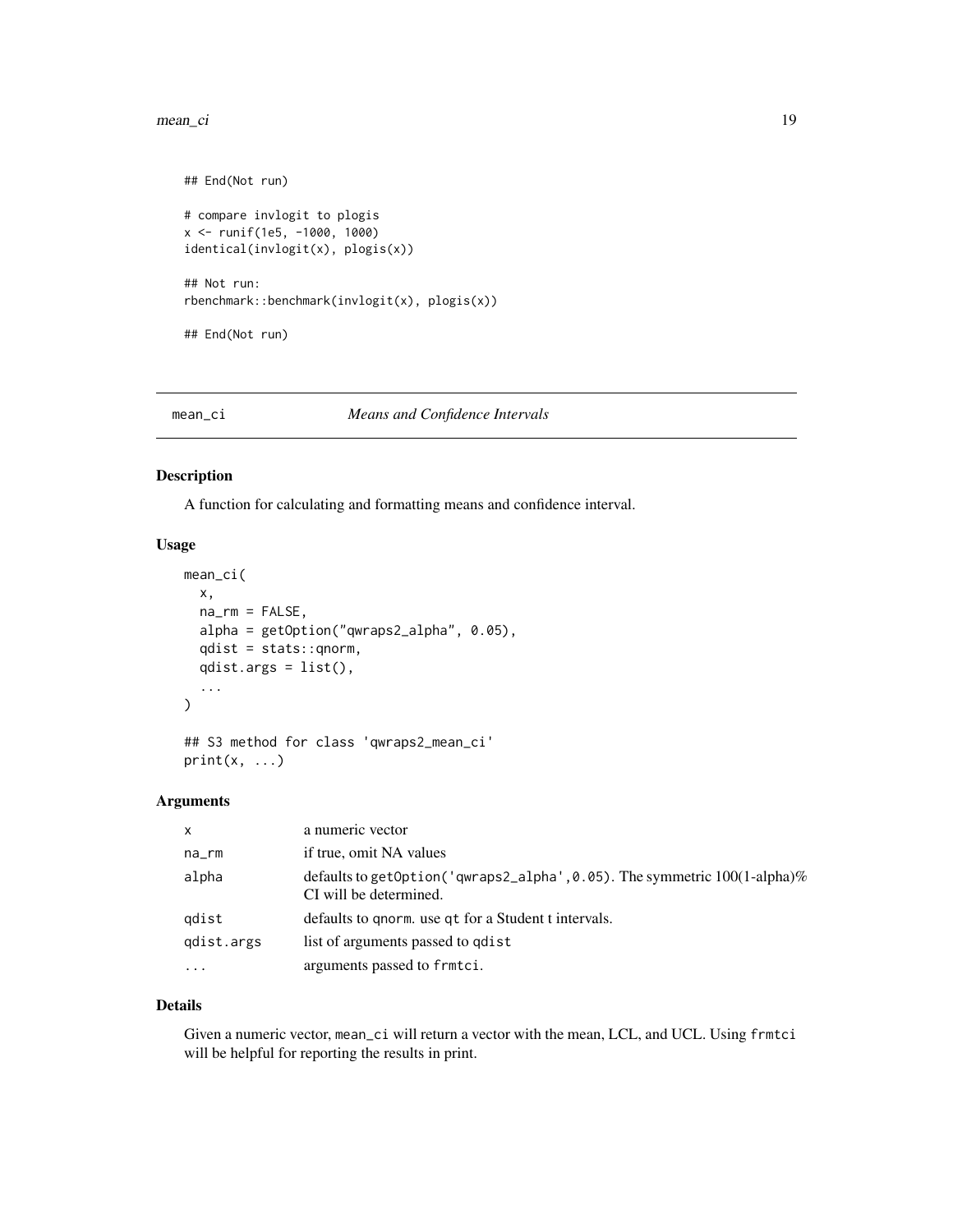# <span id="page-19-0"></span>Value

a vector with the mean, lower confidence limit (LCL), and the upper confidence limit (UCL).

#### See Also

[frmtci](#page-8-1)

# Examples

```
# using the standard normal for the CI
mean_ci(mtcars$mpg)
# print it nicely
qwraps2::frmtci(mean_ci(mtcars$mpg))
qwraps2::frmtci(mean_ci(mtcars$mpg), show_level = TRUE)
qwraps2::frmtci(mean_ci(mtcars$mpg, alpha = 0.01), show_level = TRUE)
# Compare to the ci that comes form t.test
t.test(mtcars$mpg)
t.test(mtcars$mpg)$conf.int
mean_ci(mtcars$mpg, qdist = stats::qt, qdist.args = list(df = 31))
```
mean\_sd *Mean and Standard deviation*

#### <span id="page-19-1"></span>Description

A function for calculating and formatting means and standard deviations.

#### Usage

```
mean_sd(
  x,
  digits = getOption("qwraps2_frmt_digits", 2),
  na\_rm = FALSE,show_n = "ifNA"denote_s d = "pm",markup = getOption("qwraps2_markup", "latex")
)
gmean_sd(
  x,
  digits = getOption("qwraps2_frmt_digits", 2),
  na\_rm = FALSE,show_n = "ifNA",
  denote\_sd = "pm",markup = getOption("qwraps2_markup", "latex")
)
```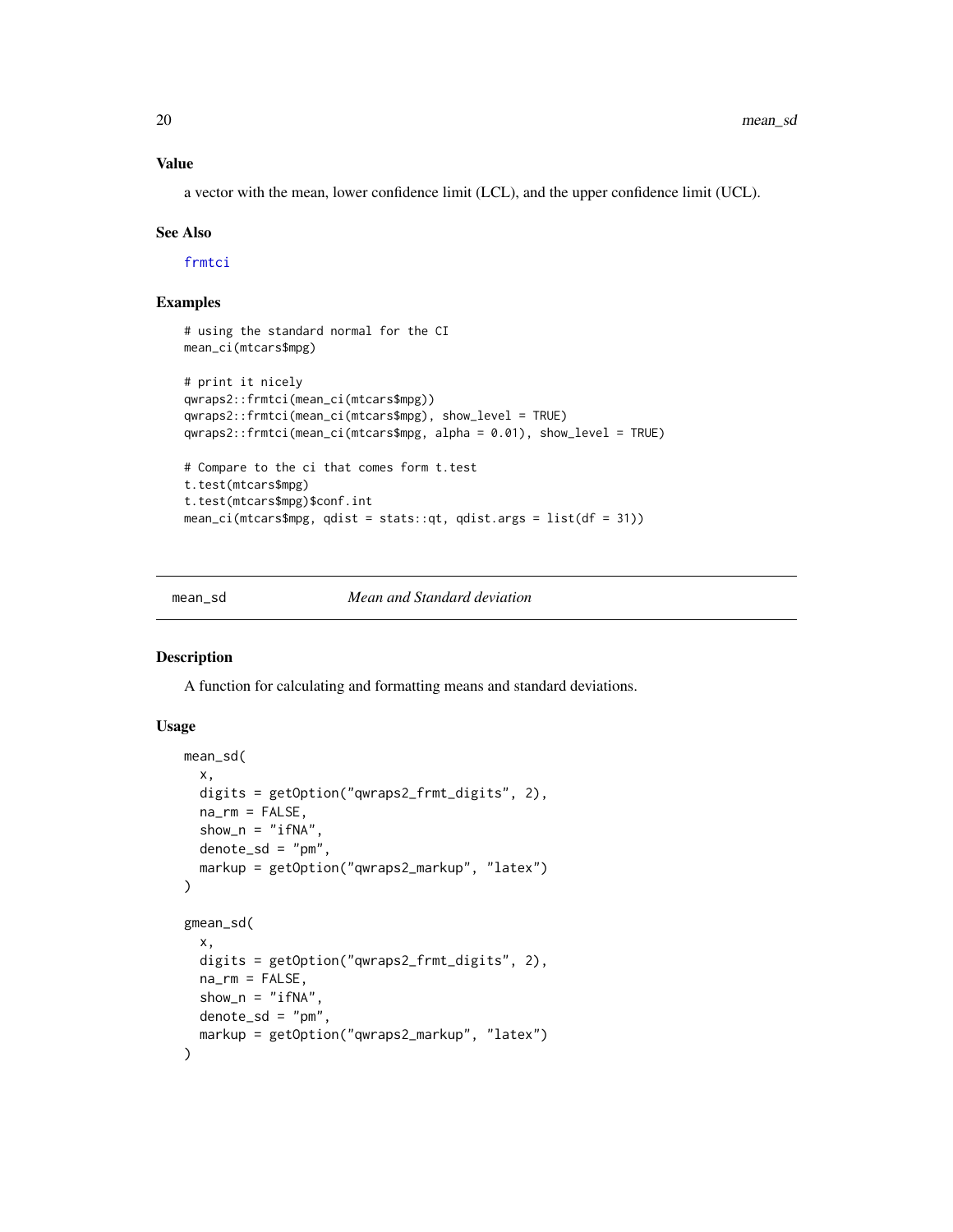# <span id="page-20-0"></span>median\_iqr 21

# Arguments

| $\mathsf{x}$ | a numeric vector                                                                                 |
|--------------|--------------------------------------------------------------------------------------------------|
| digits       | digits to the right of the decimal point to return in the percentage estimate.                   |
| na_rm        | if true, omit NA values                                                                          |
| show_n       | defaults to "ifNA". Other options are "always" or "never".                                       |
| denote_sd    | a character string set to either "pm" or "paren" for reporting 'mean $\pm$ sd' or<br>'mean (sd)' |
| markup       | latex or markdown                                                                                |

### Details

Given a numeric vector, mean\_sd will return a character string with the mean and standard deviation. Formatting of the output will be extended in future versions.

gmean\_sd returns the geometric mean and geometric standard deviation.

# Value

a character vector of the formatted values

# Examples

```
set.seed(42)
x \le - rnorm(1000, 3, 4)
mean(x)
sd(x)mean_sd(x)
mean_s d(x, show_n = "always")mean_s d(x, show_n = "always", denote_s d = "parent")x[187] < - NA
mean_s d(x, na_r m = TRUE)
```
median\_iqr *Median and Inner Quartile Range*

#### Description

A function for calculating and formatting the median and inner quartile range of a data vector.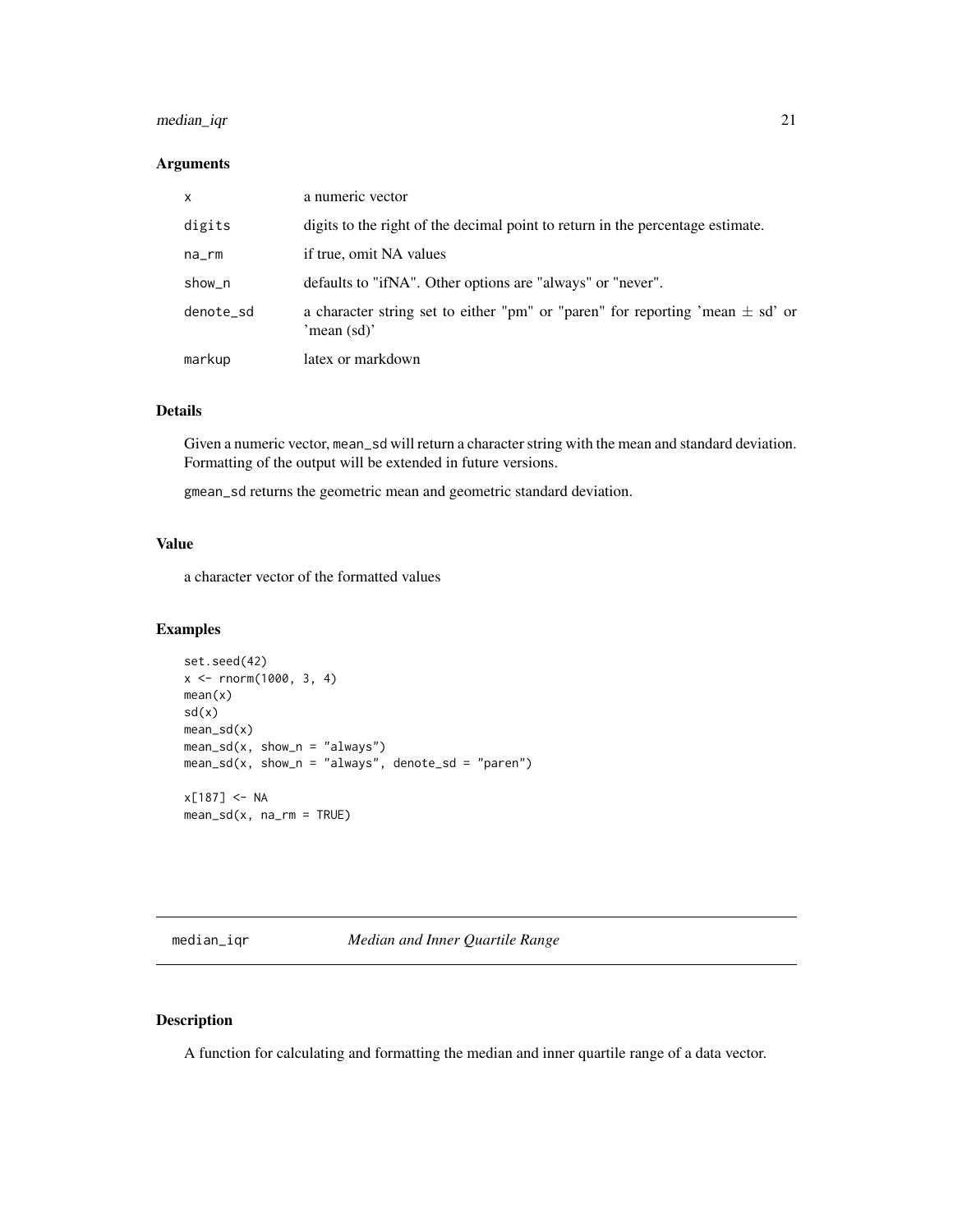#### 22 mtcars2

# Usage

```
median_iqr(
  x,
 digits = getOption("qwraps2_frmt_digits", 2),
 na\_rm = FALSE,show_n = "ifNA",markup = getOption("qwraps2_markup", "latex")
)
```
# Arguments

| X      | a numeric vector                                           |
|--------|------------------------------------------------------------|
| digits | digits to the right of the decimal point to return.        |
| na_rm  | if true, omit NA values                                    |
| show_n | defaults to "ifNA". Other options are "always" or "never". |
| markup | latex or markdown                                          |

# Details

Given a numeric vector, median\_iqr will return a character string with the median and IQR. Formatting of the output will be extended in future versions.

# Value

a character vector of the formatted values

# Examples

```
set.seed(42)
x \le - rnorm(1000, 3, 4)
median(x)
quantile(x, probs = c(1, 3)/4)
median_iqr(x)
median_iqr(x, show_n = "always")x[187] < -NA# median_iqr(x) ## Will error
median_iqr(x, na_rm = TRUE)
```
mtcars2 *mtcars2*

#### Description

An extended version of [mtcars](#page-0-0) data set.

<span id="page-21-0"></span>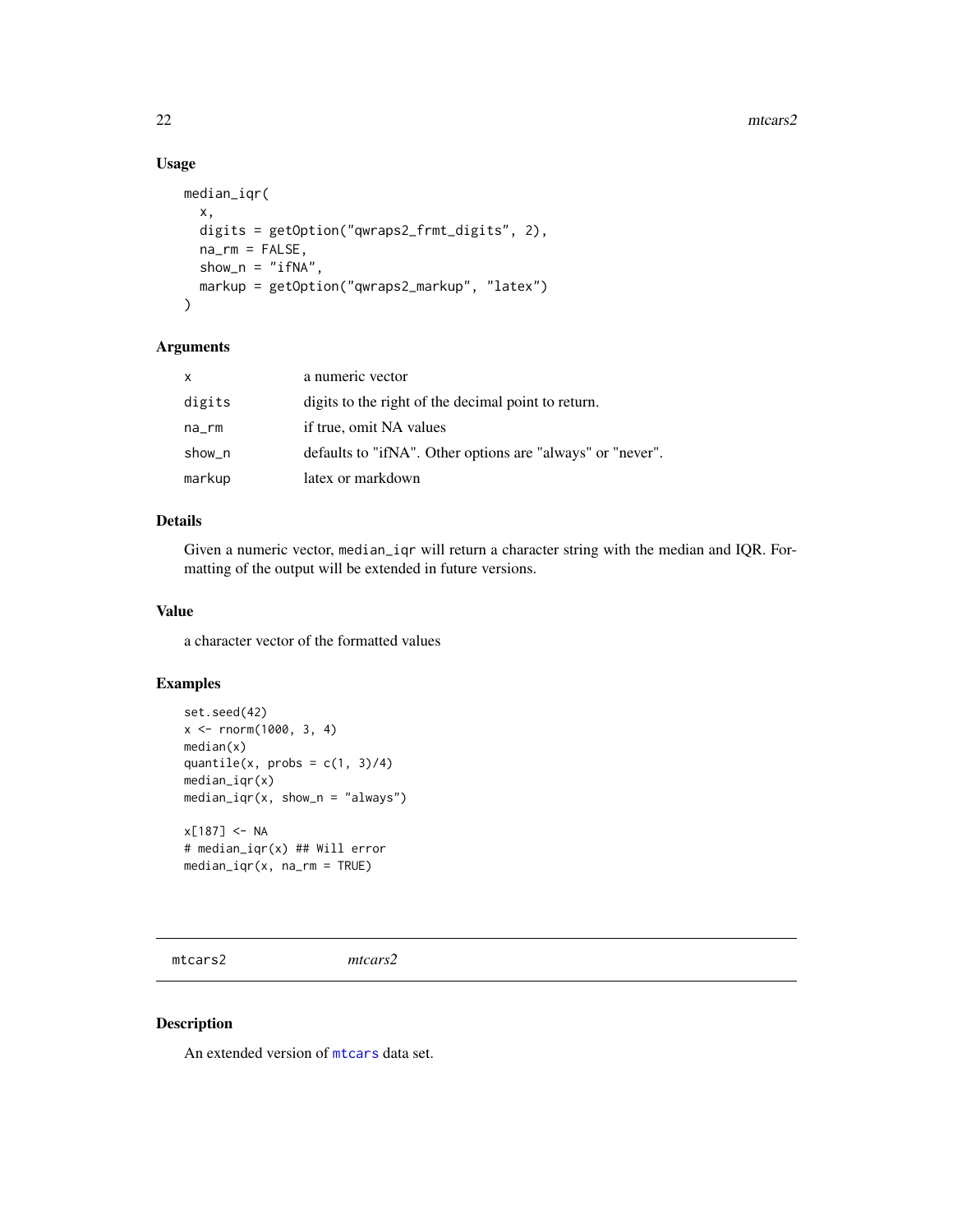#### <span id="page-22-0"></span>n\_perc 23

# Usage

mtcars2

# Format

An object of class data. frame with 32 rows and 19 columns.

# See Also

vignette("qwraps2-data-sets",package = "qwraps2") for details on the construction of the data set.

# <span id="page-22-1"></span>n\_perc *Count and Percentage*

# Description

A function for calculating and formatting counts and percentages.

#### Usage

```
n_perc(
  x,
  digits = getOption("qwraps2_frmt_digits", 2),
 na_rm = FALSE,
  show_denom = "ifNA",
  show_symbol = TRUE,
  markup = getOption("qwraps2_markup", "latex")
)
perc_n(
  x,
  digits = getOption("qwraps2_frmt_digits", 2),
 na_rm = FALSE,
 show_denom = "ifNA",
 markup = getOption("qwraps2_markup", "latex")
)
n_perc0(
  x,
  digits = 0,
 na_rm = FALSE,
  show_denom = "never",
  show_symbol = FALSE,
  markup = getOption("qwraps2_markup", "latex")
)
```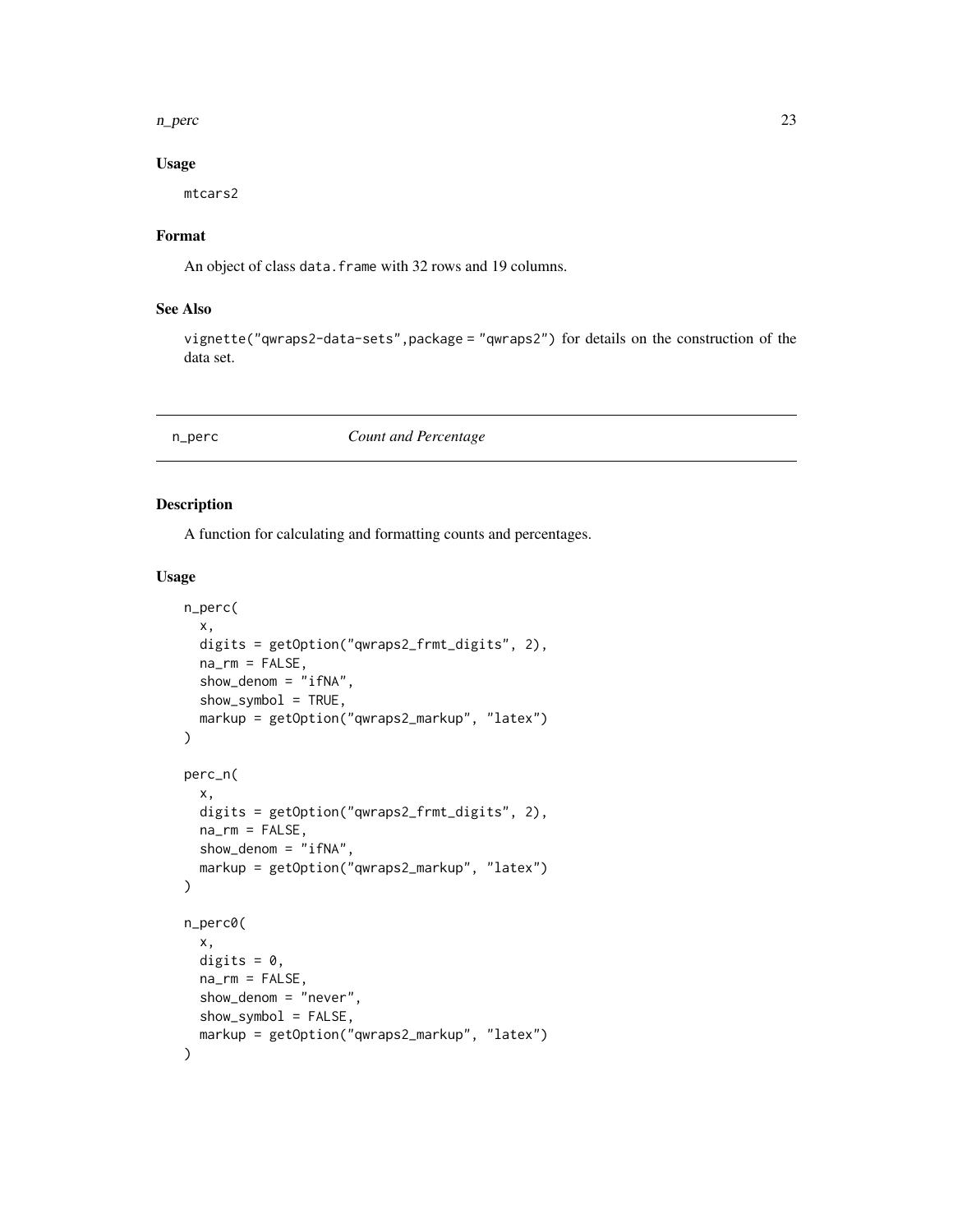# <span id="page-23-0"></span>Arguments

| X.          | a 0:1 or boolean vector                                                        |
|-------------|--------------------------------------------------------------------------------|
| digits      | digits to the right of the decimal point to return in the percentage estimate. |
| na_rm       | if true, omit NA values                                                        |
| show_denom  | defaults to "ifNA". Other options are "always" or "never".                     |
| show_symbol | if TRUE (default) the percent symbol is shown, else it is suppressed.          |
| markup      | latex or markdown                                                              |

#### Details

Default behavior will return the count of successes and the percentage as "N (pp can be controlled by setting na.rm = TRUE. In this case, the number of non-missing values will be reported by default. Omission of the non-missing values can be controlled by setting show\_denom = "never".

The function n\_perc0 uses a set of default arguments which may be advantageous for use in building tables.

# Value

a character vector of the formatted values

# Examples

```
n\_perc(c(\emptyset, 1,1, 1, 0, 0), show\_denom = "always")n_perc(c(0, 1,1, 1, 0, 0, NA), na_rm = TRUE)
n_perc(mtcars$cyl == 6)
set.seed(42)
x <- rbinom(4269, 1, 0.314)
n_perc(x)
n\_perc(x, show\_denom = "always")n\_perc(x, show\_symbol = FALSE)# n_perc0 examples
n_perc0(c(0, 1,1, 1, 0, 0))
n\_perc@(mtcars$cyl == 6)
```
pefr *pefr*

#### Description

Peak expiratory flow rate data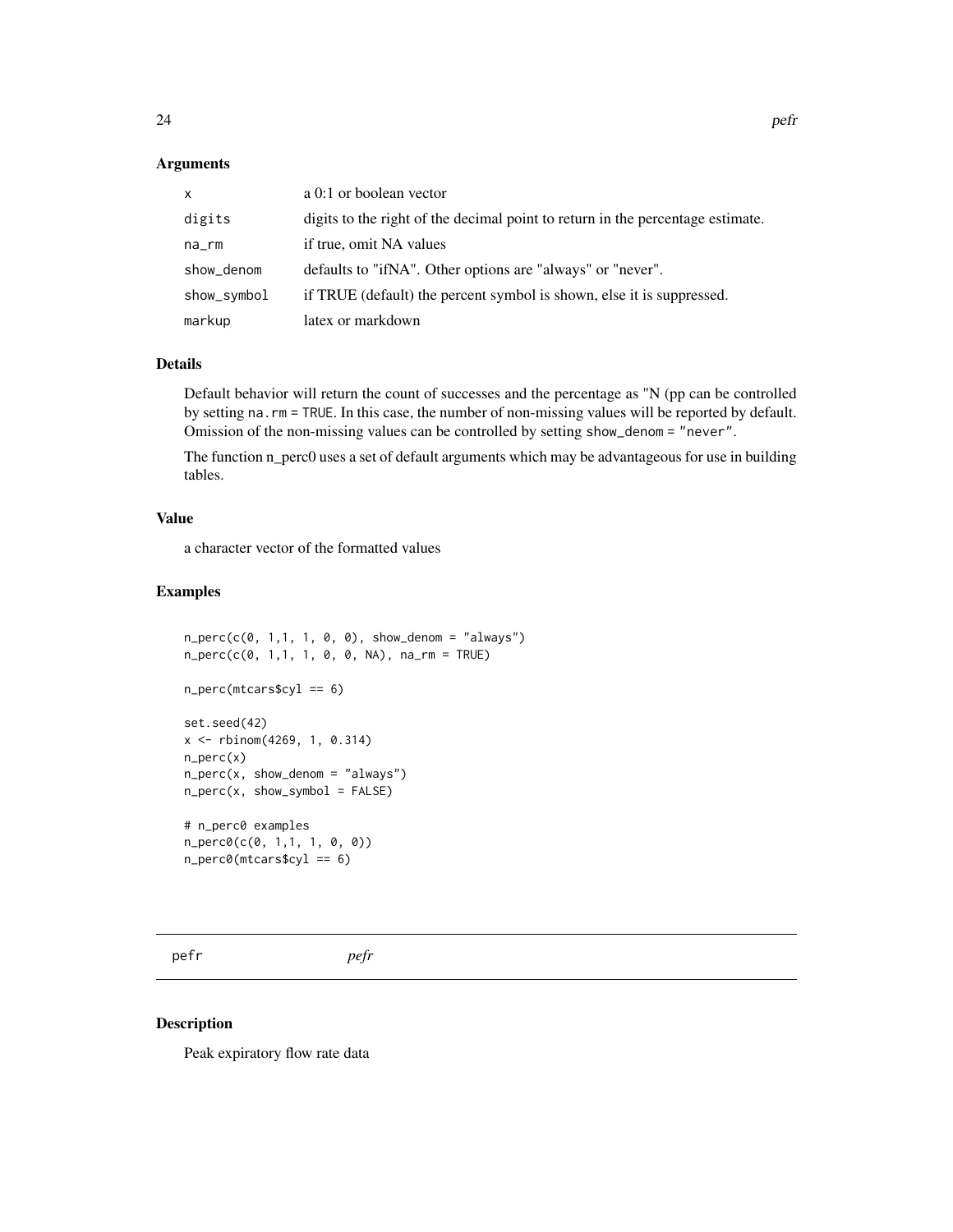#### <span id="page-24-0"></span>pkg\_check 25

#### Usage

pefr

### Format

a data frame with four columns

[, 1] subject id number

[, 2] measurement first or second

[, 3] meter "Wright peak flow meter" or "Mini Write peak flow meter"

[, 4] pefr peak expiratory flow rate (liters / min)

# Details

Peak expiratory flow rate (pefr) data is used for examples within the qwraps2 package. The data has been transcribed from Bland (1986).

"The sample comprised colleagues and family of J.M.B. chosen to give a wide range of PEFR but in no way representative of any defined population. Two measurements were made with a Wright peak flow meter and two with a mini Wright meter, in random order. All measurements were taken by J.M.B., using the same two instruments. (These data were collected to demonstrate the statistical method and provide no evidence on the comparability of these two instruments.) We did not repeat suspect readings and took a single reading as our measurement of PEFR. Only the first measurement by each method is used to illustrate the comparison of methods, the second measurements being used in the study of repeatability."

#### References

Bland, J. Martin, and Douglas G Altman. "Statistical methods for assessing agreement between two methods of clinical measurement." The lancet 327, no. 8476 (1986): 307-310.

# See Also

vignette("qwraps2-data-sets",package = "qwraps2") for details on the construction of the data set.

pkg\_check *Package Checks*

#### Description

Check if a package is available on the local machine and optionally verify a version.

### Usage

pkg\_check(pkgs, versions, stop = FALSE)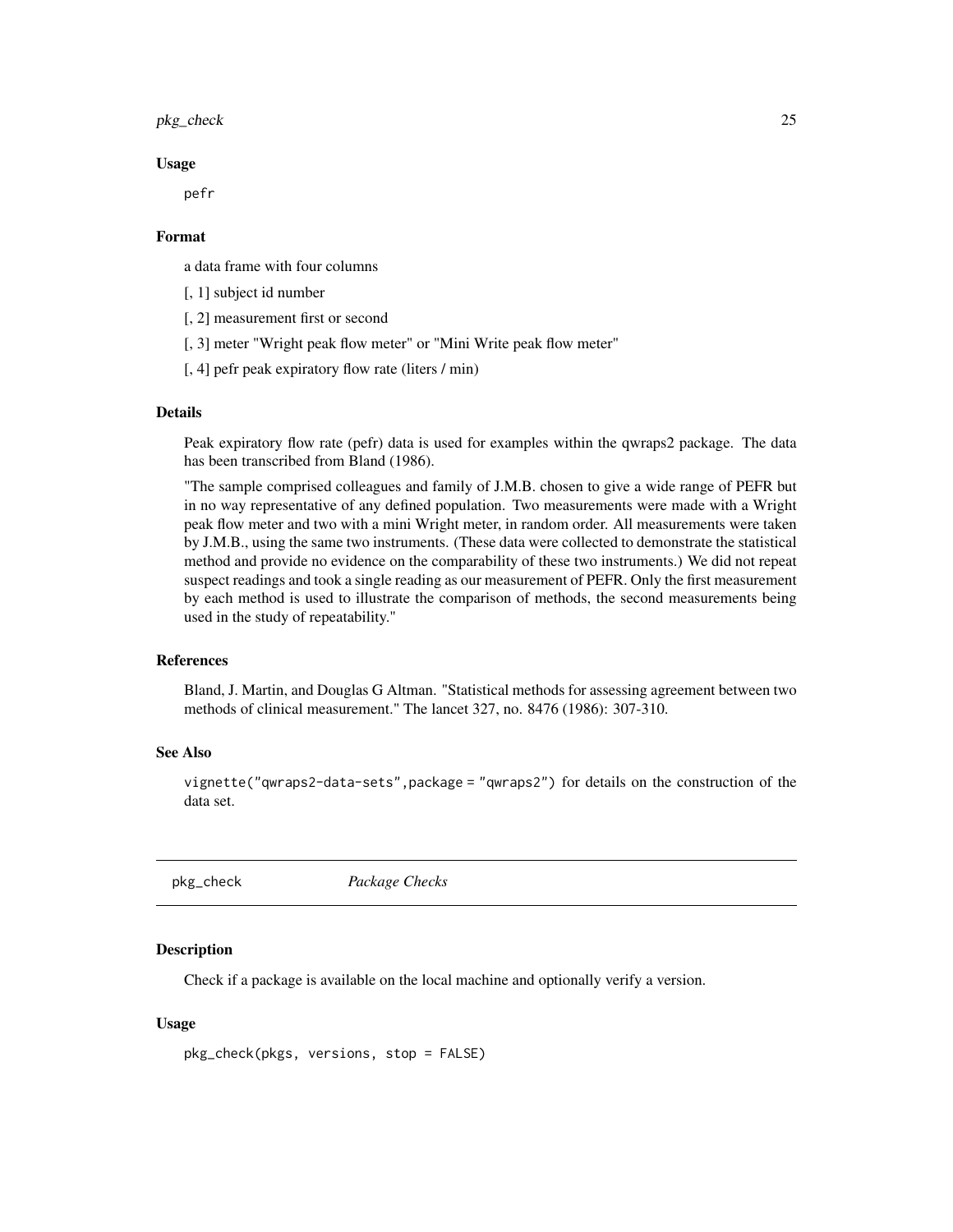#### Arguments

| pkgs     | a character vector of package names to check for                                                        |
|----------|---------------------------------------------------------------------------------------------------------|
| versions | an optional character vector, of the same length of pkgs for the minimum version<br>of the packages.    |
| stop     | if TRUE then an error is thrown if any of the checks fail. If FALSE (default) a<br>logical is returned. |

#### Details

When writing a script that will be shared it is very likely that the multiple authors/users will need to have a certain set of packages available to load. The pkg\_check function will verify that the packages are available to load, this includes an optional version test, and attach the package to the search list if requested.

Testing for package versions will is done as packageVersion $(x)$  >= version. If you need a specific version of a package you should explicitly use packageVersion $(x)$  == version in your script.

```
# verify that the packages qwraps2, ggplot2, and BH are available
pkg_check(c("qwraps2", "ggplot2", "BH"))
# show that the return is FALSE if a package is not available
pkg_check(c("qwraps2", "ggplot2", "BH", "NOT a PCKG"))
# verify the version for just ggplot2
pkg_check(c("qwraps2", "ggplot2", "BH"),
         c(NA, "2.2.0", NA))
# verify the version for qwraps2 (this is expected to fail as we are looking for
# version 42.3.14 which is far too advanced for the actual package development.
pkg_check(c("qwraps2", "ggplot2", "BH"),
          c("42.3.14", "2.2.0", NA))
## Not run:
 # You can have the function throw an error is any of the checks fail
 pkg_check(c("qwraps2", "ggplot2", "BH"),
            c("42.3.14", "2.2.0", NA),
            stop = TRUE)
## End(Not run)
## Not run:
 # If you have missing packages that can be installed from CRAN you may find
 # the following helpful. If this code, with the needed edits, were placed at
 # the top of a script, then if a package is missing then the current version
 # from a target repository will be installed. Use this set up with
 # discretion, others may not want the automatic install of packages.
 pkgs <- pkg_check("<packages to install>")
 if (!pkgs) {
```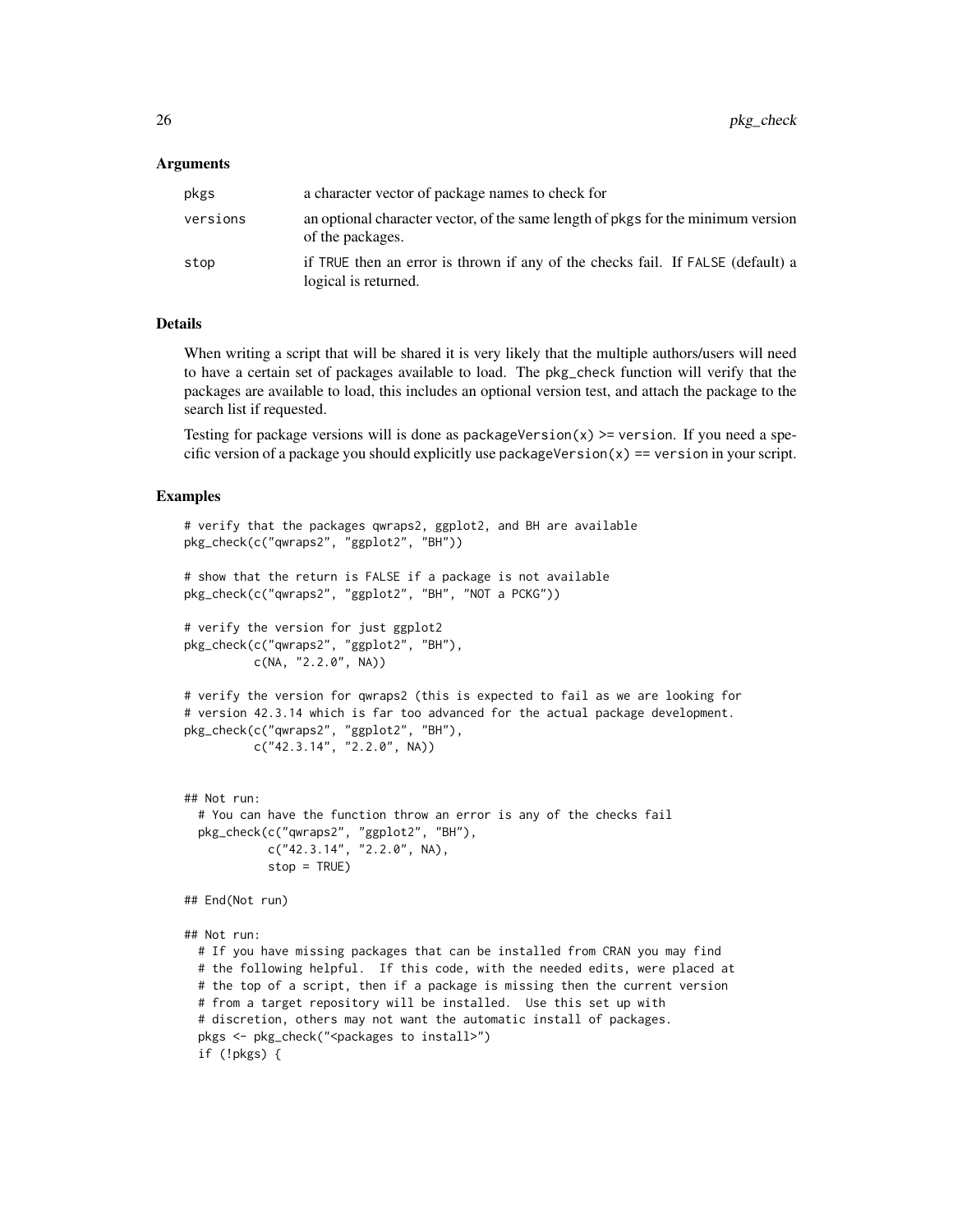<span id="page-26-0"></span>qable 27

```
install.packages(attr(pkgs, "checks")[!attr(pkgs, "checks")$available][["package"]])
}
```

```
## End(Not run)
```
# <span id="page-26-1"></span>qable *Qable: an extended version of knitr::kable*

# Description

Create a simple table via kable with row groups and rownames similar to those of hmisc::latex or htmlTable::htmlTable.

#### Usage

```
qable(
  x,
  rtitle,
  rgroup,
  rnames = rownames(x),
  cnames = \text{colnames}(x),
  markup = getOption("qwraps2_markup", "latex"),
  ...
)
```
# Arguments

| x        | matrix or data. frame to be turned into a qable                                                                                |
|----------|--------------------------------------------------------------------------------------------------------------------------------|
| rtitle   | a row grouping title. See Details.                                                                                             |
| rgroup   | a named numeric vector with the name of the row group and the number of rows<br>within the group. sum(rowgroup) == $nrow(x)$ . |
| rnames   | a character vector of the row names                                                                                            |
| cnames   | column names                                                                                                                   |
| markup   | the markup language to use, passed to the format argument of knitr:: kable.                                                    |
| $\cdots$ | additional arguments passed to knitr:: kable                                                                                   |

# Details

qable is used as the printing method for qwraps2\_summary\_table objects. Check the vignettes for examples on building data summary tables.

rtitle can be used to add a title to the column constructed by the rgroup and rnames. The basic layout of a table generated by qable is: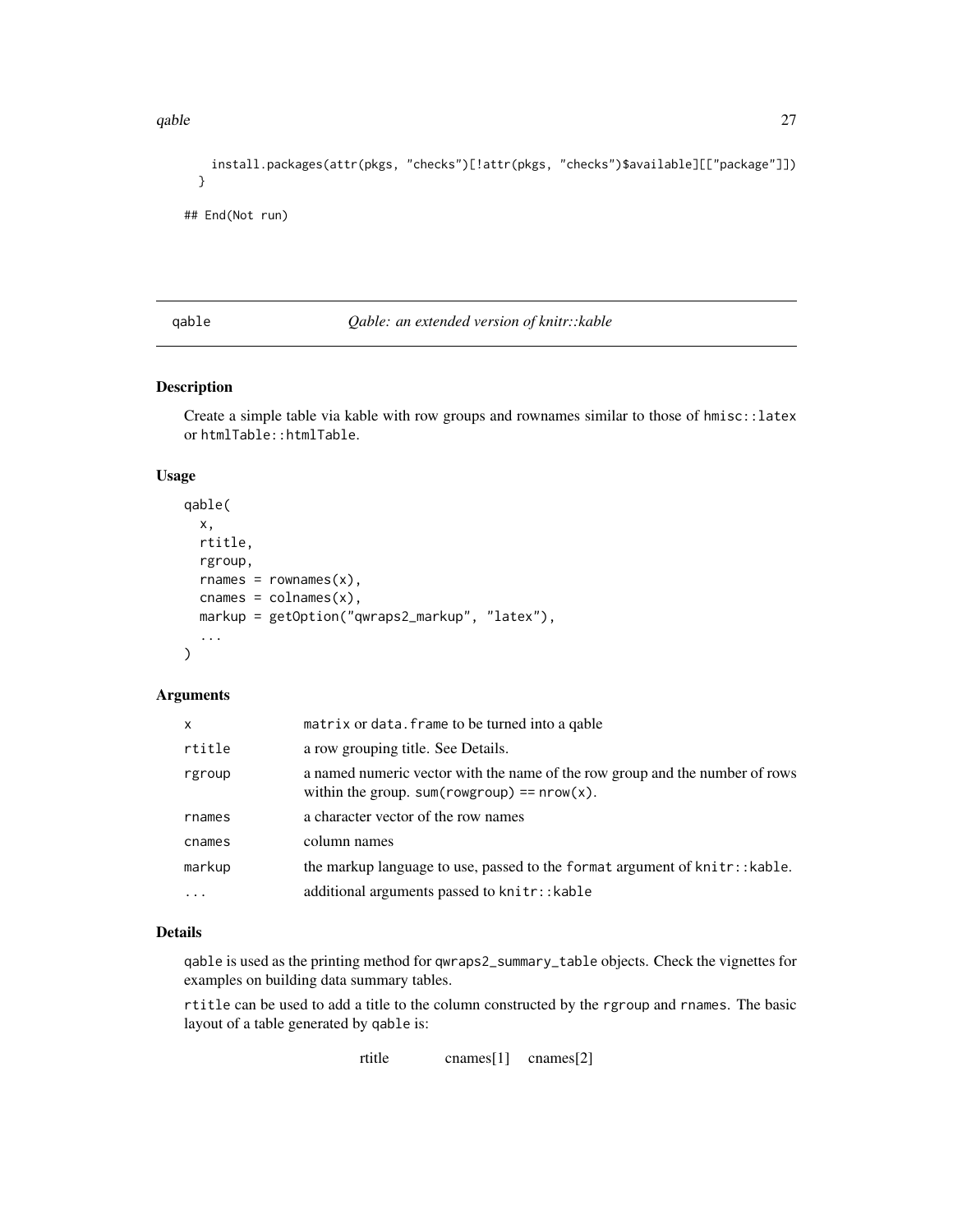<span id="page-27-0"></span>

| rgroup $[1]$      |         |         |
|-------------------|---------|---------|
| $\text{names}[1]$ | x[1, 1] | x[1, 2] |
| $r$ names $[2]$   | x[2, 1] | x[2, 2] |
| $r$ names[3]      | x[3, 1] | x[3, 2] |
| rgroup[2]         |         |         |
| $r$ names[4]      | x[4, 1] | x[4, 1] |
| $r$ names $[5]$   | x[5, 1] | x[5, 1] |

It should be noted that escape = !(markup == "latex") is passed to [kable](#page-0-0).

# Value

a character vector of the formatted numbers

# See Also

# [kable](#page-0-0)

summary\_table, for an example of build a data summary table, i.e., a "Table 1".

For more detail on arguments you can pass to . . . look at the non-exported functions form the knitr package knitr:::kable\_latex, knitr:::kable\_markdown, or others.

```
data(mtcars)
qable(mtcars)
qable(mtcars, markup = "markdown")
# by make
make \leq sub("\langle \langle \langle w+ \rangle \rangle \?(.*)$", "\\1", rownames(mtcars))
make <- c(table(make))
# A LaTeX table with a vertical bar between each column
qable(mtcars[sort(rownames(mtcars)), ], rgroup = make)
# A LaTeX table with no vertical bars between columns
qable(mtcars[sort(rownames(mtcars)), ], rgroup = make, vline = "")
# a markdown table
qable(mtcars[sort(rownames(mtcars)), ], rgroup = make, markup = "markdown")
# define your own column names
qable(mtcars[sort(rownames(mtcars)), ],
      rgroup = make,
      cnames = toupper(colnames(mtcars)),
      markup = "markdown")
# define your own column names and add a title
qable(mtcars[sort(rownames(mtcars)), ],
      rtitle = "Make & Model",
```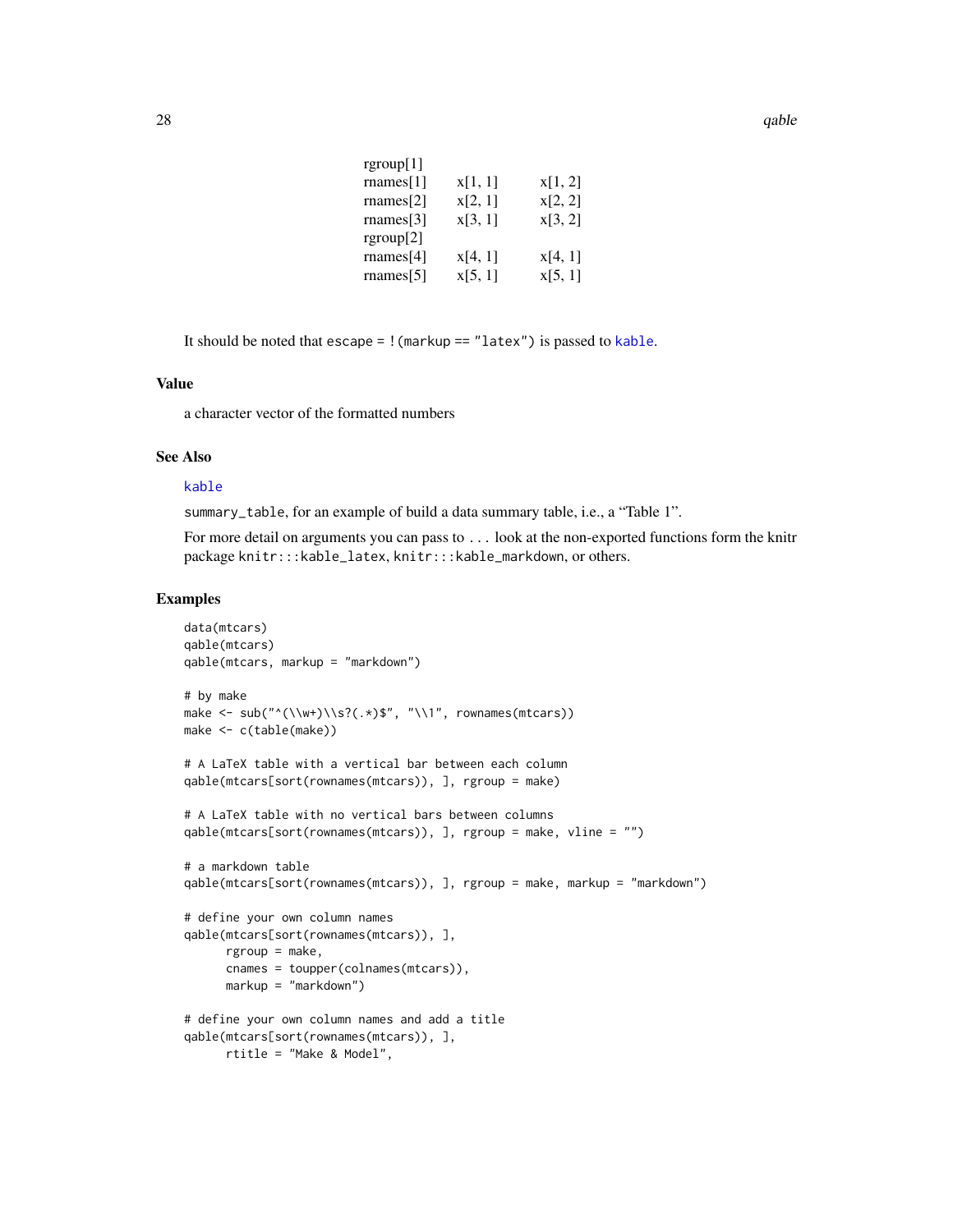<span id="page-28-0"></span>qacf 29

```
rgroup = make,
cnames = toupper(colnames(mtcars)),
markup = "markdown")
```
#### <span id="page-28-1"></span>qacf *Autocorrelation plot*

# Description

ggplot2 style autocorrelation plot

# Usage

qacf(x, conf\_level =  $0.95$ , show\_sig = FALSE, ...)

# Arguments

| X          | object                                                       |
|------------|--------------------------------------------------------------|
| conf level | confidence level for determining 'significant' correlations. |
| show_sig   | logical, highlight significant correlations.                 |
| $\cdot$    | Other arguments passed to stats::acf                         |

#### Value

a ggplot.

# See Also

```
vignette("qwraps2-graphics",pacakge = "qwraps2")
```

```
# Generate a random data set
set.seed(42)
n < -250x1 \le x2 \le x3 \le x4 \le x vector('numeric', length = n)
x1[1] <- runif(1)
x2[1] < - runif(1)
x3[1] <- runif(1)
x4[1] < - runif(1)
# white noise
Z.1 <- rnorm(n, 0, 1)
Z.2 \leq - \text{norm}(n, 0, 2)Z.3 \leq - \text{norm}(n, 0, 5)for(i in 2:n)
```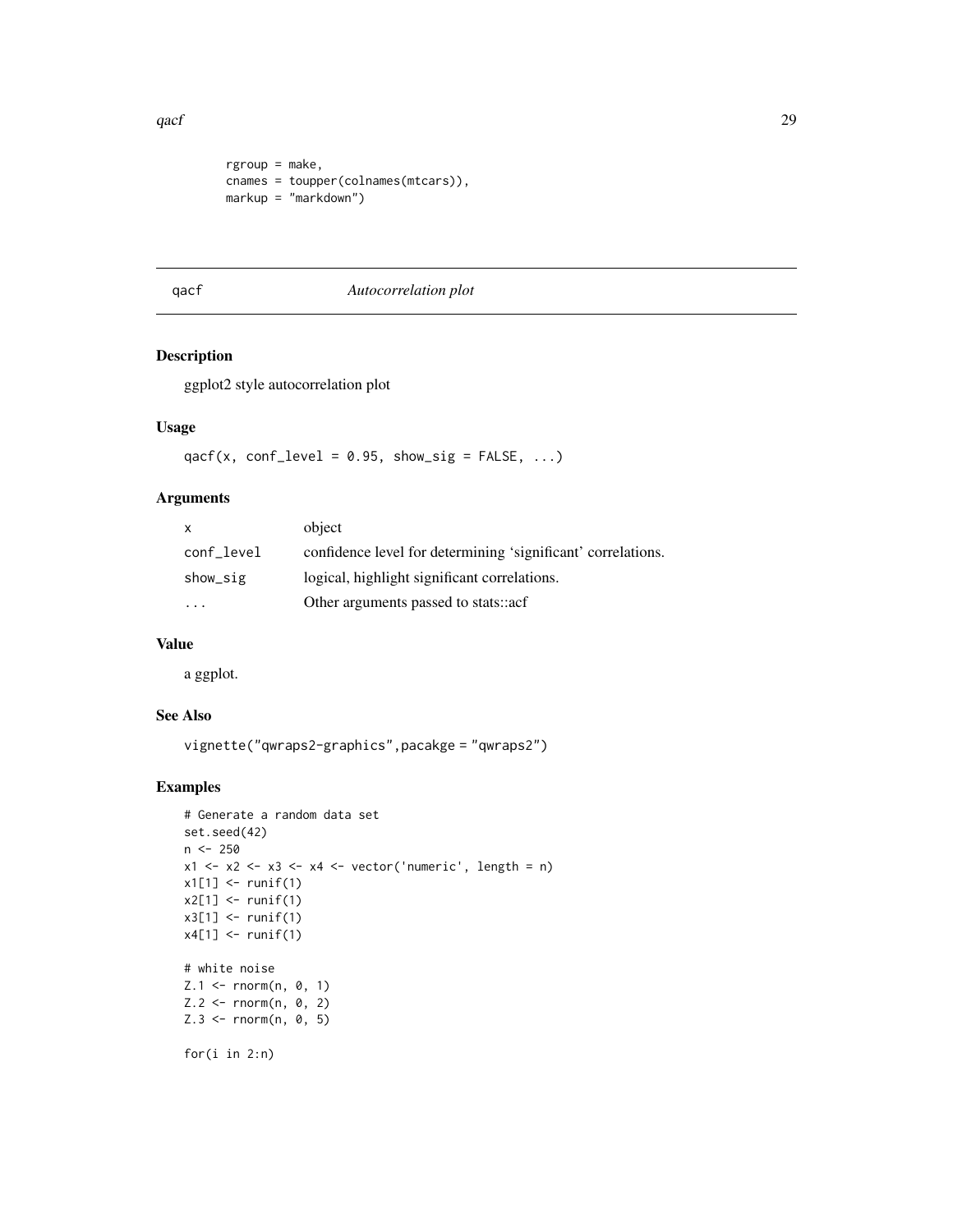```
{
  x1[i] <- x1[i-1] + Z.1[i] - Z.1[i-1] + x4[i-1] - x2[i-1]x2[i] <- x2[i-1] - 2 * Z.2[i] + Z.2[i-1] - x4[i-1]x3[i] <- x3[i-1] + x2[i-1] + 0.2 * Z.3[i] + Z.3[i-1]
  x4[i] <- x4[i-1] + runif(1, 0.5, 1.5) * x4[i-1]}
testdf \leq data.frame(x1, x2, x3, x4)# qacf plot for one variable
qacf(testdf$x1)
qacf(testdf$x1, show_sig = TRUE)
# more than one variable
qacf(testdf)
qacf(testdf, show_sig = TRUE)
```
<span id="page-29-1"></span>qblandaltman *Bland Altman Plots*

#### **Description**

Construct and plot a Bland Altman plot in ggplot2.

#### Usage

```
qblandaltman(x, alpha = getOption("qwraps2_alpha", 0.05), generate_data = TRUE)
```

```
qblandaltman_build_data_frame(x, alpha = getOption("qwraps2_alpha", 0.05))
```
#### Arguments

| $\mathsf{X}$  | a data. frame with two columns, or an object that can be coerced to a data                                                                                                                                                 |
|---------------|----------------------------------------------------------------------------------------------------------------------------------------------------------------------------------------------------------------------------|
|               | frame. If a data. frame with more than two columns is used only the first two<br>columns will be used.                                                                                                                     |
| alpha         | (Defaults to 0.05) place $(1 - alpha)*100$ place on the plot.                                                                                                                                                              |
| generate_data | logical, defaults to TRUE. If TRUE, then the call to qblandaltman_build_data_frame<br>is done automatically for you. If FALSE, then you should explicitly call qblandaltman_build_data_fra<br>before calling qblandaltman. |

#### Details

Providing a data. frame with two columns, the function returns a ggplot version of a Bland Altman plot with the specified confidence intervals.

Two ways to call the plotting function. If you submit a data.frame qblandaltman then the data needed to produce the Bland Altman plot is automatically generated by a call to qblandaltman\_build\_data\_frame. Alternatively, you may call qblandaltman\_build\_data\_frame directly and then call qblandaltman. This might be helpful if you are putting multiple Bland Altman plots together into one ggplot object. See Examples.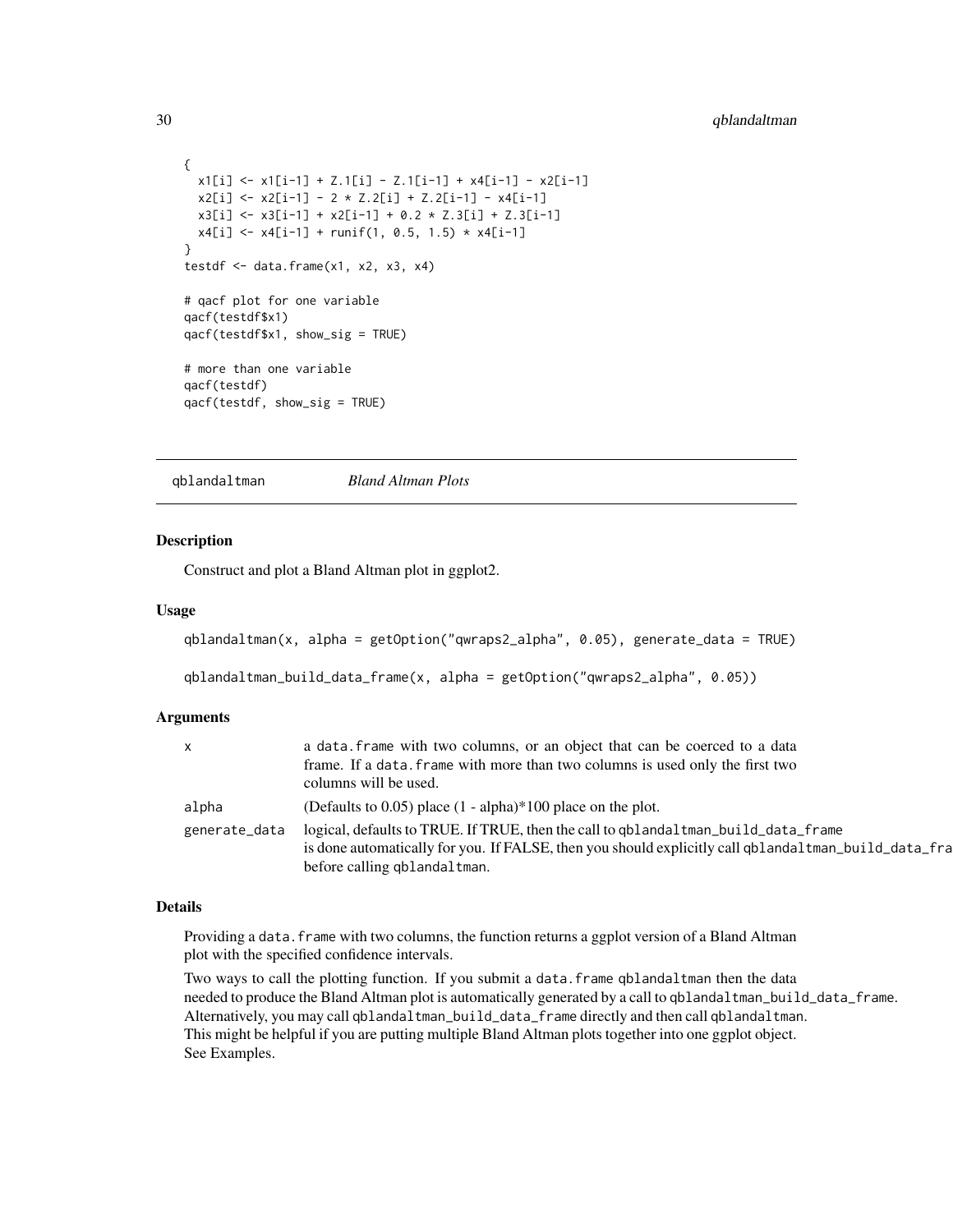#### <span id="page-30-0"></span>qkmplot 31

# Value

a ggplot. Minimal aesthetics have been used so that the user may modify the graphic as desired with ease.

#### References

Altman, Douglas G., and J. Martin Bland. "Measurement in medicine: the analysis of method comparison studies." The statistician (1983): 307-317.

Bland, J. Martin, and Douglas G Altman. "Statistical methods for assessing agreement between two methods of clinical measurement." The lancet 327, no. 8476 (1986): 307-310.

# See Also

vignette("qwraps2-graphics",pacakge = "qwraps2") for more examples and details.

#### Examples

```
data(pefr)
pefr_m1 <-
 cbind("Large" = pefr[pefr$measurement == 1 & pefr$meter == "Wright peak flow meter", "pefr"],
     "Mini" = pefr[pefr$measurement == 1 & pefr$meter == "Mini Wright peak flow meter", "pefr"])
# The Bland Altman plot plots the average value on the x-axis and the
# difference in the measurements on the y-axis:
qblandaltman(pefr_m1) +
 ggplot2::xlim(0, 800) +
 ggplot2::ylim(-100, 100) +
 ggplot2::xlab("Average of two meters") +
 ggplot2::ylab("Difference in the measurements")
```
<span id="page-30-1"></span>qkmplot *Kaplan-Meier Plot*

#### Description

A ggplot2 version of a Kaplan-Meier Plot

#### Usage

 $qkmplot(x, conf-int = FALSE, ...)$ 

qkmplot\_bulid\_data\_frame(x)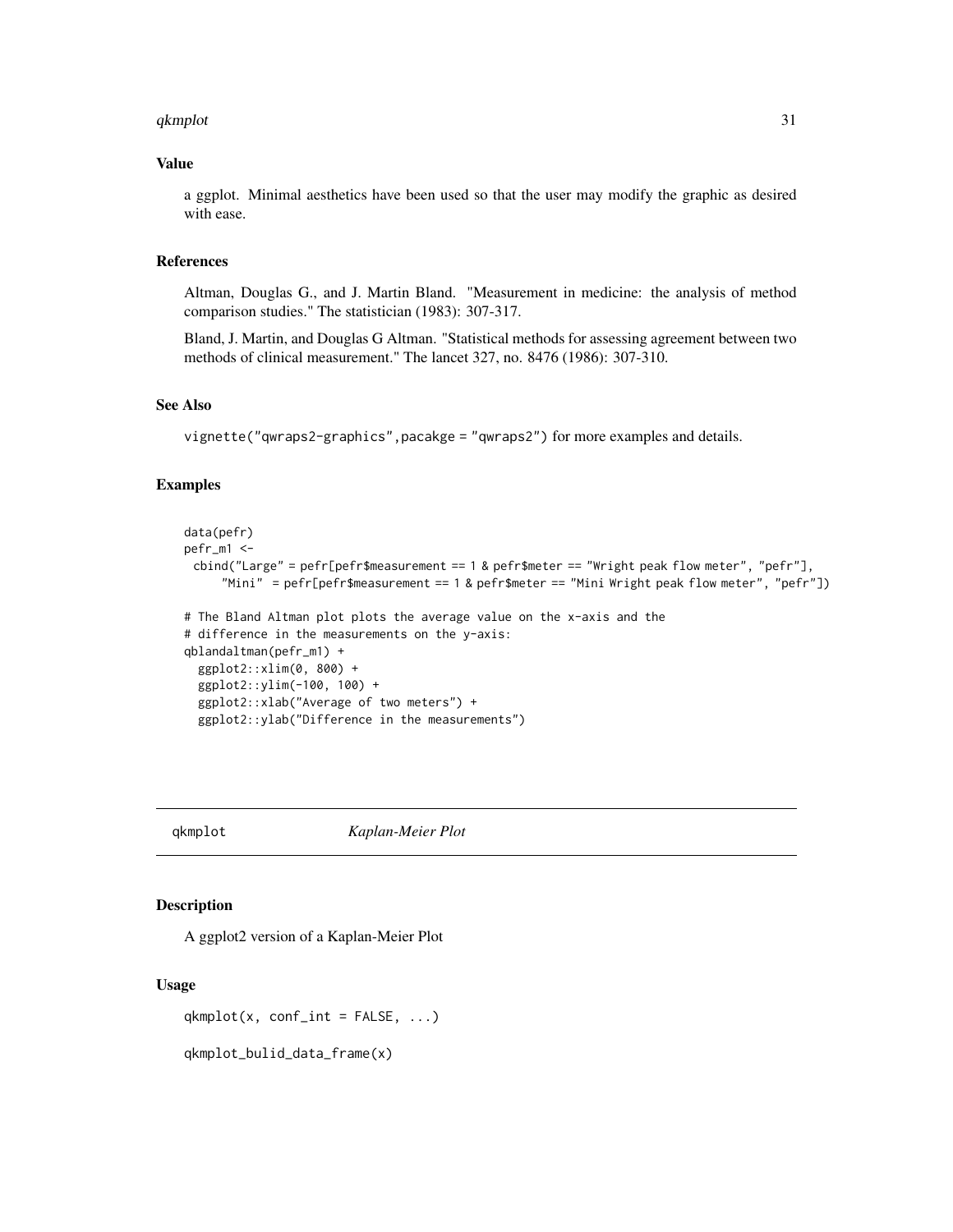# <span id="page-31-0"></span>Arguments

| X        | object                                           |
|----------|--------------------------------------------------|
| conf int | logical if TRUE show the CI                      |
| .        | Other arguments passed to survival::plot.survfit |

# Details

Functions to build, explicitly or implicitly, data.frames and then creating a ggplot2 KM plot.

#### Value

a ggplot.

# See Also

vignette("qwraps2-graphics",package = "qwraps2") for additional examples.

# Examples

```
# create a survfit object
require(survival)
leukemia.surv <- survival::survfit(survival::Surv(time, status) ~ x, data = survival::aml)
qkmplot(leukemia.surv, conf_int = TRUE)
```
### <span id="page-31-1"></span>qroc *Receiver Operator Curves*

# Description

Construction of ROC curves.

# Usage

```
qroc(x, \ldots)
```

```
qroc_build_data_frame(fit, n_threshold = 200, ...)
```
auc(.data)

# Arguments

| X           | a glm fit or data. frame generated by qroc_build_data_frame. |
|-------------|--------------------------------------------------------------|
| $\cdot$     | passed to stats::predict                                     |
| fit         | a glm fit with $family = binomial()$ .                       |
| n_threshold | number of thresholds to test against.                        |
| .data       | a data. frame generated by qroc_build_data_frame.            |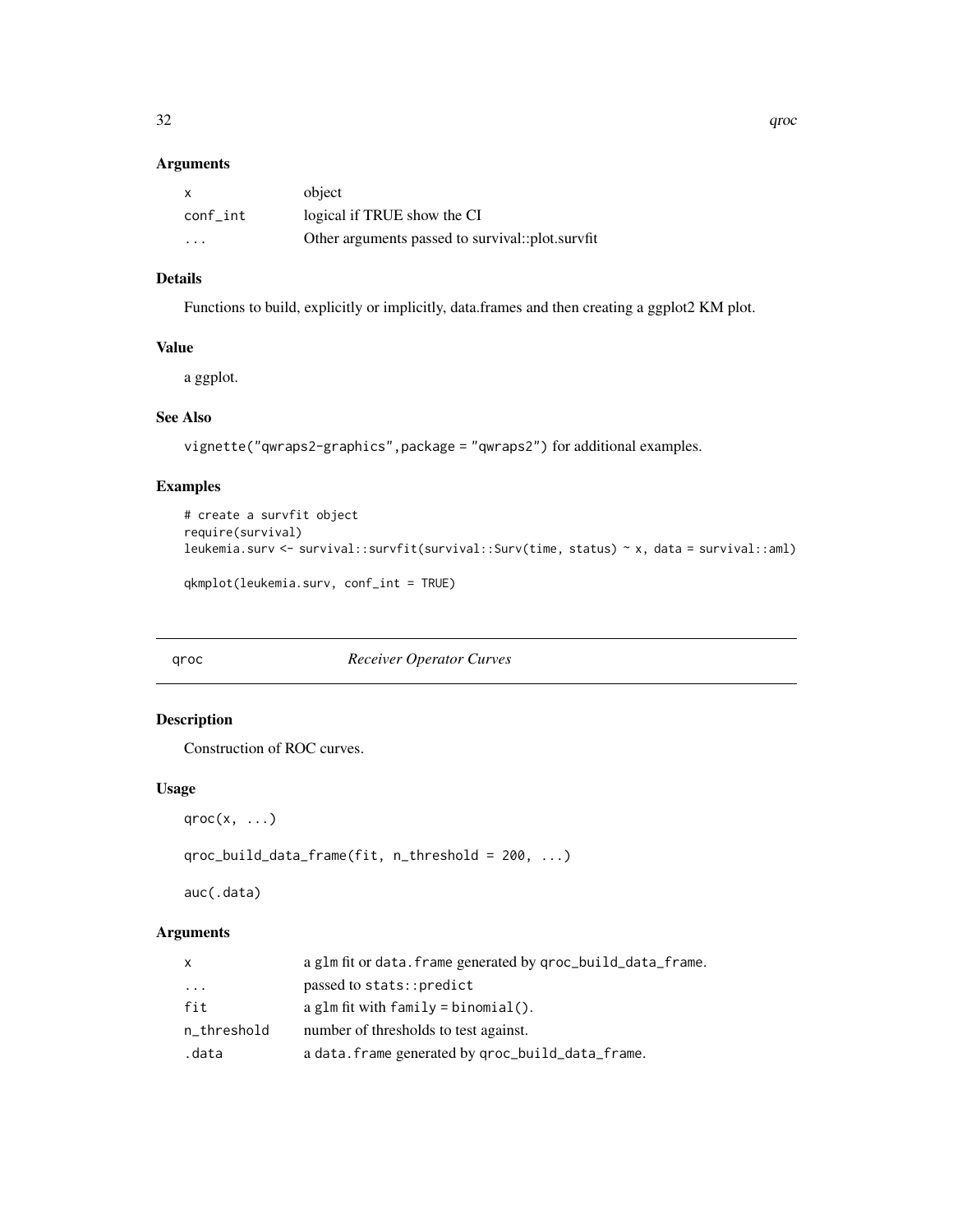#### <span id="page-32-0"></span> $qwraps2$  33

# Details

Given a glm fit with family = "binomial" (either a log-link or logit-link should be fine, a data set will be constructed and ROC plots generated.

The area under the curve (AUC) is determined by a trapezoid approximation.

#### Value

a ggplot. Minimal aesthetics have been used so that the user may modify the graphic as desired with ease.

AUC for the data set generated by

# See Also

vignette("qwraps2-graphics",package = "qwraps2") for more examples.

#### Examples

```
# load ggplot2 and the diamonds data set
data(diamonds, package = "ggplot2")
# Create a logistic regression models
fit \leq glm(I(price > 2800) \sim cut \star color, data = diamonds, family = binomial())
qroc(fit)
```
<span id="page-32-1"></span>qwraps2 *A collection of wrapper functions aimed at for aiding the authoring of reproducible reports.*

#### Description

qwraps2 is a collection of helpful functions when working on a varied collection of different analysis reports. There are two types of functions, helpful data summary functions, formatting results from regression models, and **ggplot2** wrappers.

#### Details

Several wrappers for ggplot2 style graphics, such as ROC, AUC, Bland-Altman, and KM plots are provided. Named as [qroc](#page-31-1), [qacf](#page-28-1), [qblandaltman](#page-29-1) and [qkmplot](#page-30-1) to pay homage to qplot form ggplot2 and the standard names for such plots.

Other functions are used to quickly generate meaningful character strings for outputting results in .Rnw, .Rmd, or other similar functions.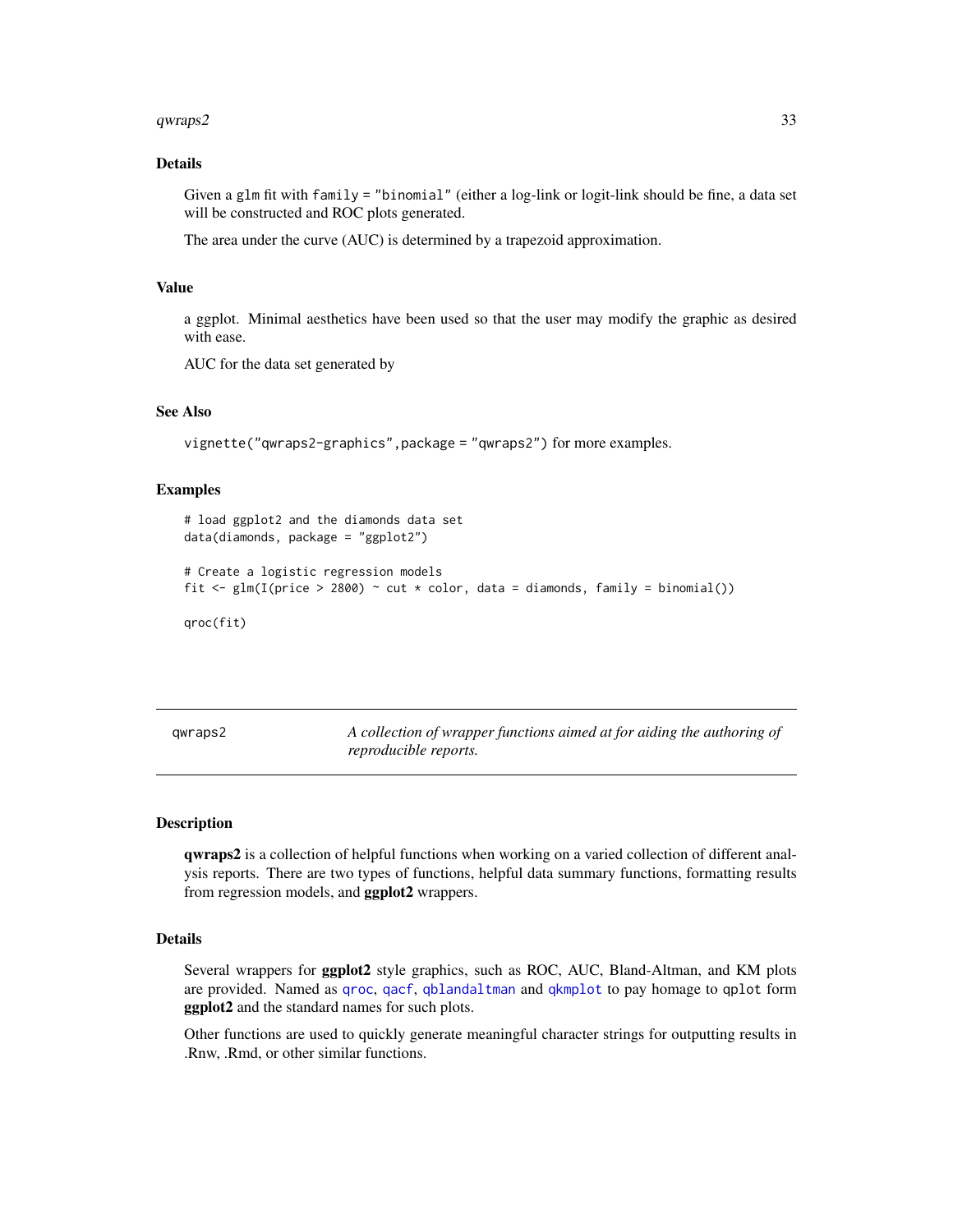### **Options**

There are several options which can be set via options and will be used via getOption. The following lists, in alphabetical order the different options which are available and what they control.

- getOptions("qwraps2\_alpha",0.05) significance level, used for generating (1 -getOptions("qwraps2\_alpha",0.05)) \* 100% confidence intervals, and determining significance for p-value < getOptions("qwraps2\_alpha",0.05).
- getOptions("qwraps2\_frmt\_digits",2) Number of digits to the right of the decimal point for any value other than p-values.
- getOptions("qwraps2\_frmtp\_case","upper") set to either 'upper' or 'lower' for the case of the 'P' for reporting p-values.
- getOptions("qwraps2\_frmtp\_digits",4) Number of digits to the right of the decimal point to report p-values too. If log10(p-value) < getOptions("qwraps2\_frmtp\_digits",4) then the output will be  $P < 0.01$ ", to however many digits are correct. Other options control other parts of the output p-value format.
- getOptions("qwraps2\_frmtp\_leading0",TRUE) to display or not to display the leading zero in p-values, i.e., if TRUE p-values are reported as 0.02 versus when FALSE p-values are reported as .02.
- getOptions("qwraps2\_journal","default") if a journal has specific formatting for pvalues or other statistics, this option will control the output. Many other options are ignored if this is any other than default. Check the github wiki, or this file, for current lists of implemented journal style methods.
- getOptions("qwraps2\_markup",latex) value set to 'latex' or to 'markdown'. Output is formatted to meet requirements of either markup language.
- getOptions("qwraps2\_style","default") By setting this option to a specific journal, pvalues and other output, will be formatted to meet journal requirements.

#### Journals with predefined formatting

- Obstetrics \& Gynecology
	- <https://www.editorialmanager.com/ong/default.aspx>
	- options(qwraps2\_journal = "obstetrics\_gynecology")
	- P-value formatting as of April 2015: Express P values to no more than three decimal places. Based on observations of published work, leading 0 will be omitted.
- Pediatric Dentistry:
	- <http://www.aapd.org/publications/>
	- options(qwraps2\_journal = "pediatric\_dentistry")
	- P-value formatting as of March 2015.
		- If  $P > 0.01$ , the actual value for P should be expressed to 2 digits. Non-significant values should not be expressed as "NS" whether or note P is significant, unless rounding a significant P-value expressed to 3 digits would make it non significant (i.e., P=.049, not P=.05). If P<.01, it should be express to 3 digits (e.g.,  $P=.003$ , not P<.05). Actual P-values should be expressed unless P<.001, in which case they should be so designated.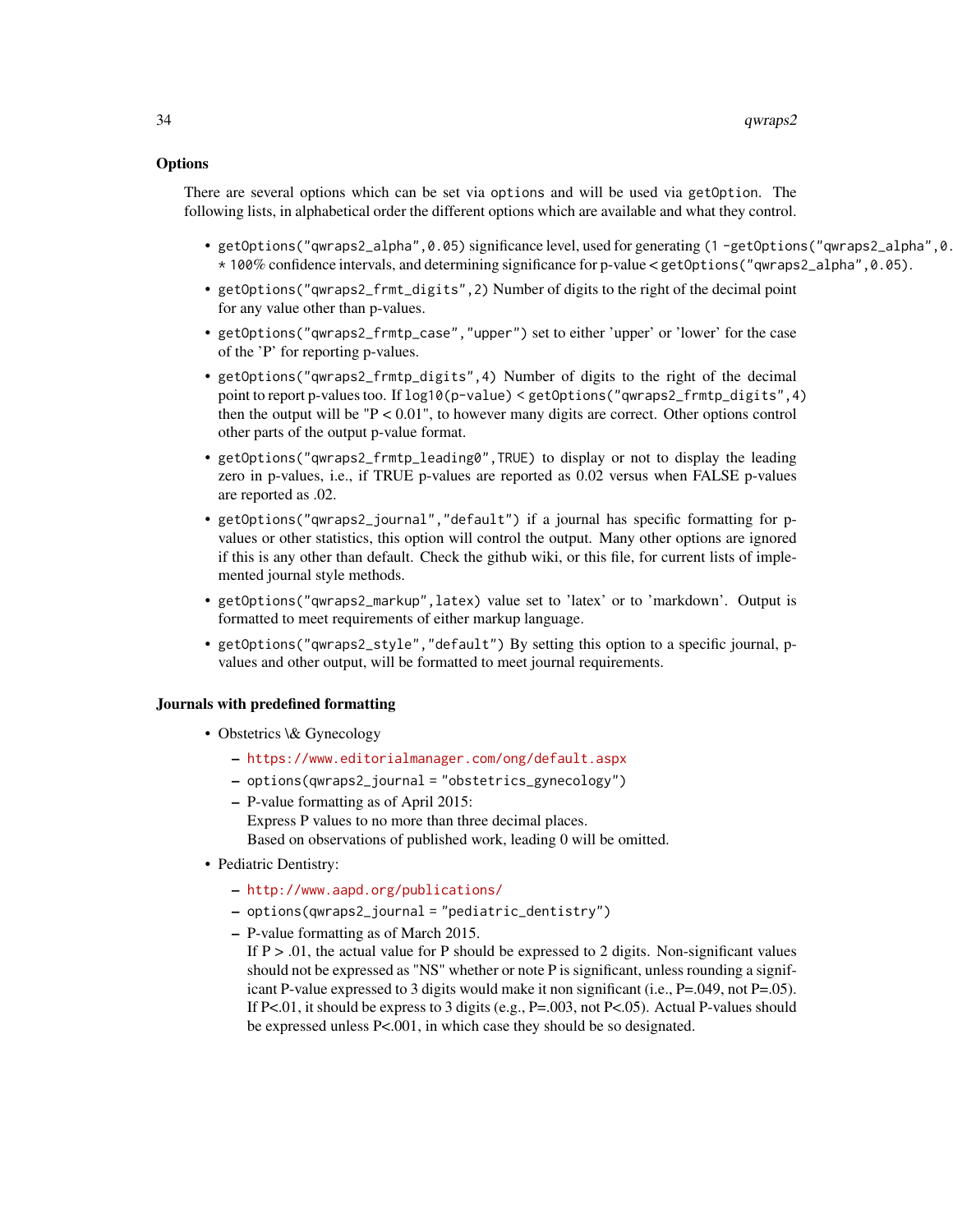<span id="page-34-0"></span>

#### Description

Functions for controlling the look of package names in markdown created vignettes and easy curating of URLs for the packages.

# Usage

Rpkg(pkg) CRANpkg(pkg) Githubpkg(pkg, username) Gitlabpkg(pkg, username)

# Arguments

| pkg      | The name of the package, will work as a quoted or raw name. |
|----------|-------------------------------------------------------------|
| username | username for Github.com or Gitlab.com                       |

# Examples

```
Rpkg(qwraps2)
Rpkg("qwraps2")
CRANpkg(qwraps2)
CRANpkg("qwraps2")
Githubpkg(qwraps2, "dewittpe")
Githubpkg("qwraps2", dewittpe)
Gitlabpkg(qwraps2, "dewittpe")
Gitlabpkg("qwraps2", dewittpe)
```
set\_diff *Set Differences*

#### Description

function for testing for unique values between two vectors, specifically, which values are in vector1, and not in vector2, which values are not in vector1 and in vector2, which values are in both vector1 and vector2.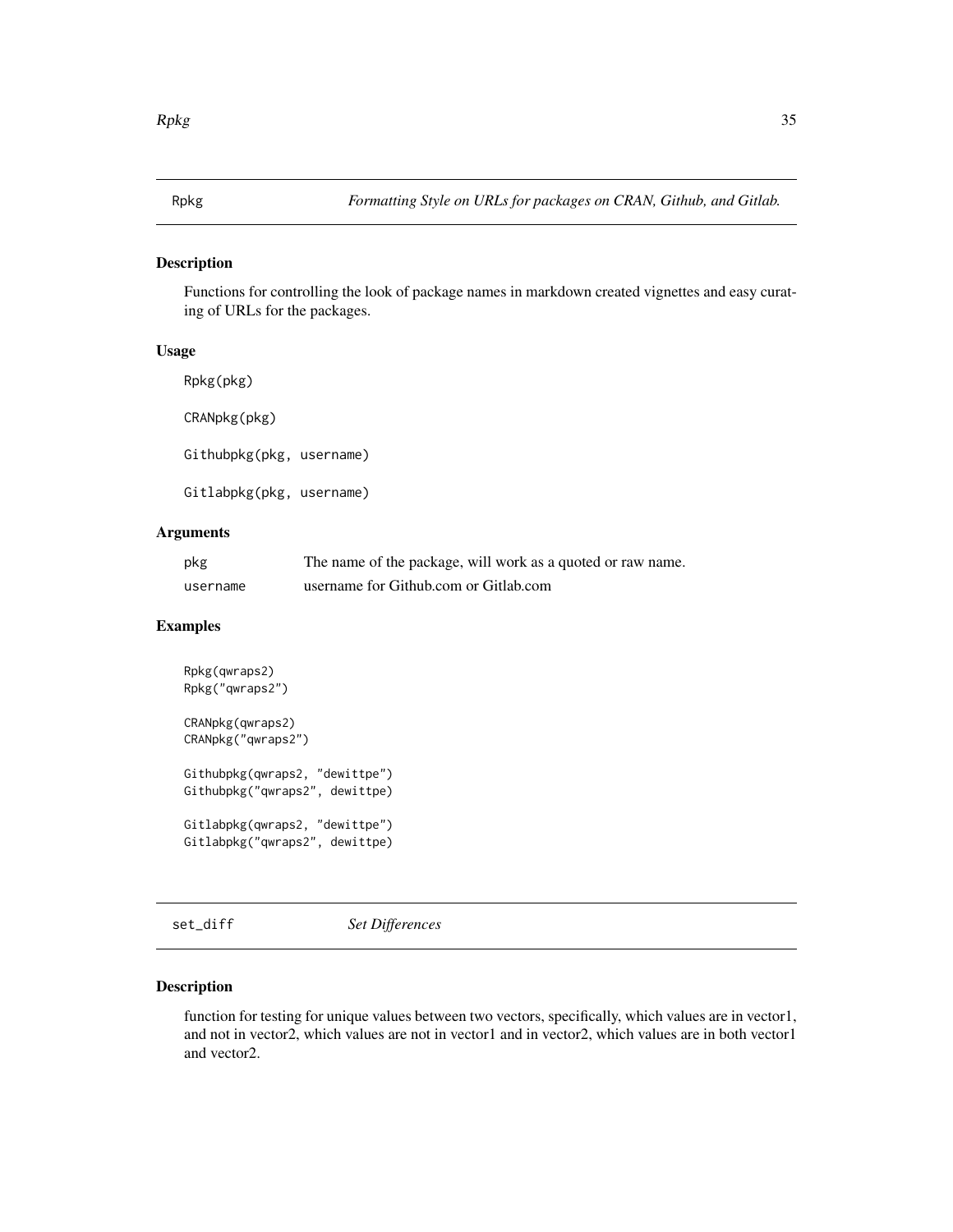#### Usage

set\_diff(x, y)

#### Arguments

x, y vectors (of the same mode)

# Details

Wrapper to call the [union](#page-0-0),

#### Examples

```
# example with two sets which as a union are the upper and lower case vowels.
set_a <- c("A", "a", "E", "I", "i", "O", "o", "U", "u", "E", "I")
set_b <- c("A", "a", "E", "e", "i", "o", "U", "u", "u", "a", "e")
set_diff(set_a, set_b)
set_diff(set_b, set_a)
# example
set_a <- 1:90
set_b \leftarrow set_a[-c(23, 48)]set_diff(set_a, set_b)
set_diff(set_b, set_a)
# example
set_a \leftarrow c("A", "A", "B")set_b <- c("B", "A")
set_diff(set_a, set_b)
```
spin\_comments *Spin Comment Check*

#### Description

A tool to help identify the opening and closing of comments in a spin document. This function is designed to help the user resolve the error "comments must be put in pairs of start and end delimiters."

#### Usage

```
spin_comments(hair, comment = c("^[# ]*/[*]", "^.*[*]/ *$"), text = NULL, ...)
```
<span id="page-35-0"></span>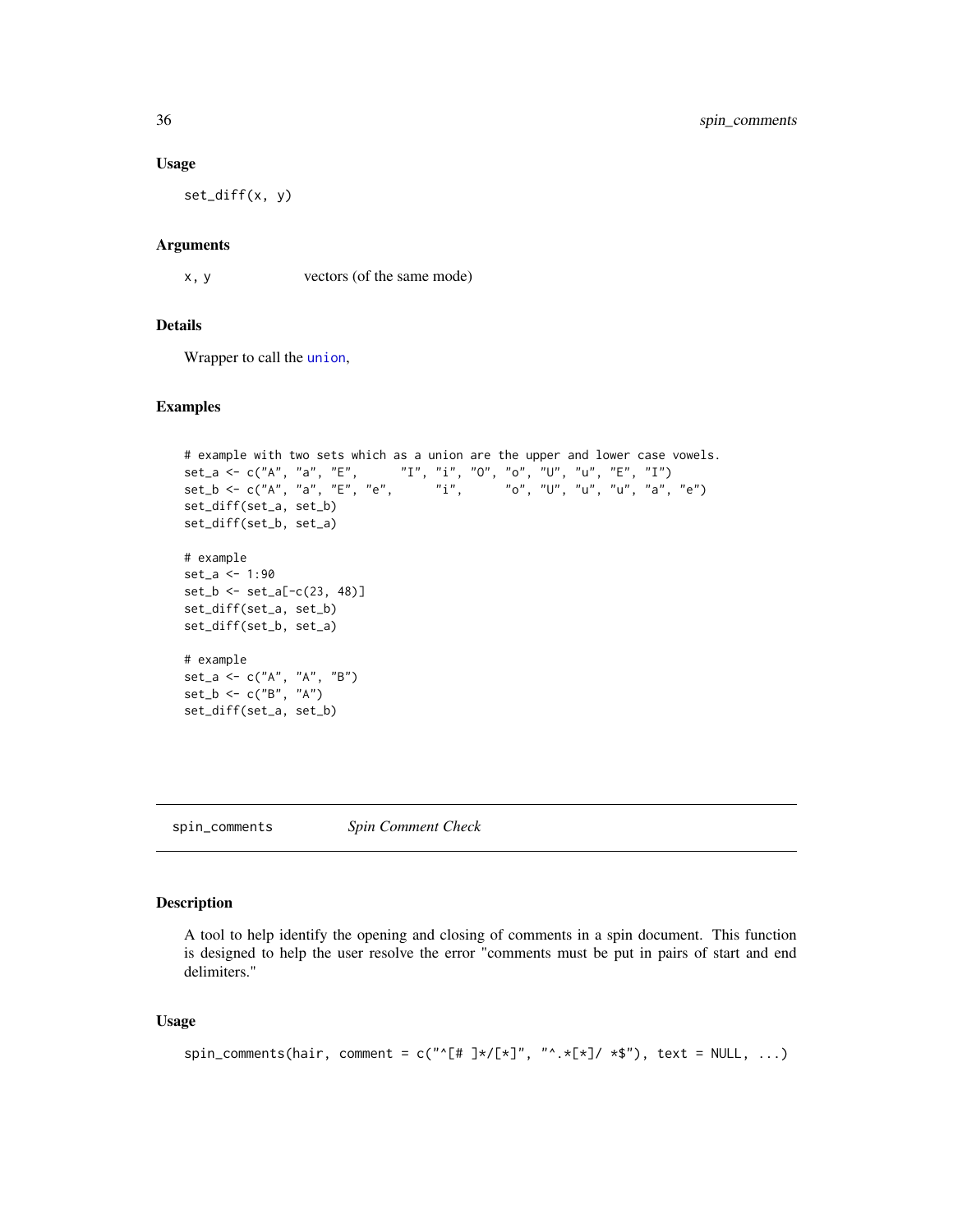# <span id="page-36-0"></span>StatStepribbon 37

# Arguments

| hair    | Path to the R script. The script must be encoded in UTF-8 if it contains multi-<br>byte characters.                                                                                                                                                                                             |
|---------|-------------------------------------------------------------------------------------------------------------------------------------------------------------------------------------------------------------------------------------------------------------------------------------------------|
| comment | A pair of regular expressions for the start and end delimiters of comments; the<br>lines between a start and an end delimiter will be ignored. By default, the delim-<br>iters are $\ell^*$ at the beginning of a line, and $\ell$ at the end, following the convention<br>of C-style comments. |
| text    | A character vector of code, as an alternative way to provide the R source. If<br>text is not NULL, hair will be ignored.                                                                                                                                                                        |
| .       | additional arguments (not currently used.)                                                                                                                                                                                                                                                      |

# Examples

spin\_comments(hair = system.file("examples/spinner1.R", package = "qwraps2"))

StatStepribbon *Stat Step Ribbon*

#### Description

Provides stair step values for ribbon plots (Copied this from the https://github.com/hrbrmstr/ggalt version 0.6.0, which is not yet on CRAN. Some minor modifications to the file have been made).

# References

<https://groups.google.com/forum/?fromgroups=#!topic/ggplot2/9cFWHaH1CPs>

stat\_stepribbon *Step ribbon statistic*

# Description

Provides stair step values for ribbon plots (Copied this from the https://github.com/hrbrmstr/ggalt version 0.6.0, which is not yet on CRAN. Some minor modifications to the file have been made).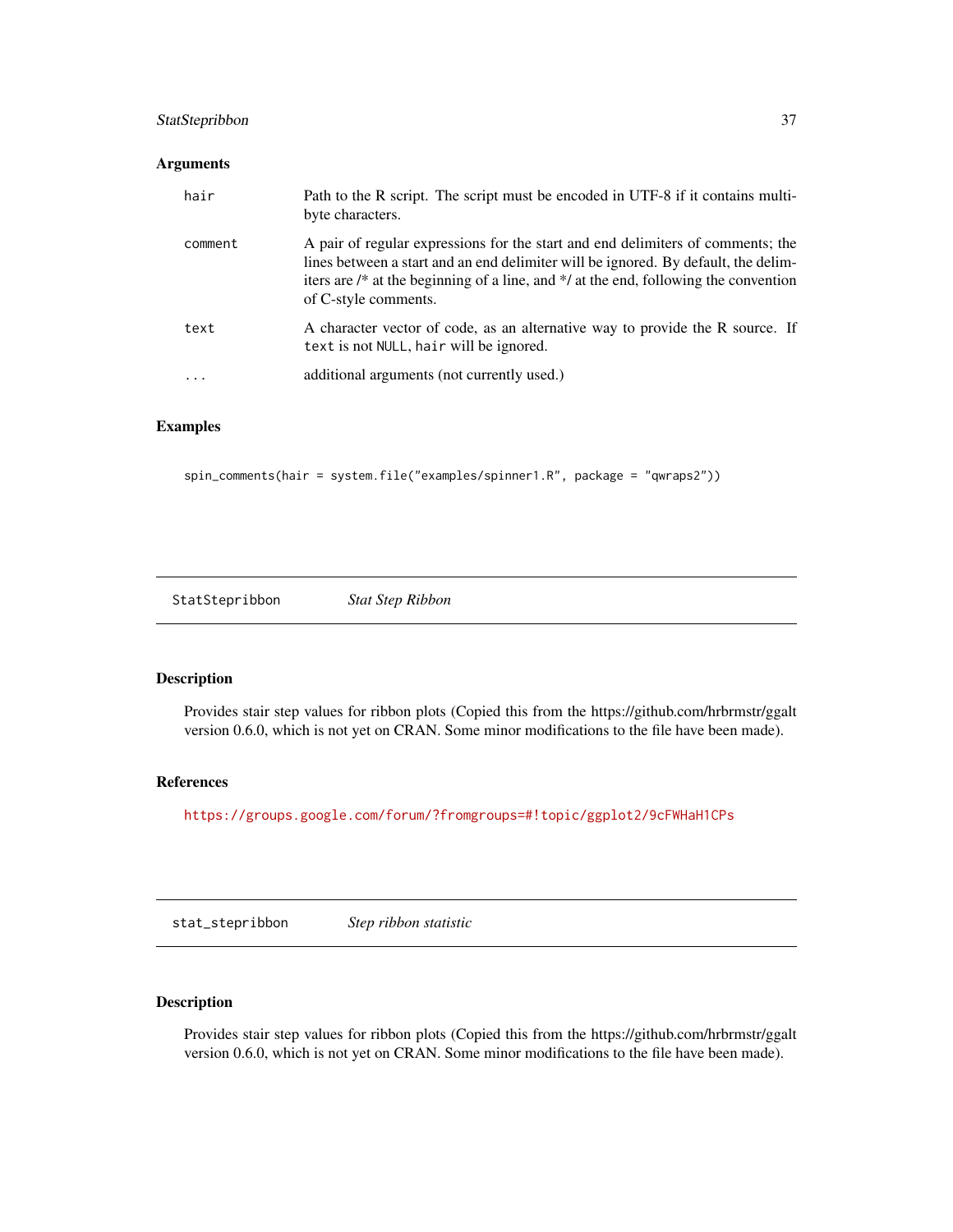# Usage

```
stat_stepribbon(
  mapping = NULL,
  data = NULL,
  geom = "ribbon",
  position = "identity",
  na.rm = FALSE,show.legend = NA,
  inherit.aes = TRUE,
  direction = "hv",...
\mathcal{L}
```
# Arguments

| mapping     | Set of aesthetic mappings created by aes () or aes (). If specified and inherit. aes<br>= TRUE (the default), it is combined with the default mapping at the top level of<br>the plot. You must supply mapping if there is no plot mapping.            |
|-------------|--------------------------------------------------------------------------------------------------------------------------------------------------------------------------------------------------------------------------------------------------------|
| data        | The data to be displayed in this layer. There are three options:                                                                                                                                                                                       |
|             | If NULL, the default, the data is inherited from the plot data as specified in the<br>call to $ggplot()$ .                                                                                                                                             |
|             | A data. frame, or other object, will override the plot data. All objects will be<br>fortified to produce a data frame. See fortify() for which variables will be<br>created.                                                                           |
|             | A function will be called with a single argument, the plot data. The return<br>value must be a data. frame, and will be used as the layer data. A function<br>can be created from a formula (e.g. $\sim$ head(.x, 10)).                                |
| geom        | which geom to use; defaults to coderibbon                                                                                                                                                                                                              |
| position    | Position adjustment, either as a string, or the result of a call to a position adjust-<br>ment function.                                                                                                                                               |
| na.rm       | If FALSE, the default, missing values are removed with a warning. If TRUE,<br>missing values are silently removed.                                                                                                                                     |
| show.legend | logical. Should this layer be included in the legends? NA, the default, includes if<br>any aesthetics are mapped. FALSE never includes, and TRUE always includes. It<br>can also be a named logical vector to finely select the aesthetics to display. |
| inherit.aes | If FALSE, overrides the default aesthetics, rather than combining with them.<br>This is most useful for helper functions that define both data and aesthetics and<br>shouldn't inherit behaviour from the default plot specification, e.g. borders().  |
| direction   | hy for horizontal-vertical steps, vh for vertical-horizontal steps                                                                                                                                                                                     |
| .           | Other arguments passed on to layer (). These are often aesthetics, used to set<br>an aesthetic to a fixed value, like colour = "red" or size = 3. They may also<br>be parameters to the paired geom/stat.                                              |

# References

<https://groups.google.com/forum/?fromgroups=#!topic/ggplot2/9cFWHaH1CPs>

<span id="page-37-0"></span>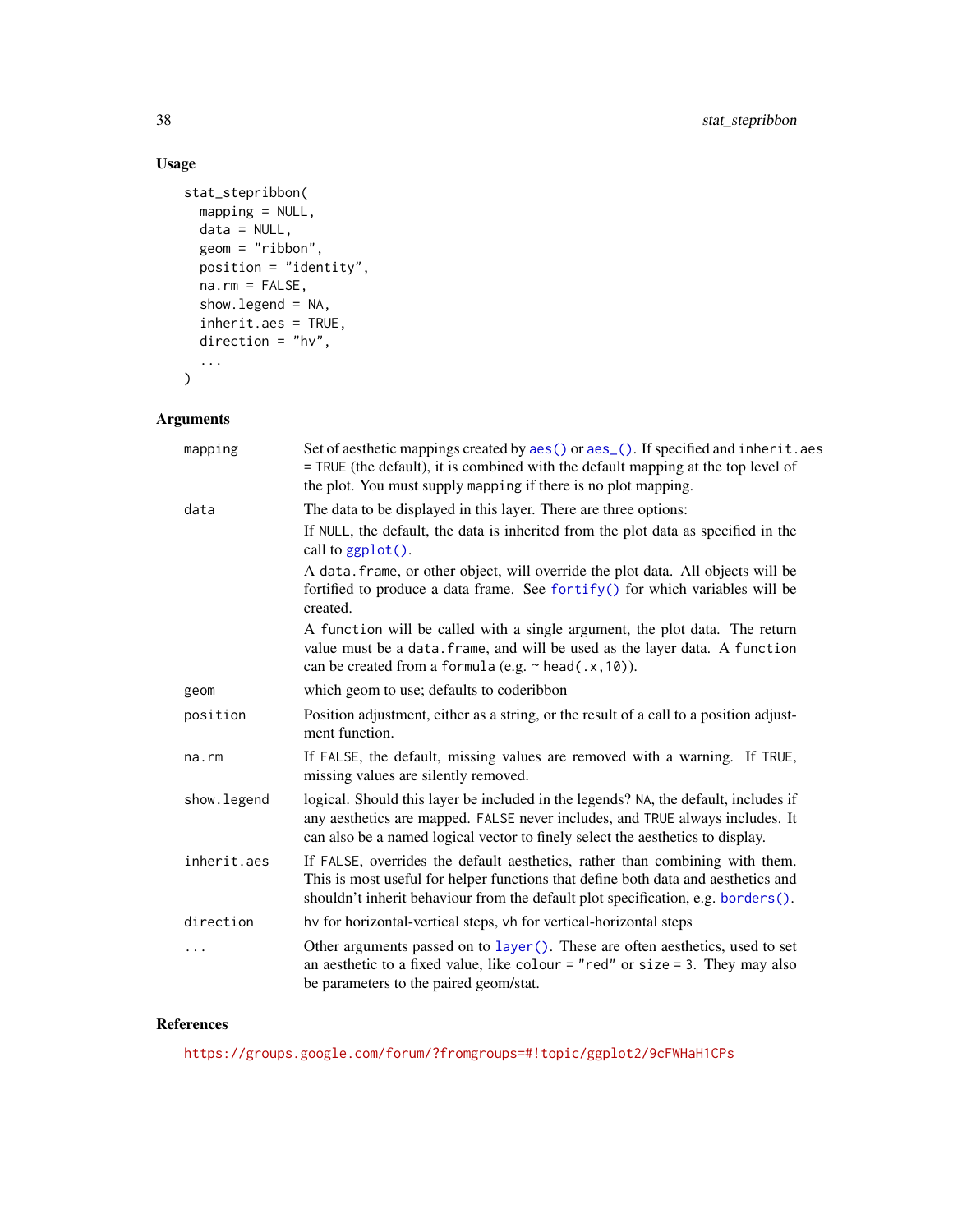# <span id="page-38-0"></span>summary\_table 39

#### Examples

```
x < -1:10df <- data.frame(x=x, y=x+10, ymin=x+7, ymax=x+12)
# horizontal-vertical steps (default)
gg <- ggplot2::ggplot(df, ggplot2::aes(x, y))
gg <- gg + ggplot2::geom_ribbon(ggplot2::aes(ymin=ymin, ymax=ymax),
                                stat="stepribbon", fill="#b2b2b2",
                                direction="hv")
gg <- gg + ggplot2::geom_step(color="#2b2b2b")
gg
# vertical-horizontal steps (default)
gg <- ggplot2::ggplot(df, ggplot2::aes(x, y))
gg <- gg + ggplot2::geom_ribbon(ggplot2::aes(ymin=ymin, ymax=ymax),
                                stat="stepribbon", fill="#b2b2b2",
                                direction="vh")
gg <- gg + ggplot2::geom_step(color="#2b2b2b")
gg
# The same plot calling stat_stepribbon directly
gg <- ggplot2::ggplot(df, ggplot2::aes(x, y))
gg <- gg + stat_stepribbon(mapping = ggplot2::aes(ymin=ymin, ymax=ymax),
                           fill="#b2b2b2", direction="vh")
gg <- gg + ggplot2::geom_step(color="#2b2b2b")
gg
```
summary\_table *Data Summary Tables*

### <span id="page-38-1"></span>Description

Tools useful for building data summary tables.

#### Usage

```
summary_table(x, summaries = qsummary(x), by = NULL)
qsummary(x, numeric_summaries, n_perc_args, env = parent.frame())
## S3 method for class 'qwraps2_summary_table'
cbind(..., deparse.level = 1)## S3 method for class 'qwraps2_summary_table'
rbind(..., deparse. level = 1)
```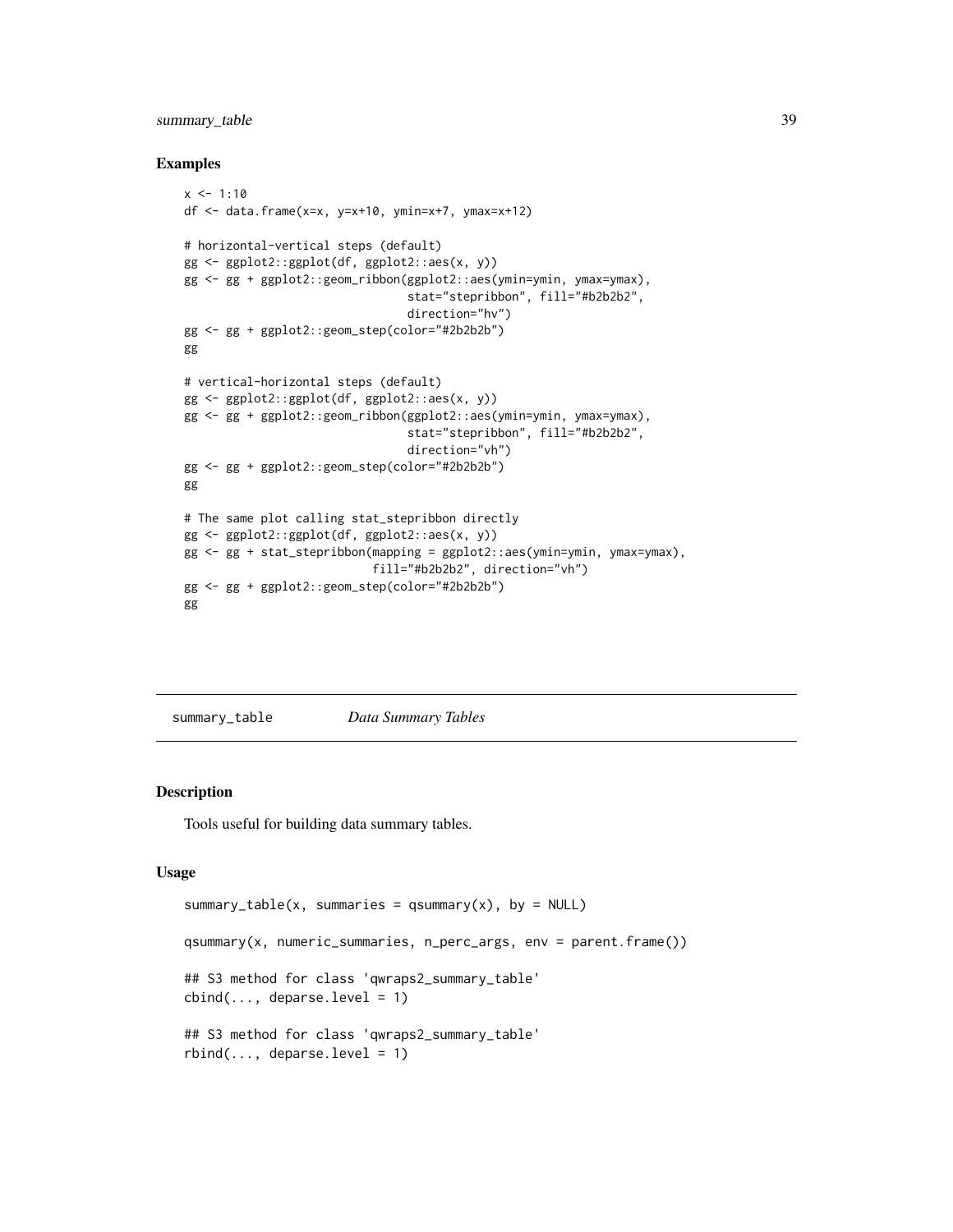#### <span id="page-39-0"></span>**Arguments**

| X                 | a data. frame or grouped_df.                                                                                                                                                                                                                                                 |
|-------------------|------------------------------------------------------------------------------------------------------------------------------------------------------------------------------------------------------------------------------------------------------------------------------|
| summaries         | a list of lists of formule afor summarizing the data set. See Details and examples.                                                                                                                                                                                          |
| by                | a character vector of variable names to generate the summary by, that is one<br>column for each unique values of the variables specified.                                                                                                                                    |
| numeric_summaries |                                                                                                                                                                                                                                                                              |
|                   | a list of functions to use for summarizing numeric variables. The functions need<br>to be provided as character strings with the single argument defined by the %s<br>symbol.                                                                                                |
| n_perc_args       | a list of arguments to pass to n_perc to be used with character or factor<br>variables in .data.                                                                                                                                                                             |
| env               | environment to assign to the resulting formulae                                                                                                                                                                                                                              |
| $\ddots$          | qwraps2_summary_table objects to bind together                                                                                                                                                                                                                               |
| deparse.level     | integer controlling the construction of labels in the case of non-matrix-like ar-<br>guments (for the default method): deparse. level $= 0$ constructs no labels; the<br>default, deparse. $level = 1$ or deparse. $level = 2$ constructs labels from the<br>argument names. |

#### Details

summary\_table can be used to generate good looking, simple tables in LaTeX or markdown. Functions like xtables::print.xtable and Hmisc::latex provide many more tools for formatting tables. The purpose of summary\_table is to generate good looking tables quickly within workflow for summarizing a data set.

Creating a list-of-lists of summary functions to apply to a data set will allow the exploration of the whole data set and grouped data sets. In the example provided on this page we see a set of summary measures for the [mtcars](#page-0-0) data set and the construction of a table for the whole data set and for a grouped data set.

The list-of-lists should be thought of as follows: the outer list defines row groups, the inner lists define the rows within each row group.

More detailed use of these functions can be found the "summary-statistics" vignette.

The print method for the qwraps2\_summary\_table objects is just a simple wrapper for [qable](#page-26-1).

# Value

```
a qwraps2_summary_table object.
```
#### See Also

[qsummary](#page-38-1) for generating the summaries, [qable](#page-26-1) for marking up qwraps2\_data\_summary objects. The vignette("summary-statistics",package = "qwraps2") for detailed use of these functions and caveats.

cbind

rbind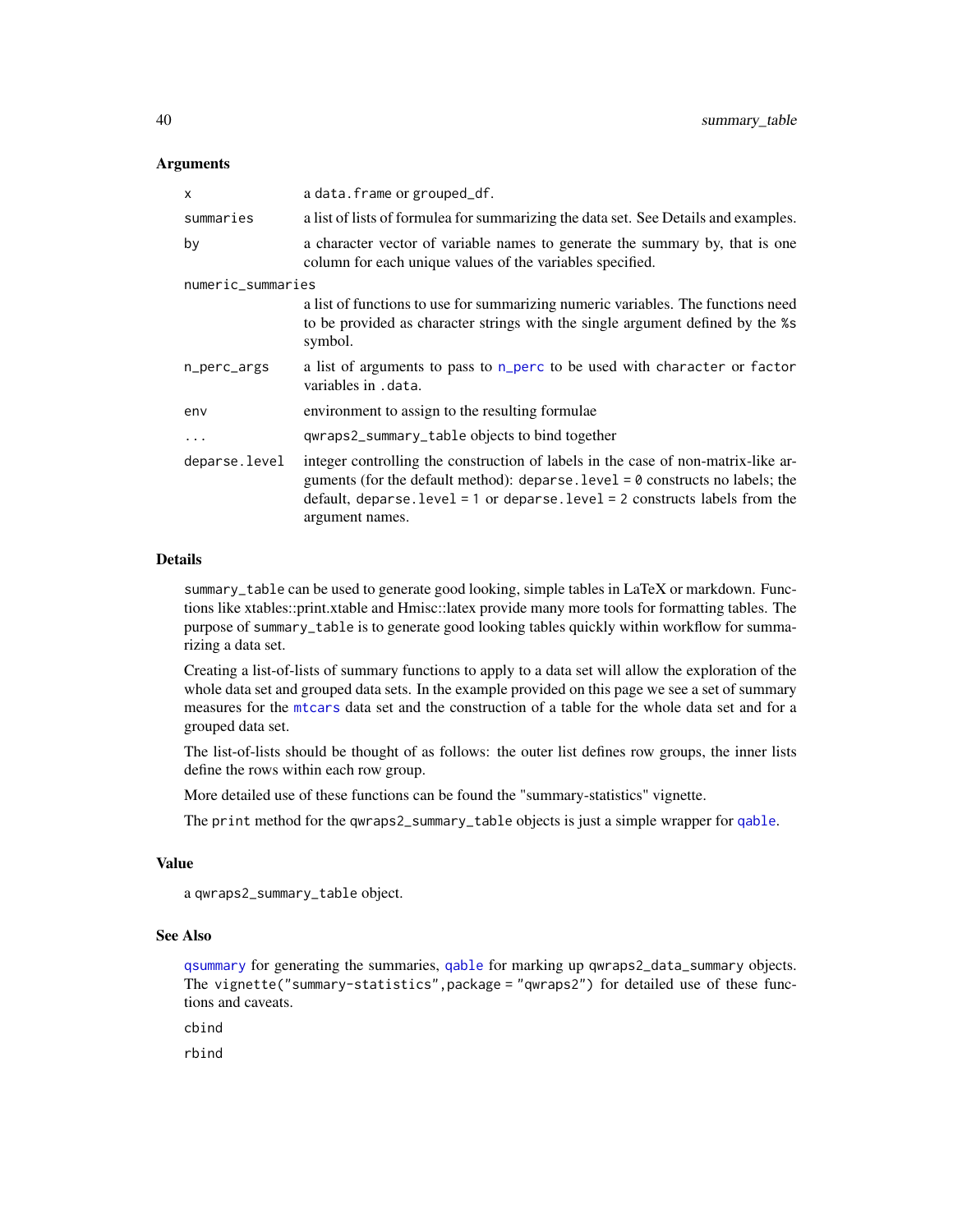# summary\_table 41

```
# A list-of-lists for the summaries arg. This object is of the basic form:
# It is recommended that you use the .data pronoun in the functions, see
# help(topic = ".data", package = "rlang") for details on this pronoun.
# list("row group A" =
# list("row 1A" = ~ <summary function>,
# "row 2A" = ~< summary function>),# "row group B" =
# list("row 1B" = ~ <summary function>,
# "row 2B" = ~ <summary function>,
# "row 3B'' = \sim <summary function>))
our_summaries <-
 list("Miles Per Gallon" =
        list("min" = ~ min(mpg),"mean" = \sim mean(mpg),
              "mean & plusmn; sd" = \sim qwraps2:: mean_sd(mpg),
             "max" = ~max(mpg)),"Weight" =
        list("median" = ~median(wt)),"Cylinders" =
        list("4 cyl: n (*)" = ~amp; qwraps2::n\_perc0(cyl == 4),"6 cyl: n (%)" = ~ qwraps2::n perc0(cyl == 6),
              "8 cyl: n (%)" = ~ qwraps2:: n_{perc0}(cyl == 8)))
# Going to use markdown for the markup language in this example, the original
# option will be reset at the end of the example.
orig_opt <- options()$qwraps2_markup
options(qwraps2_markup = "markdown")
# The summary table for the whole mtcars data set
# whole_table <- summary_table_042(mtcars, our_summaries)
whole_table <- summary_table(mtcars, our_summaries)
whole_table
# The summary table for mtcars grouped by am (automatic or manual transmission)
# This will generate one column for each level of mtcars$am
grouped_by_table <-
 summary_table(mtcars, our_summaries, by = "am")
grouped_by_table
# an equivalent call if you are using the tidyverse:
summary_table(dplyr::group_by(mtcars, am), our_summaries)
# To build a table with a column for the whole data set and each of the am
# levels
cbind(whole_table, grouped_by_table)
# Adding a caption for a LaTeX table
print(whole_table, caption = "Hello world", markup = "latex")
# A **warning** about grouped_df objects.
```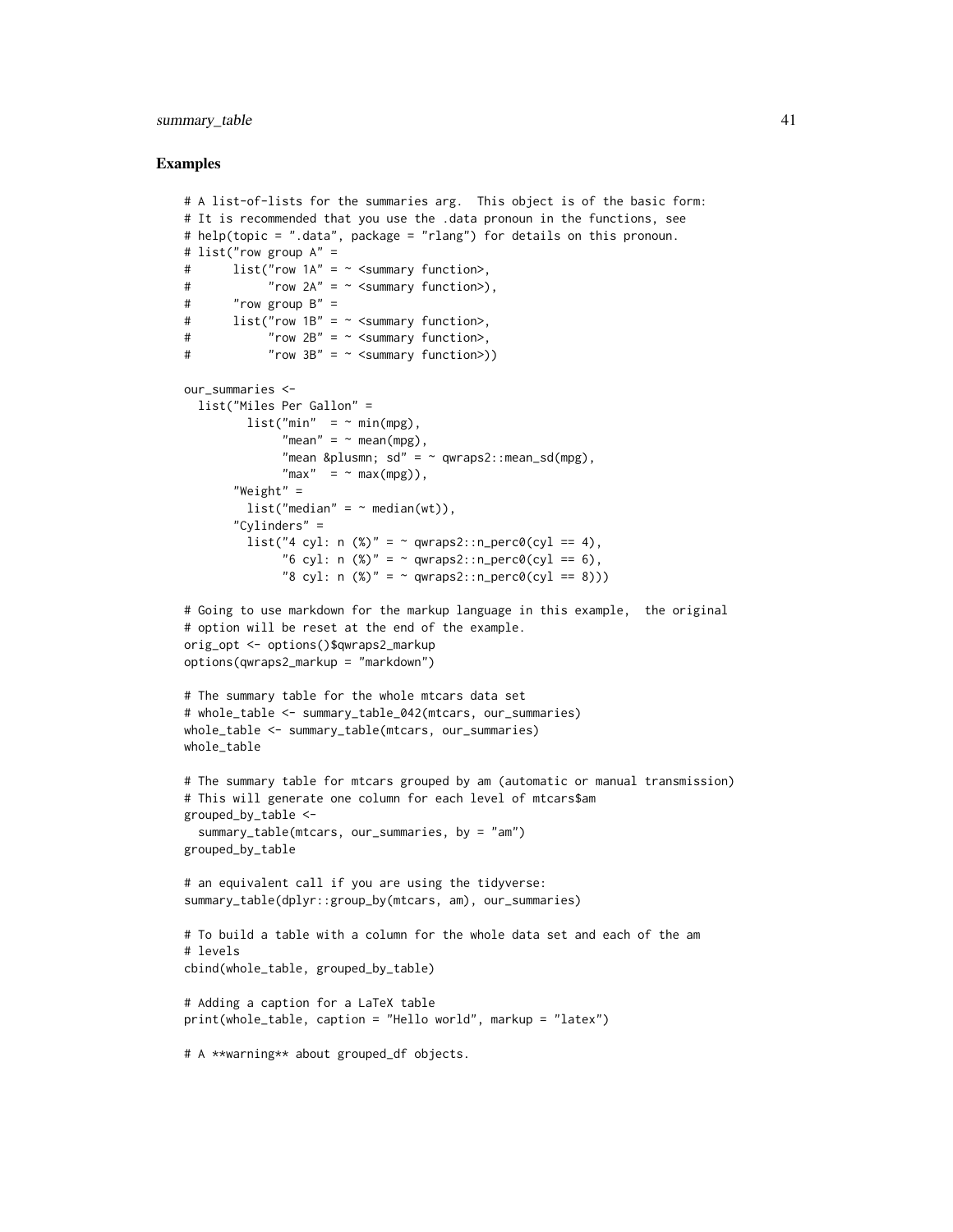```
# If you use dplyr::group_by or
# dplyr::rowwise to manipulate a data set and fail to use dplyr::ungroup you
# might find a table that takes a long time to create and does not summarize the
# data as expected. For example, let's build a data set with twenty subjects
# and injury severity scores for head and face injuries. We'll clean the data
# by finding the max ISS score for each subject and then reporting summary
# statistics there of.
set.seed(42)
dat <- data.frame(id = letters[1:20],
                  head_iss = sample(1:6, 20, replace = TRUE, prob = 10 * (6:1)),
                  face\_iss = sample(1:6, 20, replace = TRUE, prob = 10 * (6:1)))dat <- dplyr::group_by(dat, id)
dat <- dplyr::mutate(dat, iss = max(head_iss, face_iss))
iss_summary <-
 list("Head ISS" =
      list("min" = ~ min(head_is),"median" = \sim median(head_iss),
            "max" = \sim max(head_iss)),
       "Face ISS" =
      list("min" = ~ min(face_is),"median" = ~median(face_is),"max" = ~ max(face_iss)),"Max ISS" =
                    = \sim min(iss),
            "median" = \sim median(iss),
            "max" = ~ max(iss)))# Want: a table with one column for all subjects with nine rows divided up into
# three row groups. However, the following call will create a table with 20
# columns, one for each subject because dat is a grouped_df
summary_table(dat, iss_summary)
# Ungroup the data.frame to get the correct output
summary_table(dplyr::ungroup(dat), iss_summary)
################################################################################
# The Default call will work with non-syntactically valid names and will
# generate a table with statistics defined by the qsummary call.
summary_table(mtcars, by = "cyl")
# Another example from the diamonds data
data("diamonds", package = "ggplot2")
diamonds["The Price"] <- diamonds$price
diamonds["A Logical"] <- sample(c(TRUE, FALSE), size = nrow(diamonds), replace = TRUE)
# the next two lines are equivalent.
summary_table(diamonds)
summary_table(diamonds, qsummary(diamonds))
summary_table(diamonds, by = "cut")
```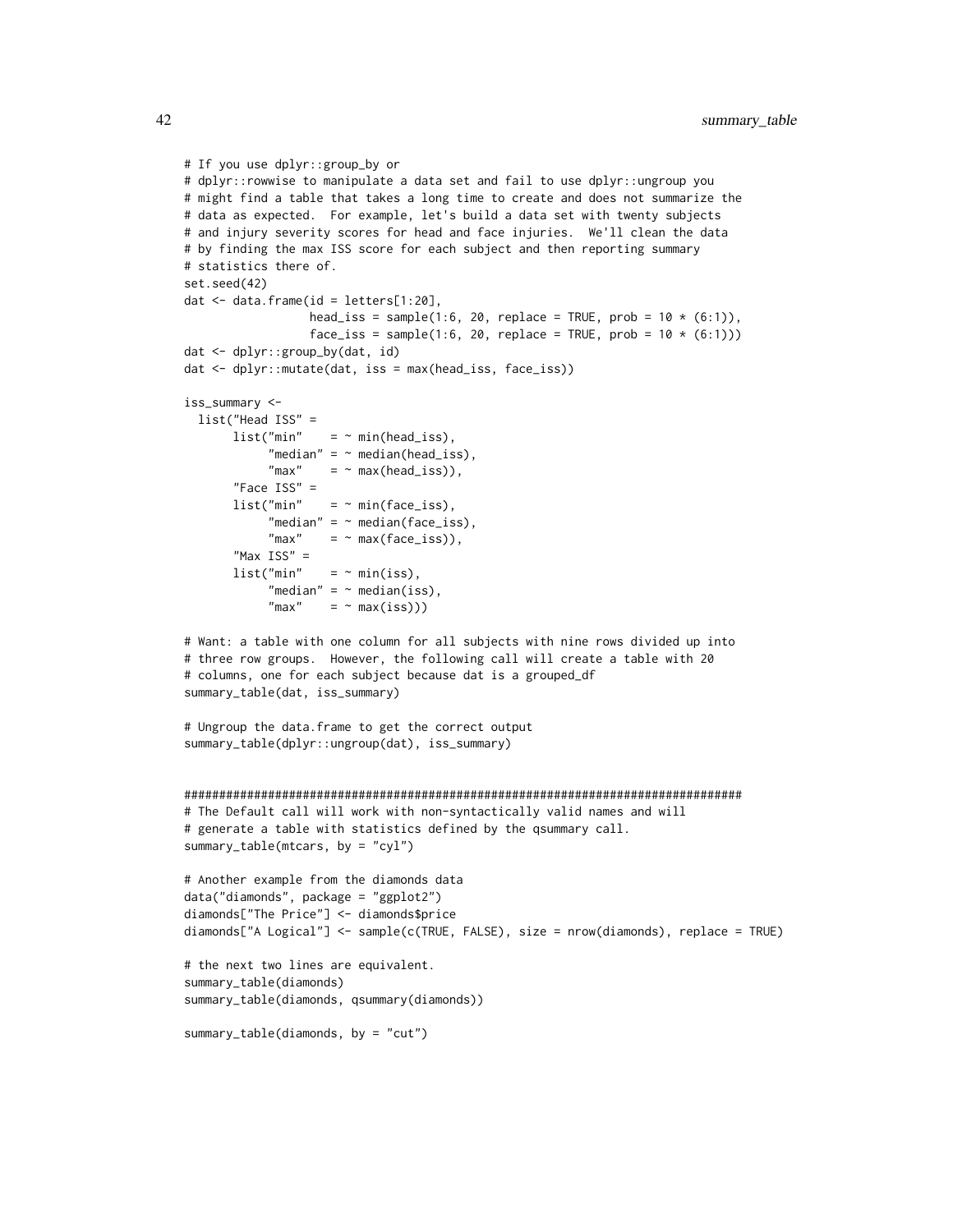```
summary_table(diamonds,
             summaries =
             list("My Summary of Price" =
                  list("min price" = \sim min(price),
                       "IQR" = " stats::IQR(price)),
             by = "cut")
```

```
################################################################################
# Data sets with missing values
```

```
temp <- mtcars
temp$cyl[5] <- NA
temp$am[c(1, 5, 10)] <- NA
temp$am <- factor(temp$am, levels = 0:1, labels = c("Automatic", "Manual"))
temp$vs <- as.logical(temp$vs)
temp$vs[C(2, 6)] < -NAqsummary(dplyr::select(temp, cyl, am, vs))
summary_table(dplyr::select(temp, cyl, am, vs))
```

```
################################################################################
# binding tables together. The original design and expected use of
# summary_table did not require a rbind, as all rows are defined in the
# summaries argument. That said, here are examples of using cbind and rbind to
# build several different tables.
our_summary1 <-
 list("Miles Per Gallon" =
      list("min" = ~min(mpg),"max" = ~max(mpg),
            "mean (sd)" = ~ qwraps2::mean_sd(mpg)),
       "Displacement" =
      list("min" = ~ min(disp),"max" = ~ max(disp),
            "mean (sd)" = ~ qwraps2::mean_sd(disp)))
our_summary2 <-
 list(
       "Weight (1000 lbs)" =
      list("min" = ~min(wt),"max" = ~max(wt),
            "mean (sd)" = ~ qwraps2::mean_sd(wt)),
       "Forward Gears" =
      list("Three" = ~amp; qwraps2::n\_perc0(gear == 3),"Four" = \sim qwraps2::n_perc0(gear == 4),
            "Five" = "qwraps2::n\_perc0(gear == 5)))
tab1 <- summary_table(mtcars, our_summary1)
tab2 <- summary_table(dplyr::group_by(mtcars, am), our_summary1)
tab3 <- summary_table(dplyr::group_by(mtcars, vs), our_summary1)
tab4 <- summary_table(mtcars, our_summary2)
tab5 <- summary_table(dplyr::group_by(mtcars, am), our_summary2)
tab6 <- summary_table(dplyr::group_by(mtcars, vs), our_summary2)
```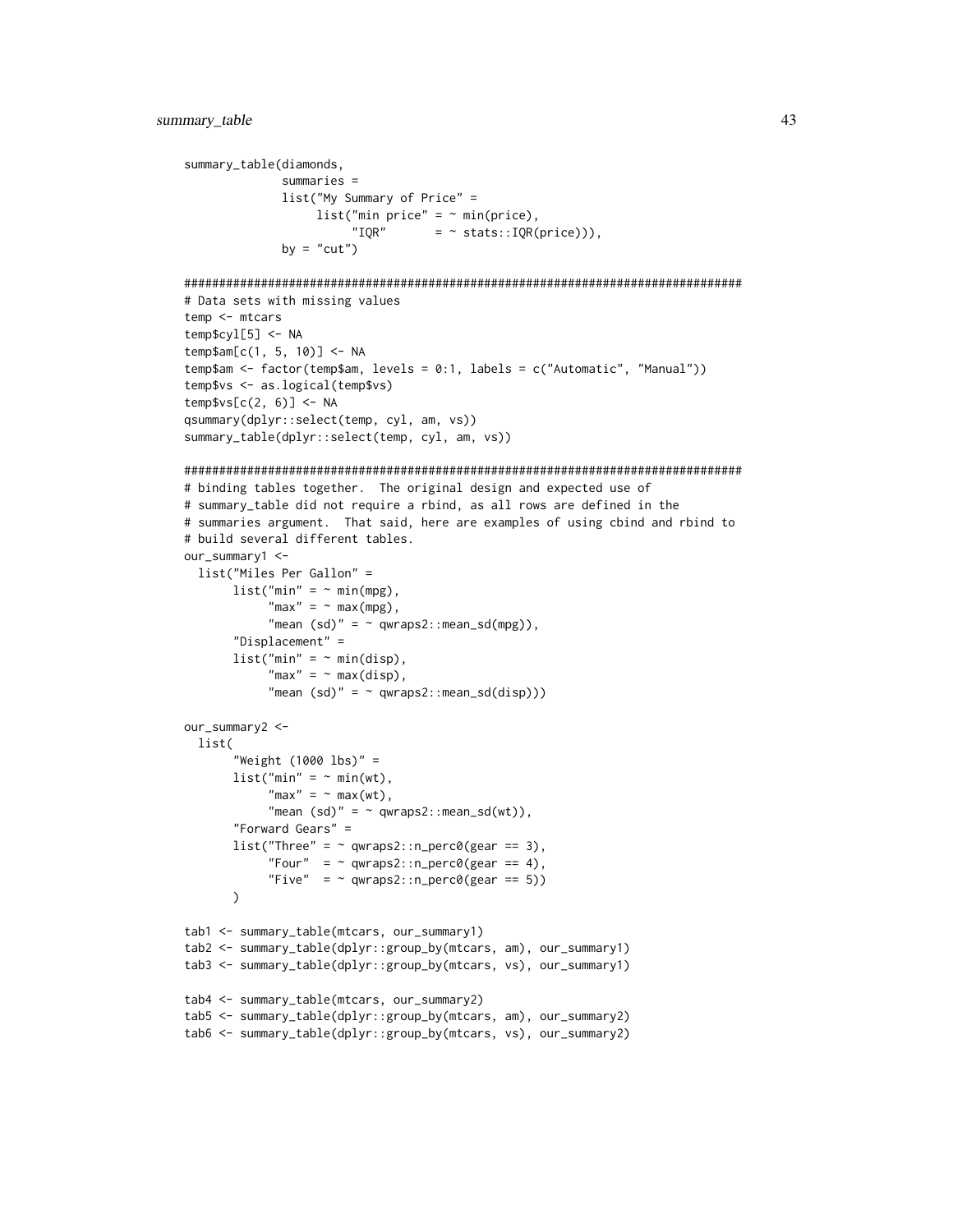```
cbind(tab1, tab2, tab3)
cbind(tab4, tab5, tab6)
# row bind is possible, but it is recommended to extend the summary instead.
rbind(tab1, tab4)
summary_table(mtcars, summaries = c(our_summary1, our_summary2))
## Not run:
  cbind(tab1, tab4) # error because rows are not the same
  rbind(tab1, tab2) # error because columns are not the same
## End(Not run)
################################################################################
# reset the original markup option that was used before this example was
# evaluated.
options(qwraps2_markup = orig_opt)
# Detailed examples in the vignette
# vignette("summary-statistics", package = "qwraps2")
```
summary\_table\_042 *Deprecated functions*

#### Description

Functions listed here are deprecated. Replacement methods have been developed to replace these methods.

#### Usage

```
summary_table_042(x, summaries = qsummary_042(x))
## S3 method for class 'qwraps2_summary_table_042'
cbind(..., deparse.level = 1)## S3 method for class 'qwraps2_summary_table_042'
rbind(..., deparse.level = 1)qsummary_042(.data, numeric_summaries, n_perc_args, env)
tab_summary(
 x,
 n_{\text{perc}}args = list(digits = 0, show_symbol = FALSE),
  envir = parent.frame()
)
```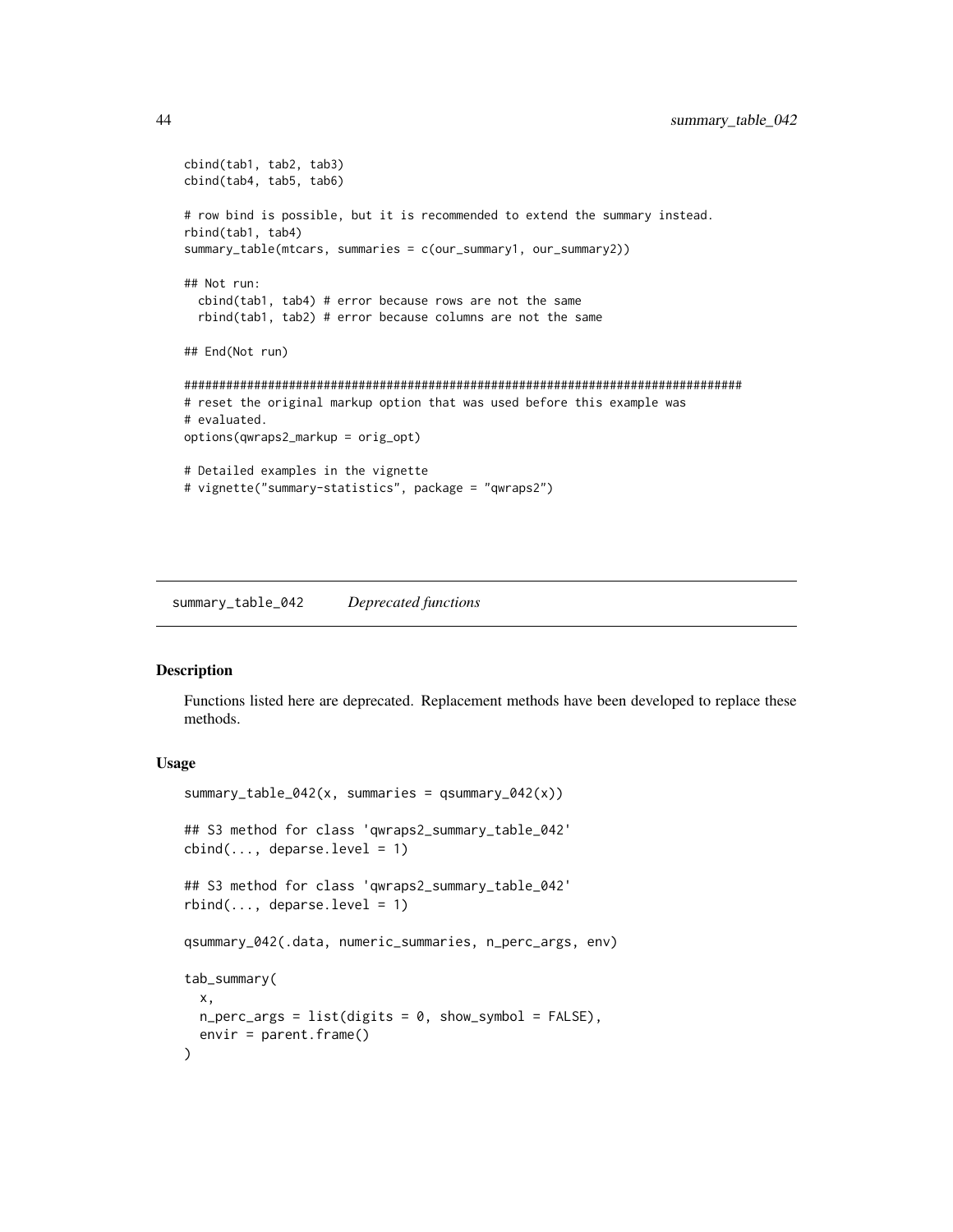#### <span id="page-44-0"></span>**Arguments**

| x                 | a variable to summarize                                                                                                                                                                                                                                                      |  |
|-------------------|------------------------------------------------------------------------------------------------------------------------------------------------------------------------------------------------------------------------------------------------------------------------------|--|
| summaries         | a list of lists of formulea for summarizing the data set. See Details and examples.                                                                                                                                                                                          |  |
| .                 | qwraps2_summary_table_042 objects to bind together                                                                                                                                                                                                                           |  |
| deparse.level     | integer controlling the construction of labels in the case of non-matrix-like ar-<br>guments (for the default method): deparse. level $= 0$ constructs no labels; the<br>default, deparse. $level = 1$ or deparse. $level = 2$ constructs labels from the<br>argument names. |  |
| .data             | a data.frame                                                                                                                                                                                                                                                                 |  |
| numeric_summaries |                                                                                                                                                                                                                                                                              |  |
|                   | a list of functions to use for summarizing numeric variables. The functions need<br>to be provided as character strings with the single argument defined by the %s<br>symbol.                                                                                                |  |
| n_perc_args       | a list of arguments to pass to n_perc                                                                                                                                                                                                                                        |  |
| env               | environment to assign to the resulting formulae                                                                                                                                                                                                                              |  |
| envir             | the environment to attach to the resulting formulear                                                                                                                                                                                                                         |  |
|                   |                                                                                                                                                                                                                                                                              |  |

# Details

summary\_table\_042 and qsummary\_042 have been redesigned with some changes to the api for version 0.5.0 of qwraps2. The version released up through version 0.4.2 have been placed here with the appended \_042 on the function names. This will will for soft deprecation in 0.5.0 (warning), hard deprecation in later (error), and eventual removal from the package.

#### See Also

[qable](#page-26-1) for marking up qwraps2\_data\_summary objects. [group\\_by](#page-0-0) for [grouped\\_df](#page-0-0) objects. The vignette("summary-statistics",package = "qwraps2") for detailed use of these functions and caveats.

cbind

rbind

```
data(mtcars2)
st <- summary_table_042(mtcars2[, c("mpg", "wt", "cyl_factor")])
print(st, markup = "markdown")
# build the summaries quickly
qs <- qsummary_042(mtcars2)
summary_table_042(mtcars2, summaries = qs[c("mpg", "cyl", "wt", "gear_factor")])
# the _042 method would only allow for summary by a variable is
# dplyr::group_by was used. The updated version for qwraps2 version 0.5.0
# has a improved api to summarize by a variable much easier.
```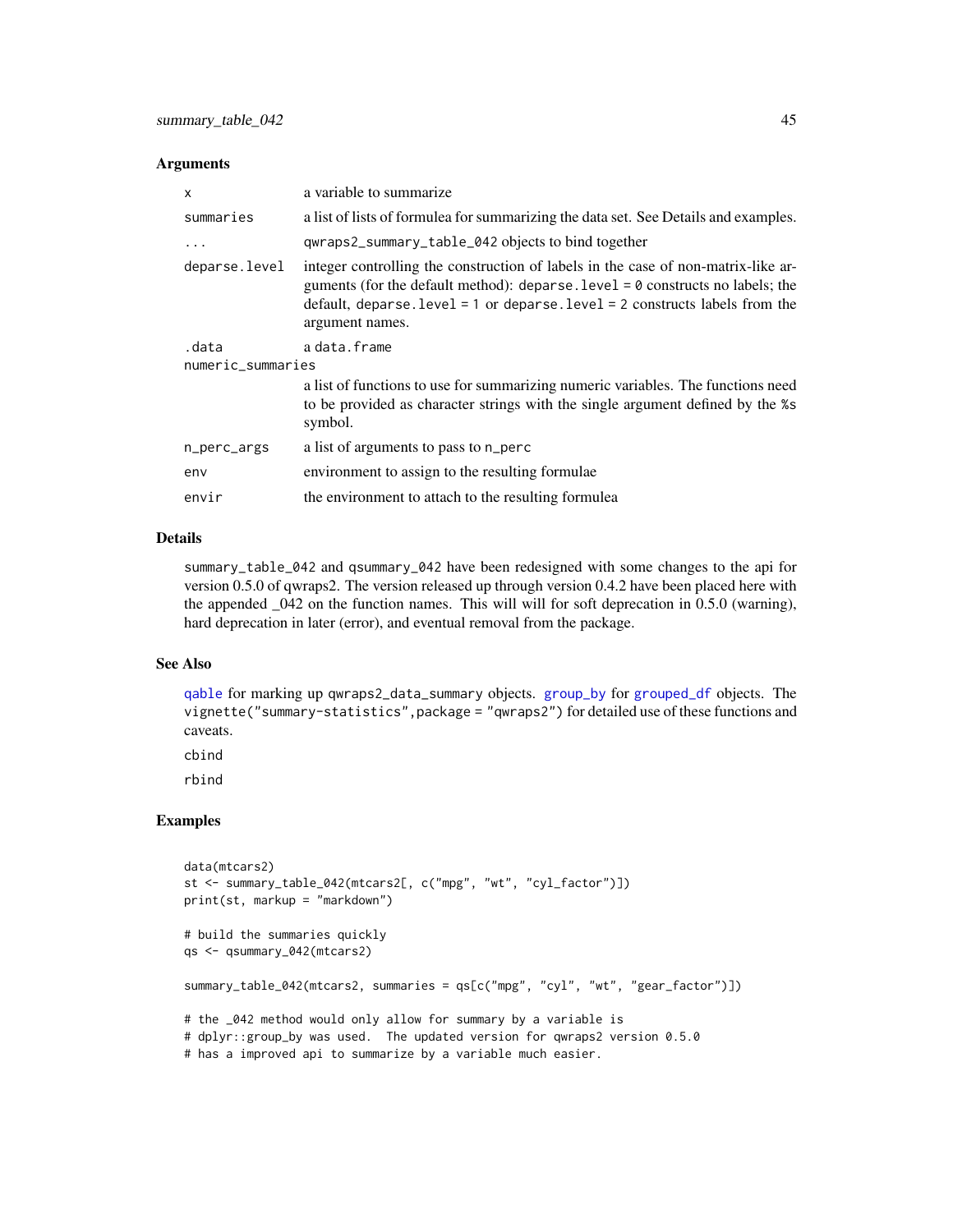```
st <- summary_table_042(dplyr::group_by(mtcars2, transmission),
                 summaries = qs[c("mpg", "wt", "cyl", "cyl_character", "cyl_factor")])
print(st, markup = "markdown")
```
traprule *Trapezoid Rule Numeric Integration*

### Description

Compute the integral of y with respect to x via trapezoid rule.

#### Usage

traprule(x, y)

#### Arguments

x, y numeric vectors of equal length

# Value

a numeric value, the estimated integral

```
xvec \leq seq(-2 \star pi, 3 \star pi, length = 560)
foo <- function(x) { sin(x) + x * cos(x) + 12 }
yvec <- foo(xvec)
plot(xvec, yvec, type = "l")
```

```
integrate(f = foo, lower = -2 * pi, upper = 3 * pi)
traprule(xvec, yvec)
```
<span id="page-45-0"></span>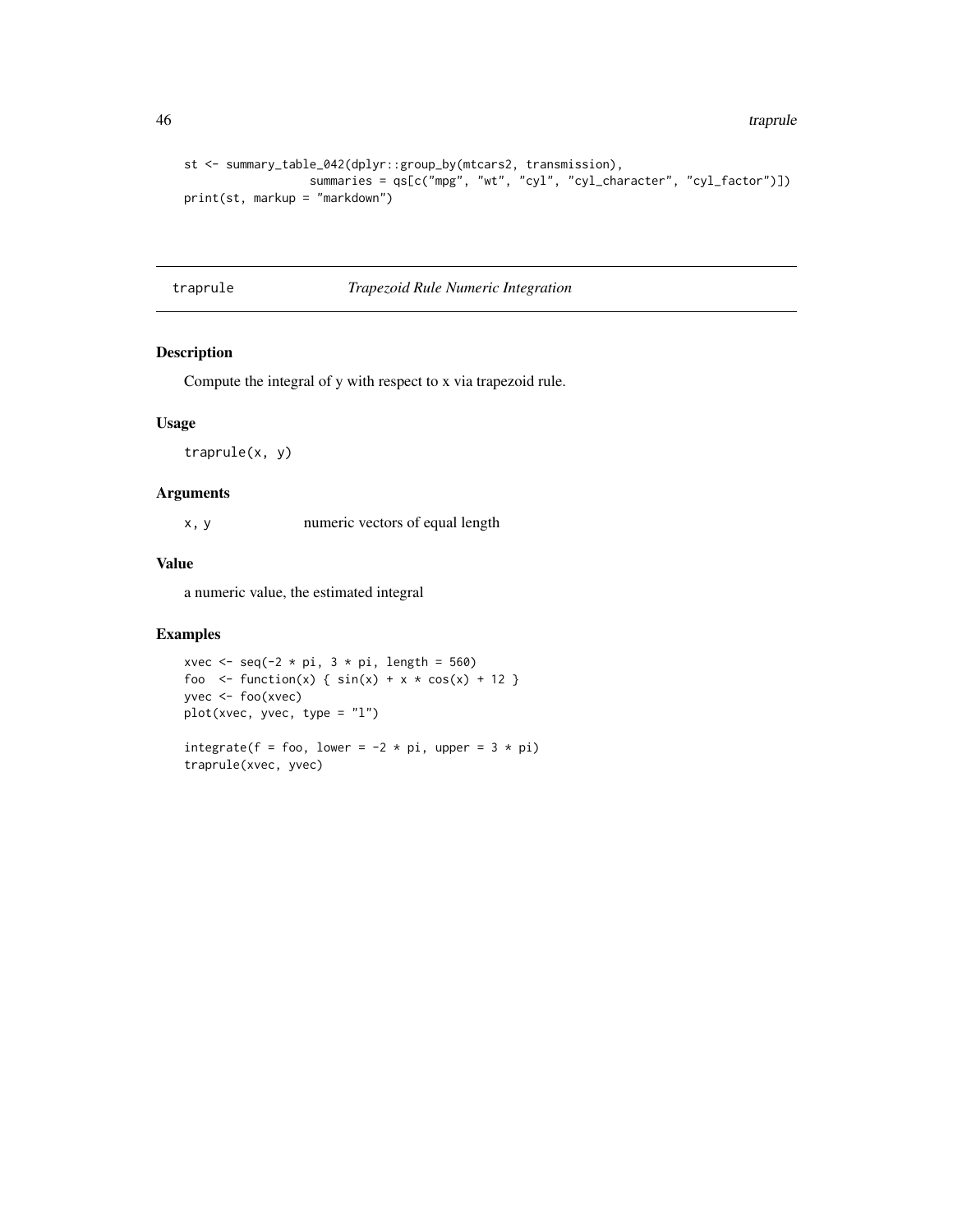# <span id="page-46-0"></span>Index

∗ datasets mtcars2, [22](#page-21-0) pefr, [24](#page-23-0) StatStepribbon, [37](#page-36-0) aes(), *[38](#page-37-0)* aes\_(), *[38](#page-37-0)* auc *(*qroc*)*, [32](#page-31-0) backtick, [2](#page-1-0) borders(), *[38](#page-37-0)* cbind.qwraps2\_summary\_table *(*summary\_table*)*, [39](#page-38-0) cbind.qwraps2\_summary\_table\_042 *(*summary\_table\_042*)*, [44](#page-43-0) check\_comments, [3](#page-2-0) confusion\_matrix, [3](#page-2-0) CRANpkg *(*Rpkg*)*, [35](#page-34-0) extract\_fpvalue *(*extract\_fstat*)*, [7](#page-6-0) extract\_fstat, [7](#page-6-0) file\_check, [8](#page-7-0) formatC, *[11](#page-10-0)* fortify(), *[38](#page-37-0)* frmt, [9](#page-8-0) frmtci, *[20](#page-19-0)* frmtci *(*frmt*)*, [9](#page-8-0) frmtp *(*frmt*)*, [9](#page-8-0) geometric\_mean\_var\_sd, [12](#page-11-0) ggplot(), *[38](#page-37-0)* ggplot2\_extract\_legend, [13](#page-12-0) Githubpkg *(*Rpkg*)*, [35](#page-34-0) Gitlabpkg *(*Rpkg*)*, [35](#page-34-0) glob2rx, *[17](#page-16-0)* gmean *(*geometric\_mean\_var\_sd*)*, [12](#page-11-0) gmean\_sd, *[13](#page-12-0)* gmean\_sd *(*mean\_sd*)*, [20](#page-19-0) group\_by, *[45](#page-44-0)*

grouped\_df, *[45](#page-44-0)* gsd *(*geometric\_mean\_var\_sd*)*, [12](#page-11-0) gvar *(*geometric\_mean\_var\_sd*)*, [12](#page-11-0) invlogit *(*logit*)*, [18](#page-17-0) is.confusion\_matrix *(*confusion\_matrix*)*, [3](#page-2-0) kable, *[28](#page-27-0)* layer(), *[38](#page-37-0)* lazyLoad, *[15](#page-14-0)* lazyload\_cache\_dir, [14](#page-13-0) lazyload\_cache\_labels *(*lazyload\_cache\_dir*)*, [14](#page-13-0) list.files, *[15](#page-14-0)* ll, [17](#page-16-0) lm, *[7](#page-6-0)* logit, [18](#page-17-0) ls, *[17](#page-16-0)* mean\_ci, [19](#page-18-0) mean\_sd, [20](#page-19-0) median\_iqr, [21](#page-20-0) mtcars, *[22](#page-21-0)*, *[40](#page-39-0)* mtcars2, [22](#page-21-0) n\_perc, [23,](#page-22-0) *[40](#page-39-0)* n\_perc0 *(*n\_perc*)*, [23](#page-22-0) order, *[17](#page-16-0)* pefr, [24](#page-23-0) perc\_n *(*n\_perc*)*, [23](#page-22-0) pkg\_check, [25](#page-24-0) print.confusion\_matrix *(*confusion\_matrix*)*, [3](#page-2-0) print.qwraps2\_mean\_ci *(*mean\_ci*)*, [19](#page-18-0) qable, [27,](#page-26-0) *[40](#page-39-0)*, *[45](#page-44-0)* qacf, [29,](#page-28-0) *[33](#page-32-0)*